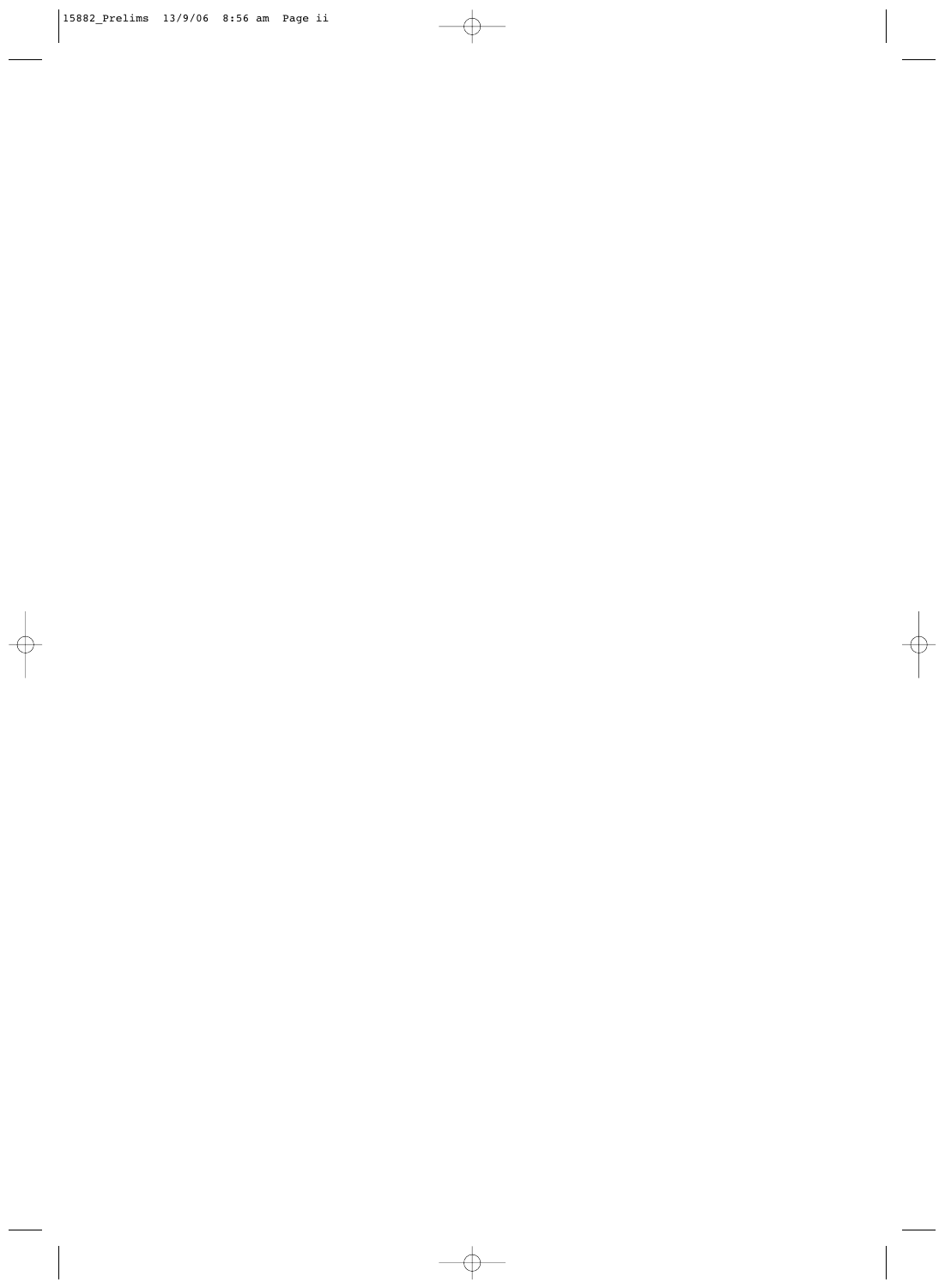# Promoting a safe church

Policy for safeguarding adults in the Church of England

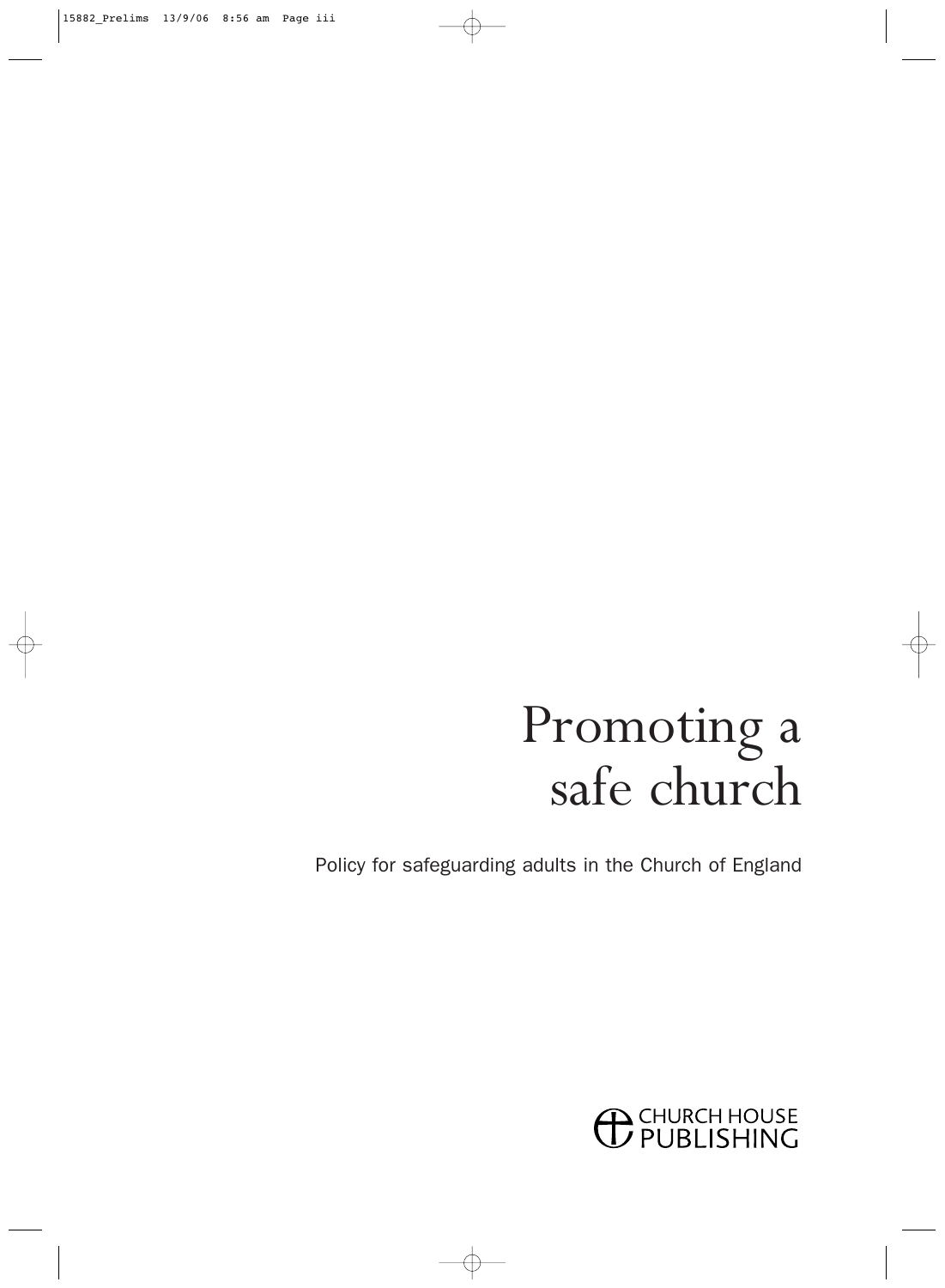Church House Publishing Church House Great Smith Street London SW1P 3NZ

ISBN-13 978 0 7151 4109 0 ISBN-10 0 7151 4109 0

GS Misc 837

Printed in England by Halstan & Co Ltd, Amersham, Bucks

Published 2006 by Church House Publishing

Copyright © *The Archbishops' Council* 2006

Permission is granted for photocopies of the Confidential Declaration form (pp. 26–27) to be made by the purchaser. The remainder of this publication may not be reproduced or stored or transmitted by any means or in any form, electronic or mechanical, including photocopying, recording, or any information storage and retrieval system without written permission which should be sought from the Copyright Administrator, Church House Publishing, Church House, Great Smith Street, London SW1P 3NZ

Tel: 020 7898 1451 Fax: 020 7898 1449

Email: copyright@c-of-e.org.uk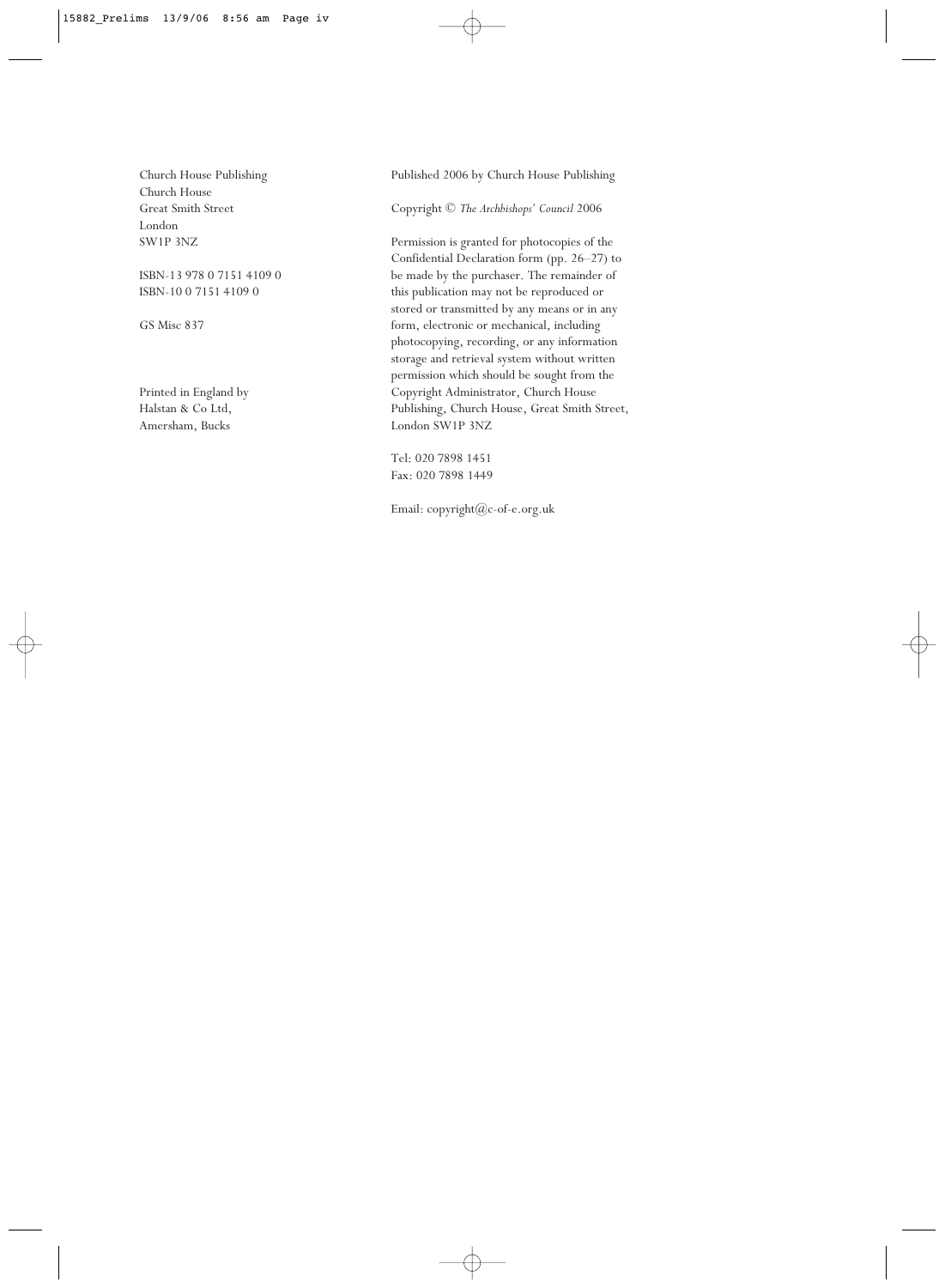## Contents

| vii            | Foreword by the Archbishops of Canterbury and York                 |
|----------------|--------------------------------------------------------------------|
| ix             | Summary of the Policy                                              |
| 1              | 1 Introduction                                                     |
| 1              | 1.1 Context                                                        |
| $\overline{2}$ | 1.2 Vulnerability                                                  |
| 3              | 1.3 A definition of mistreatment, abuse and harm                   |
| 3              | 1.4 Our theological approach                                       |
| 5              | 2 The Policy                                                       |
| 5              | 2.1 Principles underlying the Policy                               |
|                | 2.2 The House of Bishops Policy Statement on safeguarding          |
| 5              | adults in the Church of England                                    |
| 6              | 2.3 Implementing this Policy $-$ a checklist                       |
| 7              | 2.4 Implementing a policy in a diocese                             |
| 7              | 2.5 Implementing a policy in a parish                              |
|                | 2.6 A model policy statement on the safeguarding                   |
| 9              | of adults in a parish                                              |
| 10             | Good practice recommendations 1 Promoting good practice            |
| 10             | GP 1.1 Premises                                                    |
| 11             | GP 1.2 Duty of care $-$ insurance advice                           |
| 11             | GP 1.3 Prevention of abuse in the Church                           |
| 11             | GP 1.4 Worship                                                     |
|                | Good practice recommendations 2 Guidance for those in positions of |
| 13             | trust or exercising pastoral ministry with vulnerable people       |
| 13             | GP 2.1 Pastoral relationships                                      |
| 14             | GP 2.2 Conversations and interviews                                |
| 14             | GP 2.3 Record keeping and privacy                                  |
| 15             | GP 2.4 Working with colleagues                                     |
| 15             | GP 2.5 Sexual conduct                                              |
| 16             | GP 2.6 Financial integrity                                         |
| 16             | GP 2.7 Behaviour outside work                                      |
|                | Good practice recommendations 3 Responding to disclosures by       |
|                | those who have experienced misuse of power,                        |
| 17             | abuse or harassment                                                |
|                | Good practice recommendations 4 Care of adult survivors of         |
| 19             | abuse in the Church                                                |
| 19             | GP 4.1 Statistics                                                  |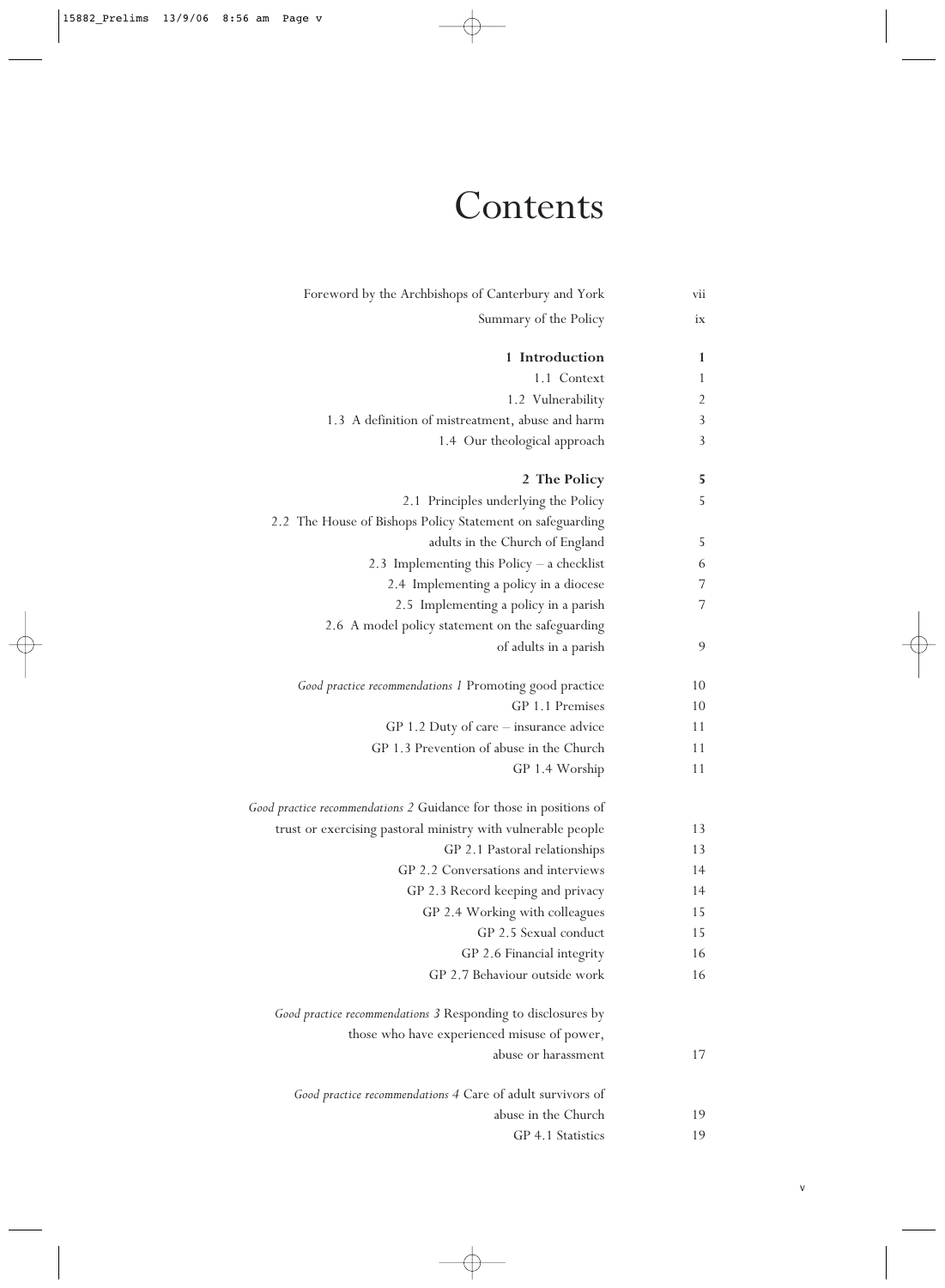| 19 | GP 4.2 Effects of abuse                                       |
|----|---------------------------------------------------------------|
| 20 | GP 4.3 Loss of trust                                          |
| 20 | GP 4.4 Why didn't you say so at the time?                     |
| 20 | GP 4.5 Pastoral care of survivors                             |
| 21 | GP 4.6 Survivors and church                                   |
| 22 | GP 4.7 Inappropriate responses                                |
| 23 | Procedure 1 Recruitment of paid employees and volunteers      |
| 23 | P1.1 Introduction                                             |
| 23 | P1.2 Managing the process                                     |
|    | P1.3 The Criminal Records Bureau definition of a              |
| 24 | vulnerable adult                                              |
| 26 | P1.4 Confidential Declaration form                            |
| 28 | Procedure 2 Reporting mistreatment                            |
|    | P2.1 What degree of abuse justifies referral                  |
| 28 | to the local authority?                                       |
| 29 | P2.2 Allegations against church workers                       |
| 29 | P2.3 Matters to consider following an investigation           |
| 31 | Procedure 3 Ministering to known offenders                    |
| 33 | Procedure 4 Handling complaints against church workers        |
| 33 | P4.1 Informal mediation                                       |
| 33 | P4.2 Clergy and those holding the bishop's licence            |
| 33 | P4.3 Employees                                                |
| 34 | P4.4 Volunteers                                               |
| 35 | Appendix 1 Confidentiality and information sharing            |
| 35 | A1.1 General duty of confidentiality                          |
| 35 | A1.2 Confession                                               |
| 36 | A1.3 Relevant legislation                                     |
| 36 | A1.4 Data protection                                          |
| 36 | A1.5 Human rights                                             |
| 37 | A1.6 Freedom of information                                   |
| 38 | Appendix 2 What is mistreatment, abuse or harm?               |
| 39 | A2.1 Why does mistreatment or abuse happen?                   |
| 39 | A2.2 Different forms of abuse                                 |
| 44 | Appendix 3 Examples of good and bad practice – for discussion |
| 47 | <b>Resources</b>                                              |
| 47 | Resources for people who may be vulnerable                    |
| 49 | Resources for adult survivors of abuse                        |
| 51 | <b>Notes</b>                                                  |
|    |                                                               |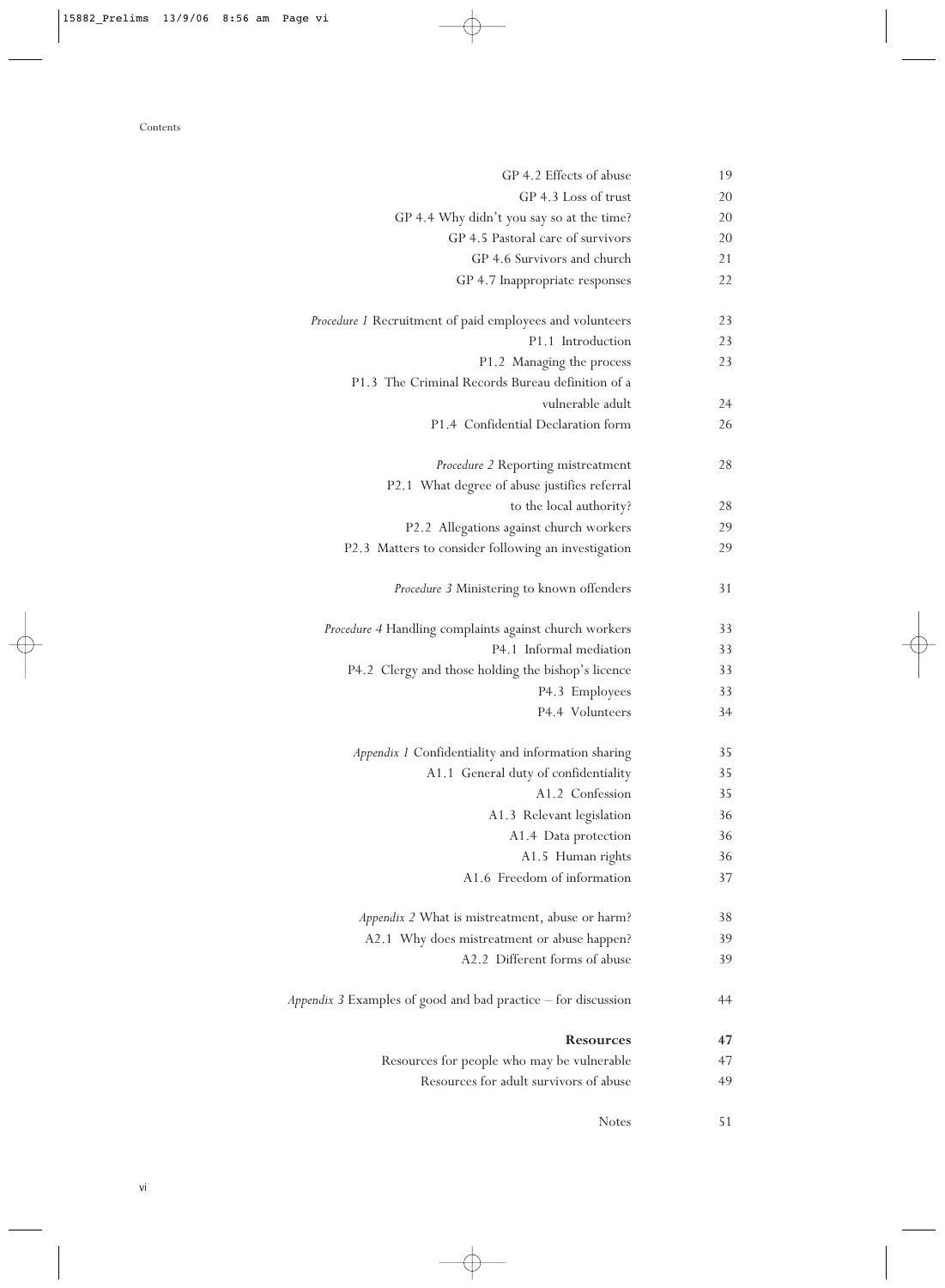## Foreword by the Archbishops of Canterbury and York

Adults can need safeguarding too!

Quite properly we have put in a lot of effort over the past few years developing policies and procedures for the safeguarding of children and, while constant improvement is always necessary, we can be modestly proud of what has been achieved.

The time has now come to ensure that the Church can be as safe a place for adults as for children. That will only seem an odd comment if we forget that people are all vulnerable in one way or another and that an institution like the Church has special opportunities and challenges. Within the Church are 'all sorts and conditions' of human beings, diverse in age, gender, ethnicity and with different kinds of ability; there are professionals, amateurs and volunteers, there are ordained ministers and faithful members of congregations. The Church is a body whose members acknowledge their individual needs and which also recognises the human capacity for even the best to go wrong. Issues of power and dependence may not be greater in the Church than elsewhere, but we do have a unique responsibility and ability to address them.

We commend this document to the careful study of the Church as we seek to embody the very highest standards of care. Nothing less will do in a community called to witness to the eternal dignity of every human being.

- ✠ Rowan Cantuar:
- ✠ Sentamu Ebor: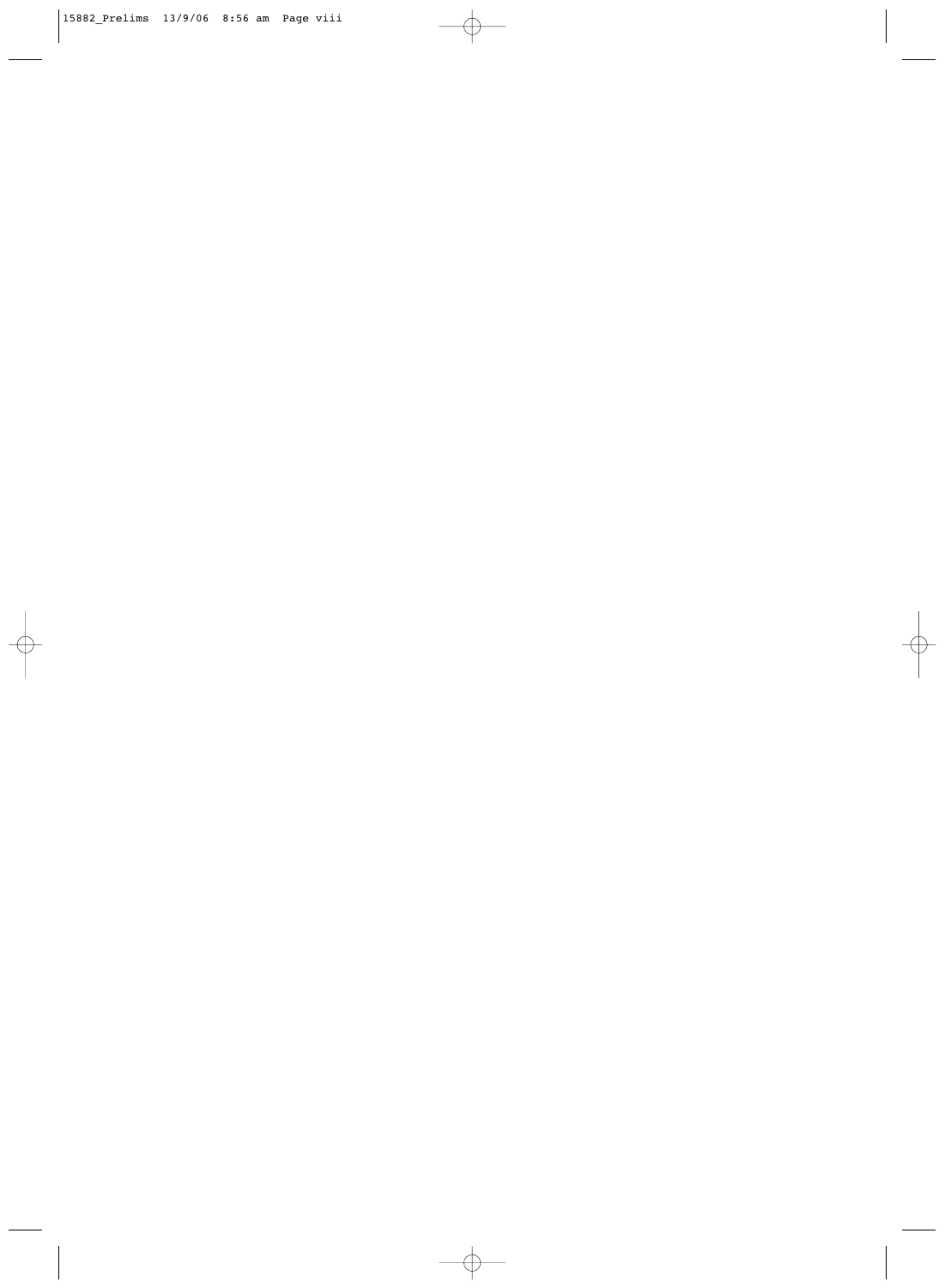## Summary of the Policy

- We are committed to respectful pastoral ministry to all adults within our church community.
- We are committed, within our church community, to the safeguarding and protection of vulnerable people.
- We will carefully select and train all those with any pastoral responsibility within the Church, including the use of Criminal Records Bureau disclosures where legal or appropriate.
- We will respond without delay to any complaint made that an adult for whom we were responsible has been harmed, cooperating with police and the local authority in any investigation.
- We will seek to offer informed pastoral care to anyone who has suffered abuse, developing with them an appropriate healing ministry.
- We will challenge any abuse of power by anyone in a position of trust.
- We will care for and supervise any member of our church community known to have offended against a vulnerable person.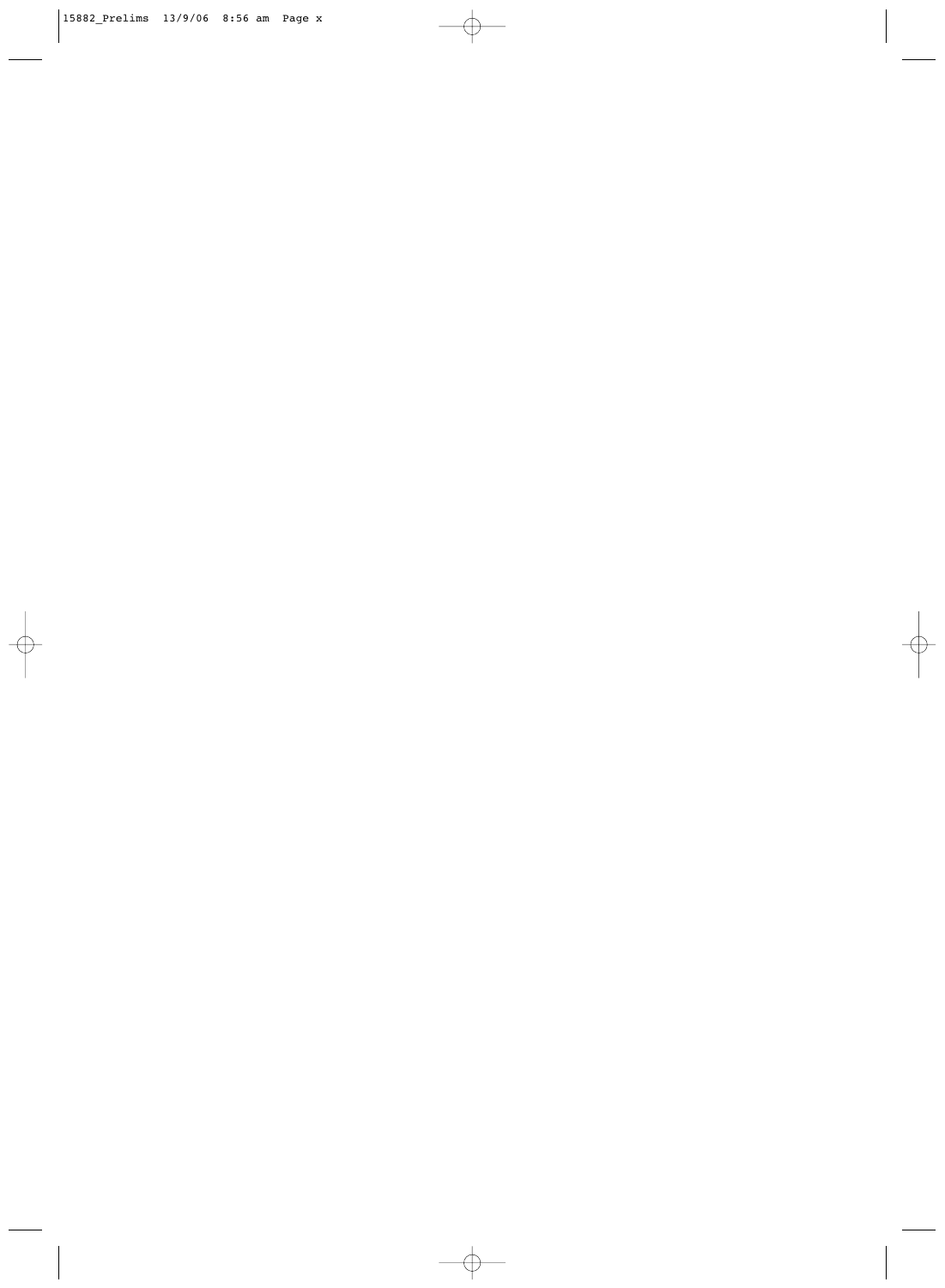## 1 Introduction

*Promoting a safe church* seeks to raise the awareness of members of the Church of England of the needs of adults both within society in general and more particularly within the church community. The document should be read in conjunction with the Church of England documents *Protecting all God's children* (2004) and *Responding to domestic abuse – guidance for those with pastoral responsibilities* (2006). Society is recognizing that people are being harmed when they are vulnerable for various reasons whether permanently or on a temporary basis and this abuse can take place in their own homes, in residential care, at work or in other activities including those provided by the Church. Some adults, who do not see themselves as 'vulnerable' under our working definition, may still find themselves exploited, bullied or abused. The safeguarding of adults when harm occurs is the responsibility of everyone. Awareness of the ways people can suffer harm encourages church members to be vigilant both within and outside the church community.

There is a particular responsibility for members of the Church to ensure that all people are treated with respect and that any complaints against church workers are dealt with promptly and fairly. Safeguarding adults within the Church is based on sound pastoral care and good practice.

This policy document is addressed to everyone in the Church of England but especially to church workers who have some responsibility for the pastoral care of others. Such workers may be ordained or lay, licensed, commissioned or accredited; they may be volunteers with no official authorization. This document is intended to help members of the Church to consider issues of vulnerability, disability and integration. Understanding the needs of people with vulnerabilities will enhance pastoral ministry, whilst information about what constitutes mistreatment of adults will be a necessary part of ministerial training. Certain groups, for example ordained clergy and employed people, might already have structures within which they work. The codes and procedures outlined in this document are therefore particularly relevant to those who work or volunteer in more informal ways. Harassment by work colleagues is also covered. For the purposes of this document the term 'church worker' is used to cover all categories.

## 1.1 Context

In recent years society as a whole has become more aware of the extent of harm to adults. In response to this Parliament passed the Care Standards Act 2000<sup>1</sup> and the Department of Health published accompanying guidance *No Secrets*, a document developing and implementing inter-agency policies and procedures to protect vulnerable adults. The guidance provides a framework for the safeguarding of adults, including recommended structures for the investigation of allegations of abuse by local authorities. Voluntary organizations such as churches are also asked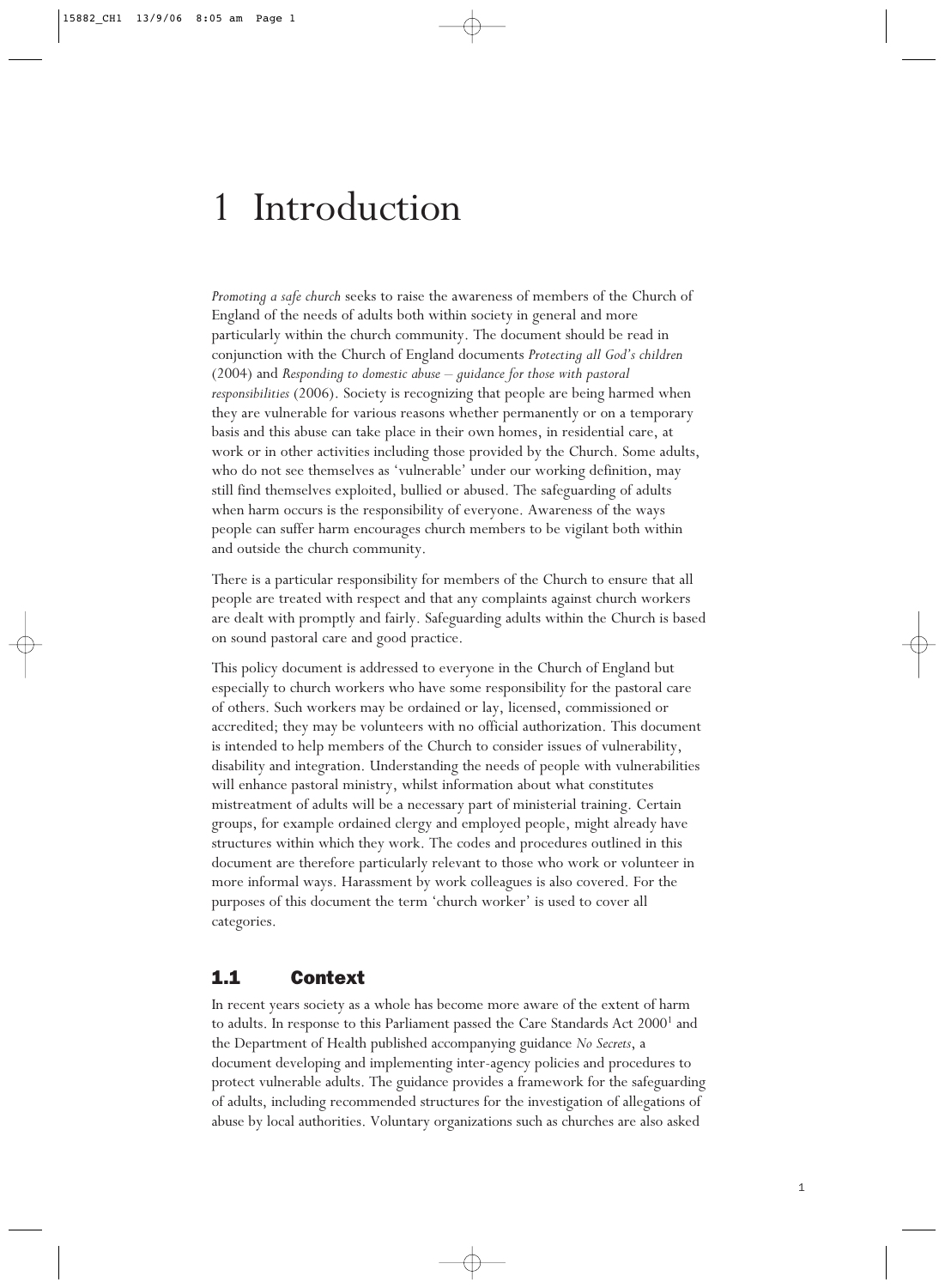to develop similar procedures if they are providing services or are in regular contact with adults who might be vulnerable. More recent government guidance, *Safeguarding Adults: a national framework of standards and good practice in adult protection work*, published in October 2005, expands the guidance in *No Secrets*.

In 2002 Churches Together in Britain and Ireland produced the report *Time for Action*, which in part challenged the Churches to respond more compassionately and effectively to adults who had been sexually abused in a church context. This present paper is a response to all three documents *No Secrets*, *Safeguarding Adults* and *Time for Action*.

### 1.2 Vulnerability

Human beings are, by their very nature, subject to the chances and changes of this world. Each one has strengths and weaknesses, capacities and restrictions. At some time everyone will be vulnerable to a wide range of pressures, concerns or dangers. No one is 'invulnerable'; some people may consider themselves to be strong but, when circumstances change, strengths can quickly disappear. Some people by reason of their physical or social circumstances have higher levels of vulnerability than others. It is the Christian duty of everyone to recognize and support those who are identified as being more vulnerable. In supporting a vulnerable person we must do so with compassion and in a way that maintains dignity. Vulnerability is not an absolute; an individual cannot be labelled as 'vulnerable' in the same way as a child is regarded as such. Childhood is absolute: someone who is not yet eighteen years of age is, in the eyes of the law,<sup>2</sup> a child; this is not the case with vulnerability. Some of the factors that increase vulnerability include:

- a sensory or physical disability or impairment;
- a learning disability;
- a physical illness;
- mental ill health (including dementia), chronic or acute;
- an addiction to alcohol or drugs;
- the failing faculties in old age;
- a permanent or temporary reduction in physical, mental or emotional capacity brought about by life events, for example bereavement or previous abuse or trauma.

#### 1.3 Definitions for use with those who may be vulnerable

In order to bring into focus those people for whom the Church should have a particular care this working definition may be helpful:

**Any adult aged 18 or over who, by reason of mental or other disability, age, illness or other situation is permanently or for the time being unable to take care of him or herself, or to protect him or herself against significant harm3 or exploitation.**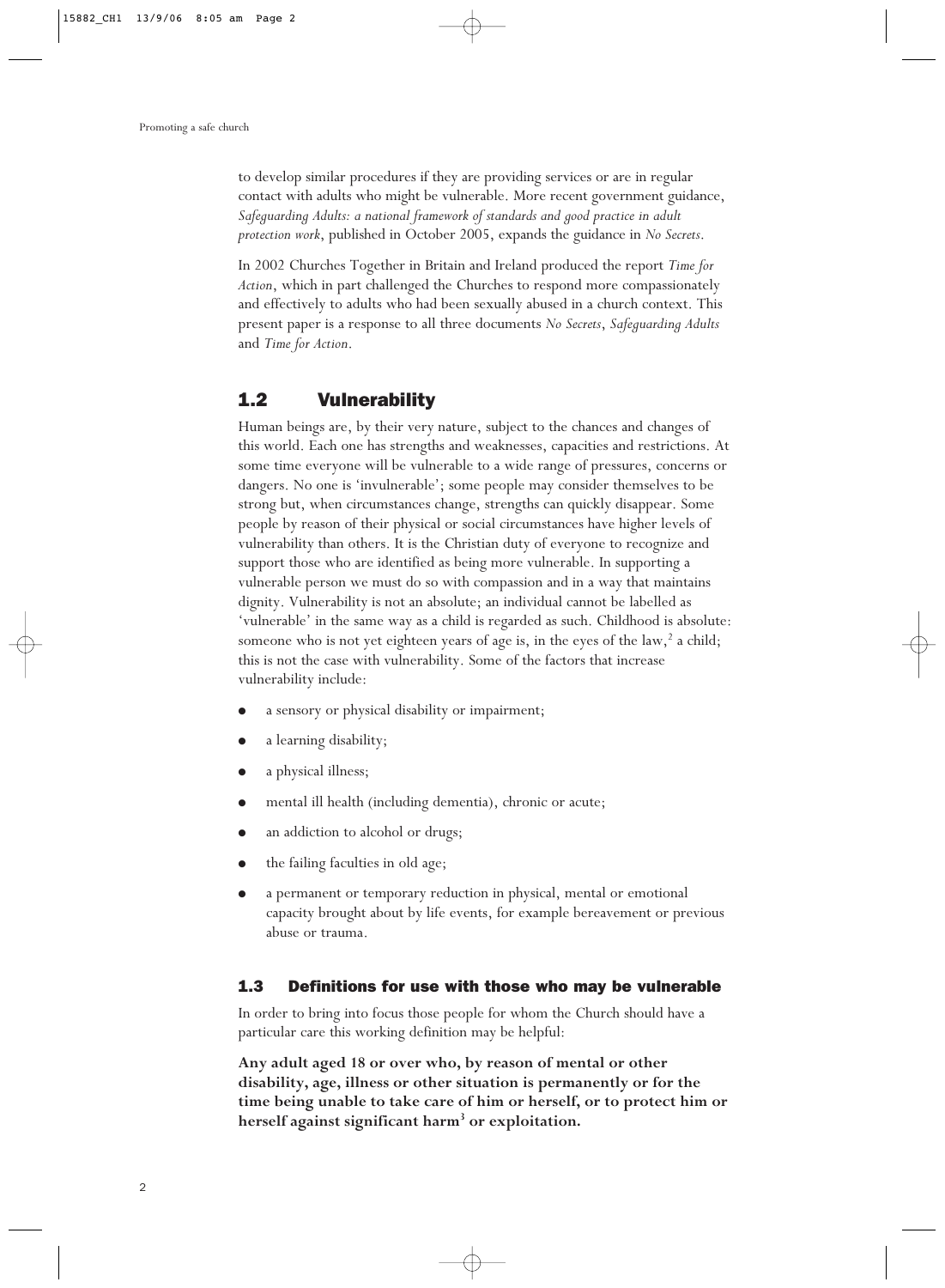A narrower definition is in use for the particular purpose of applying to the Criminal Records Bureau,<sup>4</sup> but it should be noted that the latest government guidance *Safeguarding Adults* does not speak of 'vulnerable adults', which puts the onus on the victim of abuse, but rather concentrates on enabling adults to 'retain independence, well being and choice and to access their human right to live a life that is free from abuse and neglect'.5

### 1.3 A definition of mistreatment, abuse and harm $6$

**Mistreatment** is defined in *No Secrets* as 'a violation of an individual's human and civil rights by any other person or persons'. In a church context it could be any misuse of a pastoral or managerial relationship, from the most serious to less severe behaviour, which lies at its root. The term covers **abuse**, bullying and harassment. These categories are not watertight and can merge into one another. **Harm** is what results from mistreatment or abuse.

## 1.4 Our theological approach<sup>7</sup>

From beginning (in the cry of a baby) to end (in the cry from the cross), the life and death of Jesus Christ illustrates the willingness of God to be vulnerable in order to share to the full our world of pain, poverty, suffering and death. In his earthly ministry, Jesus constantly showed himself to be compassionately on the side of the outcast, the marginalized and the stranger, reaching across social barriers with the inclusive love of God. This was wholly in line with the Hebrew Bible's priority concern for orphans and widows, its obligation to provide a voice for the voiceless, and its prophetic call for justice to 'roll down like waters, and righteousness like an ever-flowing stream' (Amos 5.24). The risen Christ's commission to his followers ('As the Father has sent me, so I send you' [John 20.21]) requires the Christian Church to exercise that same concern for those whom some in society treat as the outsider and the stranger, to reach across barriers of exclusion and demonstrate a love which shows itself in compassionate pastoral care and in the quest for justice in all our relationships. The heart of Christian pastoral care is this: love for God and love for our neighbour, the social expression of which is justice in all human affairs.

In line with the gospel of creation and redemption, Christian pastoral care has often been described in terms of healing, sustaining and reconciling. All people, and especially those who may be marginalized through a vulnerability, need to receive the healing love of God to rebuild relationships with others or within themselves which illness, disability or abuse may have fractured. Healing is a process of being made more whole. There can be substantial steps for some people in this life, which can be aided through the Church's ministry of healing and reconciliation, though full healing in all dimensions of life must wait for the coming of Christ's kingdom when all creation will be healed and renewed. For those who have been abused, neighbour love includes the need for them to be listened to and believed, supported as they cope with the effects of trauma, enabled to make the choices which will lead to healing and start on the costly road towards forgiveness. The Christian gospel offers the grace of reconciliation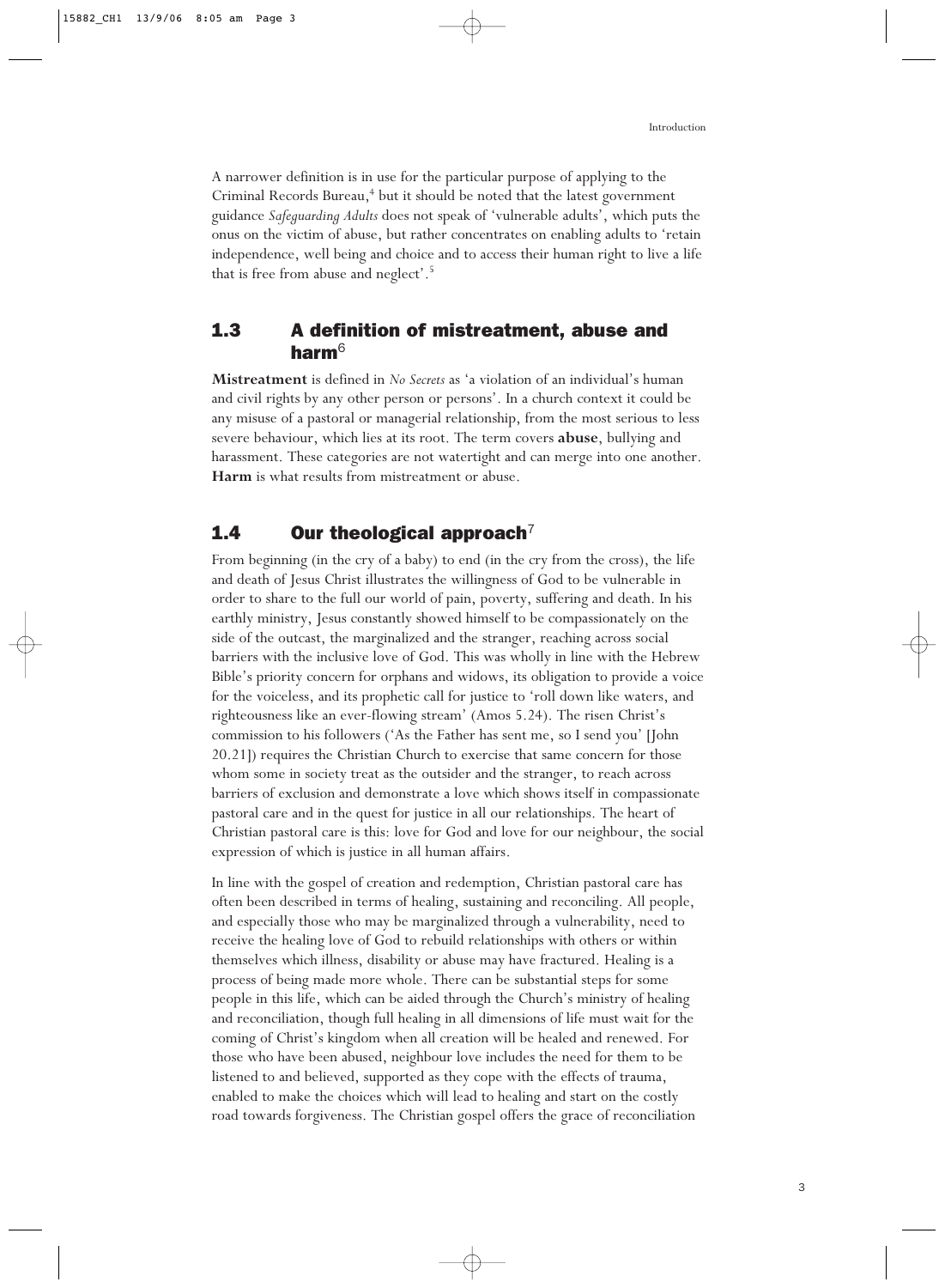with God, which can enable people to learn to live lives more reconciled with others and with their environment.

Everyone needs the sustaining reassurance that they are treated with the respect that is due to all human beings made in the image of God and precious to God. Those who have challenging personal situations must receive the resources they need to live independent lives with dignity. Everyone needs to know that they can live safely in a non-threatening environment.

Christian pastoral care takes place in the context of the present world, which in gospel terms is provisional. We live in the time between God's living Word to us in Jesus Christ, and the coming of God's kingdom in its fullness, when there will be no more pain, no more tears, no more social exclusion, and no more death. In this world the Holy Spirit sustains our ministry – enabling us to do what we can within the constraints of fallenness and sin, and yet holding out the living hope that the day will come when God will be all and in all.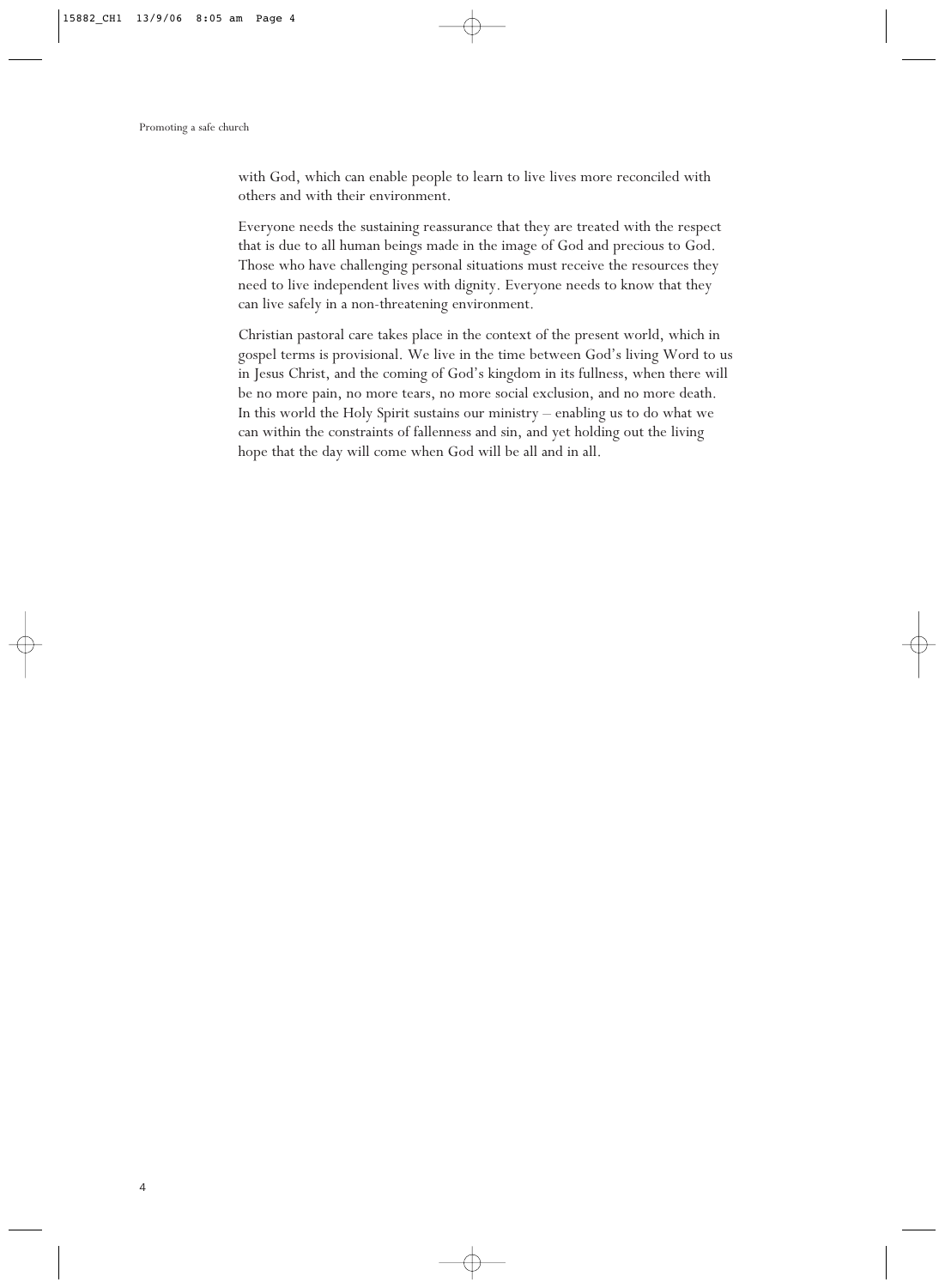## 2 The Policy

## 2.1 Principles underlying the Policy

Christian communities should be places where all people feel welcomed, respected and safe from abuse. The Church is particularly called by God to support those at the margins, those less powerful and those without a voice in our society. The Church can work towards creating a safe and non-discriminatory environment by being aware of some of the particular situations that create vulnerability. Issues which need to be considered include both the physical environment and the attitudes of workers. A person who might be considered vulnerable has the right to:<sup>8</sup>

- be treated with respect and dignity;
- have their privacy respected;
- be able to lead as independent a life as possible;
- be able to choose how to lead their life;
- have the protection of the law;
- have their rights upheld regardless of their ethnicity, gender, sexuality, impairment or disability, age, religion or cultural background;
- be able to use their chosen language or method of communication;
- be heard.

## 2.2 The House of Bishops Policy Statement on safeguarding adults in the Church of England

The Church of England is committed to encouraging an environment where all people and especially those who may be vulnerable for any reason are able to worship and pursue their faith journey with encouragement and in safety. Everyone, whether they see themselves as vulnerable or not, will receive respectful pastoral ministry recognizing any power imbalance within such a relationship.

All church workers involved in any pastoral ministry will be recruited with care including the use of the Criminal Records Bureau disclosure service when legal or appropriate. Workers will receive training and continuing support.

Any allegations of mistreatment, abuse, harassment or bullying will be responded to without delay. Whether or not the matter involves the church there will be cooperation with the police and local authority in any investigation.

Sensitive and informed pastoral care will be offered to anyone who has suffered abuse, including support to make a complaint if so desired: help to find appropriate specialist care either from the church or secular agencies will be offered.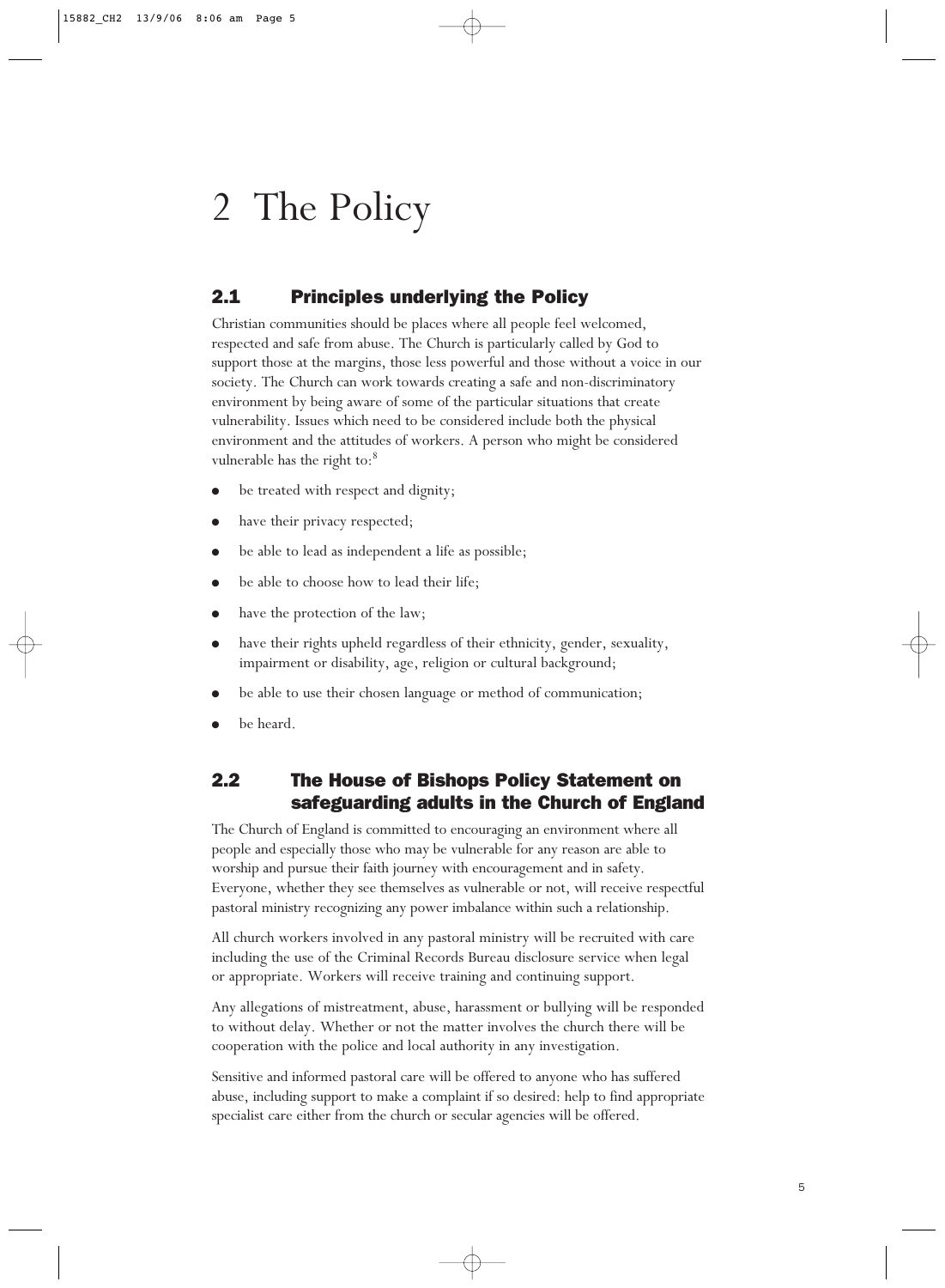Congregations will often include people who have offended in a way that means they are a continuing risk to vulnerable people. The risks will be managed sensitively with the protection of adults and children in mind.

## 2.3 Implementing this Policy – a checklist

The government guidance *No Secrets* provides the following checklist showing the responsibilities of those who have contact with or provide services for vulnerable people. It provides an action plan for the Church. We should:

- Seek to work in a non-abusive way that respects the rights of individuals to enjoy privacy, dignity, independence and choice. See Good practice recommendations.
- Actively promote the empowerment and well-being of vulnerable people through the services we provide. See Good practice recommendations.
- Ensure rigorous recruitment practices to deter those who actively seek vulnerable people to exploit or abuse, including taking up references and using CRB checks. See Procedure 1.
- Actively promote an organizational culture within which all those who express concern will be treated seriously and will receive a positive response from management. See Procedure 2.
- Ensure that staff and volunteers understand that vulnerable people can be abused and that they know what to do if they think that someone is being abused. See Procedure 2 and Appendix 2.
- Ensure that all staff and volunteers receive appropriate training and support.
- Have an internal policy, procedure and guidance on how managers, staff and volunteers will deal with allegations of abuse, including allegations against their own organization's staff and volunteers. Ensure that the procedure links to the local inter-agency procedure. See Procedure 2.
- Work in cooperation with the local Adult Services<sup>9</sup> and the police when they are investigating an allegation of abuse. See Procedure 2.
- Identify a 'lead officer' who takes responsibility for training staff and volunteers and updating procedures. See Section 2.4 Implementing a policy in a diocese and Section 2.5 Implementing a policy in a parish.
- Ensure that confidentiality and information sharing related to the protection of vulnerable adults and perpetrators of abuse in a multi-agency context are maintained through the agreed protocols. See Appendix 1.

#### **Have other policies and procedures in place which support good practice, e.g. complaints / whistle blowing / management of service users' money / staff disciplinary procedures. See Procedure 3 and Good practice recommendations, especially GP2.6.**

Those organizations that provide a service commissioned by the local authority may well find that their responsibility to report abuse using the local inter-agency procedures will be a contractual requirement.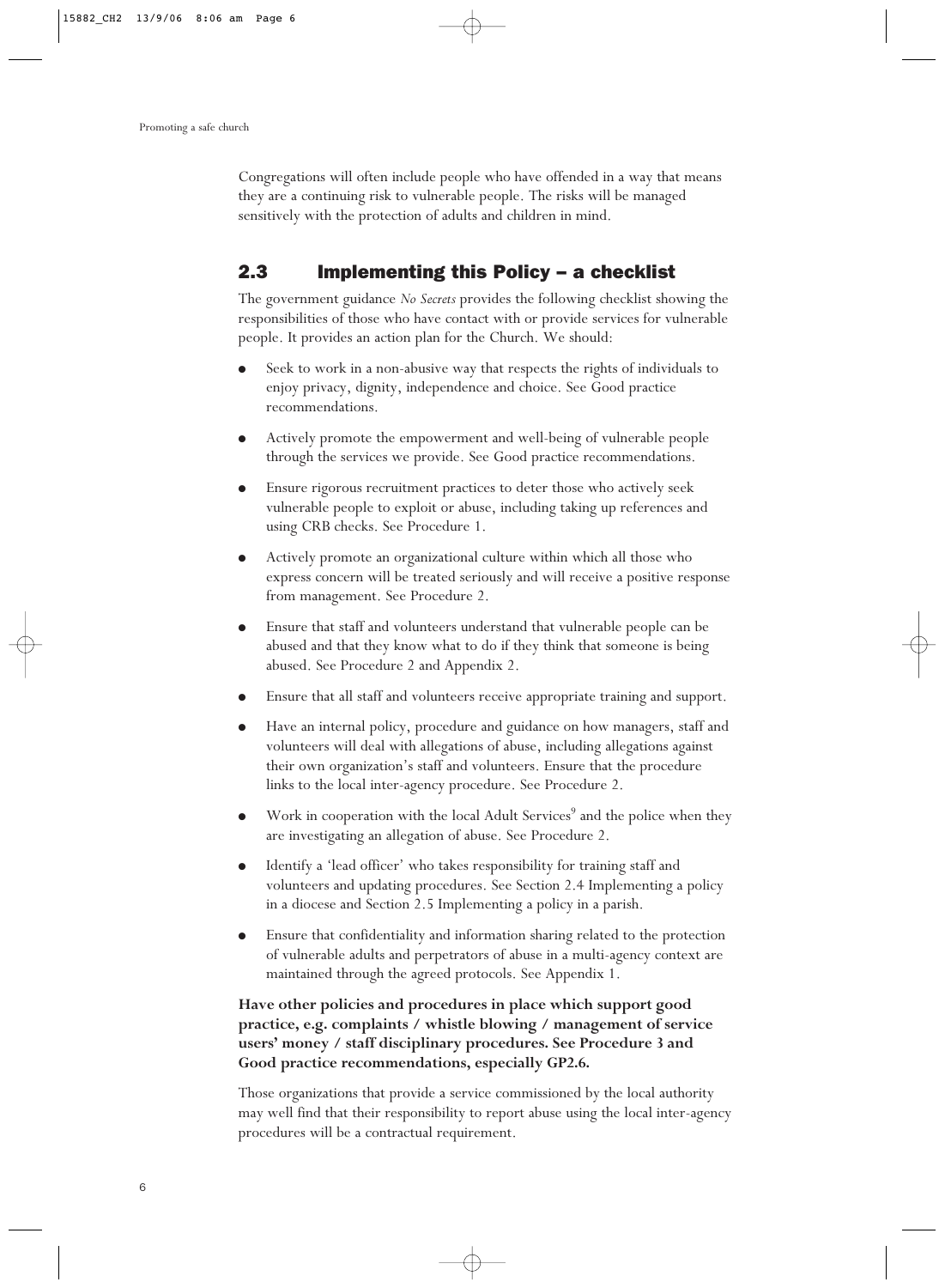Those organizations that are the subject of regulatory authorities (e.g. the Commission for Social Care Inspection) will also have additional statutory responsibilities with respect to their duty to report abuse and recruitment of staff.

**NB** All organizations also have a responsibility to report any concerns that staff and volunteers may have about the abuse of a child or young person (under 18) to the local authority Children's Service. See *Protecting all God's children* (2004).

### 2.4 Implementing a policy in a diocese

It is recommended that each diocese appoint someone to act in respect of adults. The duties of such a person would include helping people to understand the nature of vulnerability, being the person to whom people in parishes can bring their concerns, and promoting the training of those working in this area. It is likely that there is already in post someone who has the interests of adults with particular vulnerabilities as part of their remit. They could liaise with the child protection adviser, especially in regard to referrals and recruitment decisions. In some dioceses it may be appropriate, possible and cost-effective for the child protection adviser to take on a role in the safeguarding of adults. Such a lead person in the diocese should discuss this policy with the member of staff with responsibility for safeguarding adults in the adult services department of the local authority (county, borough or unitary) in order that they understand local procedures and are clear about the best route for reporting concerns. The implementation of this policy will need to be monitored by the diocese from time to time.

### 2.5 Implementing a policy in a parish

Everyone, as a citizen, has a responsibility for the safety, well-being and protection of others. Everyone within the church community also has a responsibility to ensure that there is a welcome for all people, including those seen as vulnerable. A policy about the safeguarding of vulnerable people should be the concern of the whole congregation and therefore should be presented to the Parochial Church Council for adoption and be reaffirmed at least annually. This is an opportunity for church members to remember their commitment to one another.

Everyone should be alert to situations where those who might be vulnerable are exposed to unacceptable risks. Those who work with vulnerable people often find themselves in challenging situations and need the support, prayers and encouragement of everyone in the congregation. Sometimes workers may be confronted with difficult behaviour on the part of those with whom they are working; sometimes workers may have to face difficult decisions about incidents that may need to be reported to the statutory authorities. The congregation and church workers need to be clear about the procedures which should be followed when there are concerns about people being harmed or abused.

Those who work most closely with vulnerable people in lunch clubs, day centres, Bible study groups or as pastoral visitors, etc., are in a unique position to get to know them. As a result workers might learn about things that give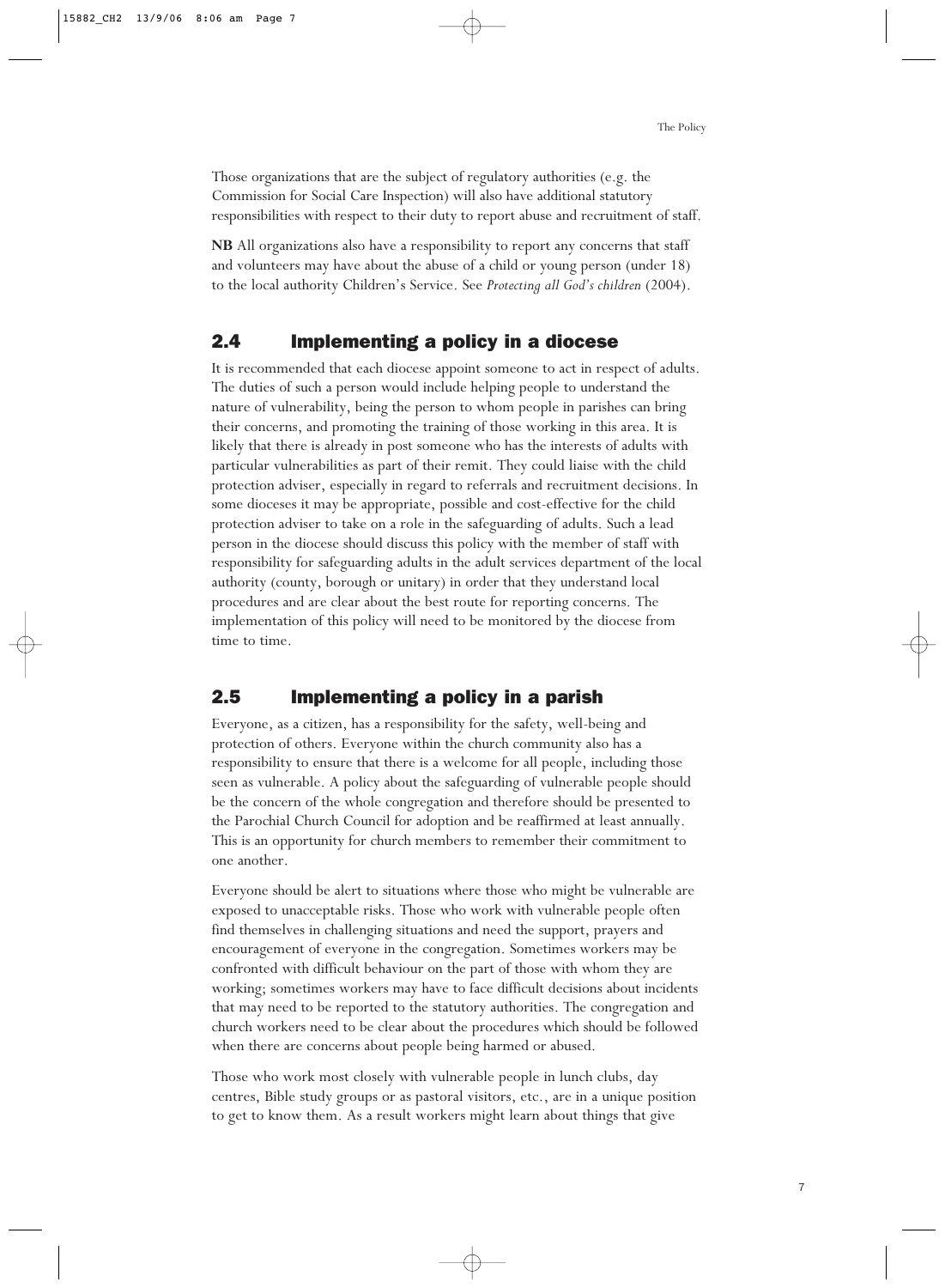cause for concern or they may see others, sometimes including fellow workers or church members, behaving in ways that may be described as abusive or potentially harmful. When visiting a care home, for example, a visitor may observe another resident showing signs of abuse. Workers should have a good knowledge of the guidelines for good practice and should be implementing them; they should know what to do if they learn of any incidents where vulnerable people are being mistreated or abused.

Not all concerns about the welfare or safety of a vulnerable person need the public authorities to be involved; $^{10}$  sometimes it may be that the concern focuses on behaviour and attitudes that are not immediately harmful and then the matter should be dealt with through training or discussion. The choices of the adult concerned should if at all possible be accepted. The response to any concerns should always be proportionate and appropriate to the issue.

Parishes should do their best to provide a safe place for those who may be vulnerable. Where the parish organizes special activities or groups for vulnerable people, care should be taken to ensure that those who work in these activities are carefully appointed, supported and supervised. Recruitment to other positions of trust should be carried out sensitively but thoroughly to try to prevent inappropriate appointments being made.

The Parochial Church Council together with the incumbent carries a duty of care for the safety of those who attend or use the church. The Council should, with the help of the diocese, ensure that a policy is in place that reflects the need to safeguard vulnerable people and that it is being implemented and has appropriate resources. The Council needs to find ways to communicate the policy to the whole congregation. Clergy in particular need to be aware of the pastoral needs of vulnerable people, their carers and those that work with them.

It is recommended that a named individual be appointed by the PCC to act as the key person to speak on behalf of vulnerable people both within the congregation and to outside bodies. Ideally the appointed person should have some experience in this field. They should be recruited using Procedure 1 and they should apply for a CRB disclosure. Such a person may be the most appropriate person to receive information about concerns and will need to listen carefully, possibly discussing the matter with the adult concerned and making a decision about whether these concerns should be passed to an outside statutory body such as the police or the local authority Adult Services. The lead person should always liaise with and seek advice from the designated person in the diocese. If there is clear evidence that the vulnerable person has suffered abuse, then this should be reported as soon as possible to local authority Adult Services as the lead agency. All Adult Services Departments (or similar) have policies about the safeguarding of vulnerable peoples and will work in multi-agency collaboration with the health service and police.

Some parishes may find it difficult to appoint someone to undertake this responsibility. It may be more appropriate for this to be considered as an appointment within each deanery. However it must be remembered that each PCC is legally responsible for the activities in its own parish.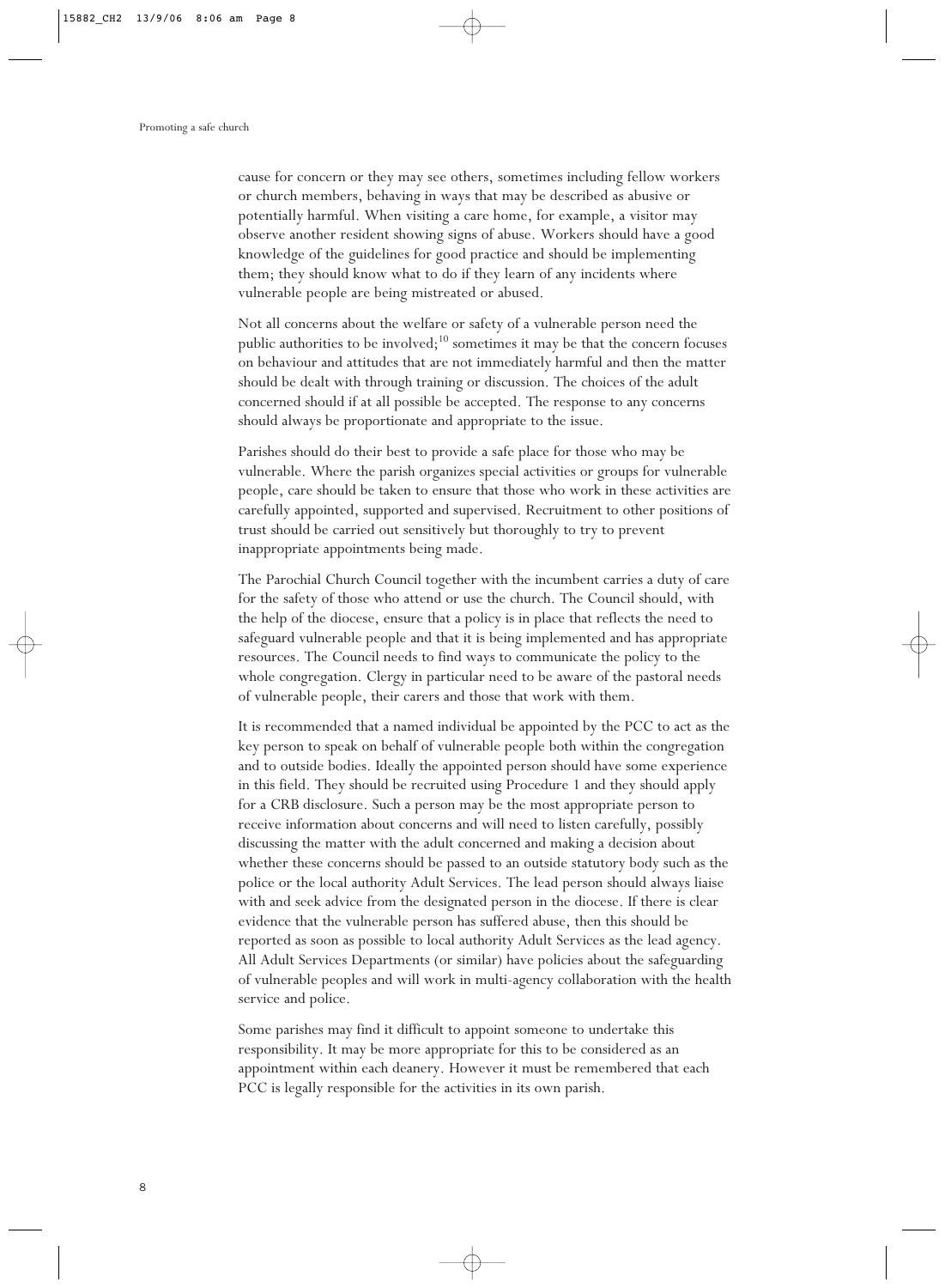## 2.6 A model policy statement on the safeguarding of adults in a parish

#### **Policy on the Safeguarding of Adults in the Church**

This statement was adopted by ........................ (Parish) at a Parochial Church Council meeting held on .................

This policy will be reviewed each year to monitor the progress which has been achieved.

- 1. We recognize that everyone has different levels of vulnerability and that each of us may be regarded as vulnerable at some time in our lives.
- 2. As members of this parish we commit ourselves to respectful pastoral care for all adults to whom we minister.
- 3. We commit ourselves to the safeguarding of people who may be vulnerable, ensuring their well-being in the life of this church.
- 4. We commit ourselves to promoting safe practice by those in positions of trust.
- 5. The parish commits itself to promoting the inclusion and empowerment of people who may be vulnerable.
- 6. It is the responsibility of each of us to prevent the physical, emotional, sexual, financial and spiritual abuse of vulnerable people and to report any such abuse that we discover or suspect.
- 7. We undertake to exercise proper care in the appointment and selection of those who will work with people who may be vulnerable.
- 8. The parish is committed to supporting, resourcing, training and regularly reviewing those who undertake work amongst people who may be vulnerable.
- 9. The parish adopts the guidelines of the Church of England and the Diocese.
- 10. Each person who works with vulnerable people will agree to abide by these recommendations and the guidelines established by this church.

This church appoints ........................... to represent the concerns and views of vulnerable people at our meetings and to outside bodies.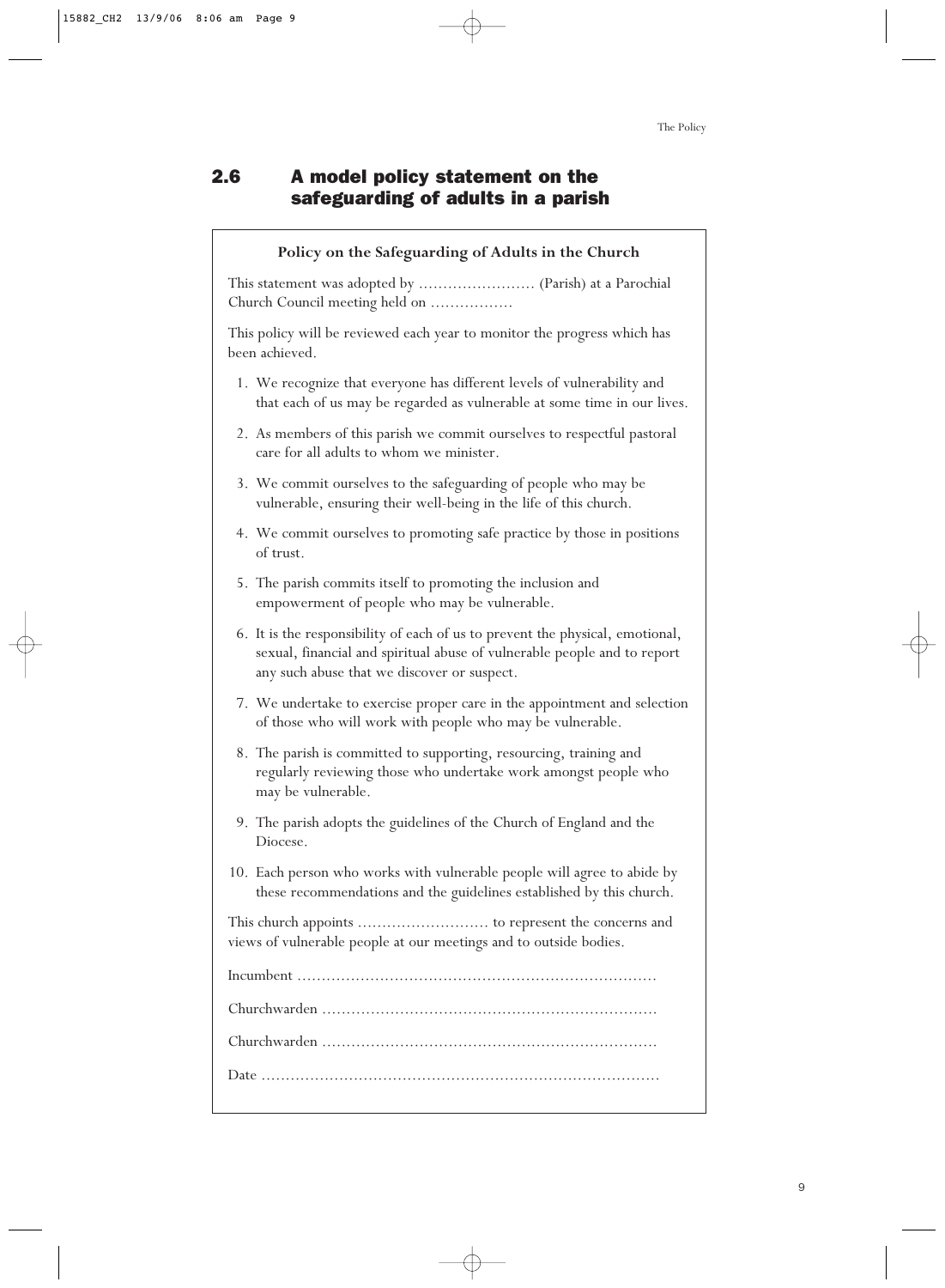*Good practice recommendations 1*

## Promoting good practices working with people who may be vulnerable

Promoting a safe church is not so much a matter of procedures and rules but rather working together, both helpers and those with differing vulnerabilities, to provide the right environment for everyone to grow in Christian faith. It is important that those working together agree on standards of conduct and how activities are to be carried out. This is particularly necessary if those adults involved in the activity cannot speak for themselves. Attitudes of respect and consideration should be developed in all work with adults, ensuring that everyone is able to maximize their life choices and independence. Privacy and confidentiality are important to everyone and especially people who are dependent on others for aspects of their everyday living.

Some other points to consider are:

- Helping in such a way as to maximize a person's independence. People with additional needs can and do lead active and fulfilled lives but some may need support and resources to do so.
- Always respecting the person and all their abilities.
- Recognizing the choices people make even if they may appear risky.
- Giving people the highest level of privacy and confidentiality possible in the circumstances.
- Including everyone in decisions affecting their life.
- Creating an environment within the Church that can include everyone.

Most people will have no difficulty accepting these values of independence, choice, inclusivity, privacy and respect. However, it is sometimes difficult to think how they might be put into practice. See Appendix 3 for further examples of good practice.

### GP1.1 Premises

Church buildings will be inspected to meet Health and Safety standards and should allow people with disabilities to participate as much as possible. Parishes should undertake a regular audit of their buildings in order to ensure that premises enable the church to carry out its duties under the Disability Discrimination Acts of 1995 and 2005. Issues of access, visibility, audibility and toilet facilities are among the items that should be addressed.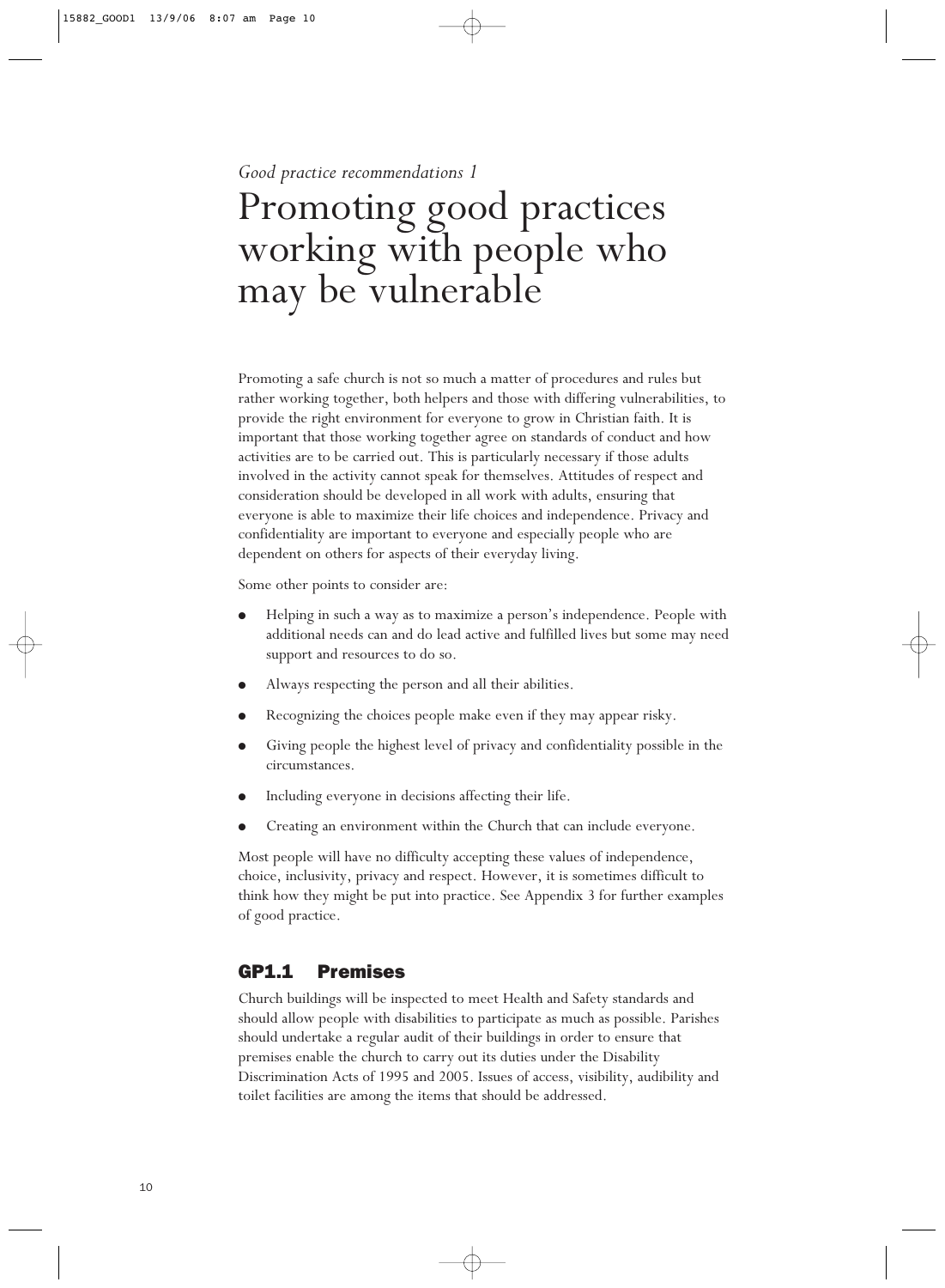### GP1.2 Duty of care – insurance advice

All church workers have a duty of care towards those to whom they minister. National and diocesan good practice guidelines and the procedures in this document should be followed to ensure that insurance cover is maintained. The insurers should be contacted as soon as it is clear that a claim may be made against a diocese or parish.

## GP1.3 Prevention of abuse in the Church

Prevention is best achieved by both the careful training of workers and the provision of supervision or mentoring for all those working with vulnerable people. Church workers need to understand that they hold a position of power and influence even if they do not feel that that is the case.

Prevention can be particularly difficult with those who may be vulnerable, because of the range of people who are in contact with them and the variety of ways in which churches and others try to be of help or befriend people who otherwise would be isolated. The desire to provide a safe environment should not get in the way of allowing people to develop their own friendships and contacts – some of which may be felt to be risky. If people are working together in groups this can be one way in which harmful behaviours can be prevented. This is not, however. always the case and there have been many instances of a culture of abusive behaviour or attitudes developing in organizations or amongst groups of workers. Risks are increased when people have individual contact with those who are vulnerable.

## GP1.4 Worship

There are times when it is appropriate to hold services which have a focus on people with learning or other disabilities. In such instances the liturgy should not be demeaning or patronizing but should have the same aims as any other form of worship – those of reminding us of the presence of God, of saying sorry for our sinfulness, of adoring his majesty, and of coming closer to his presence.

The words that are used in such services may be different from the mainstream but the intent must not differ. It is vital, if planning such an event, to speak with the people who will attend, their families, friends and carers to ensure that everything is appropriate to the situation.

If a service is primarily aimed at deaf people, it is important to set the liturgy in a form that reflects the structure of British Sign Language. The pace of the worship should be sensitive to the requirements of the interpreters and, of course, deaf people should be fully involved in the planning and delivery of the service.

Regular worship in church should take account of the wide range of requirements of any congregation. As well as the church building offering full accessibility for people with mobility challenges, it is also important to cater for the requirements of other disabled people. Some examples might be that:

● **A proportion of all printed material should be in a sans-serif typeface no smaller than 12-point with the ink colour having a**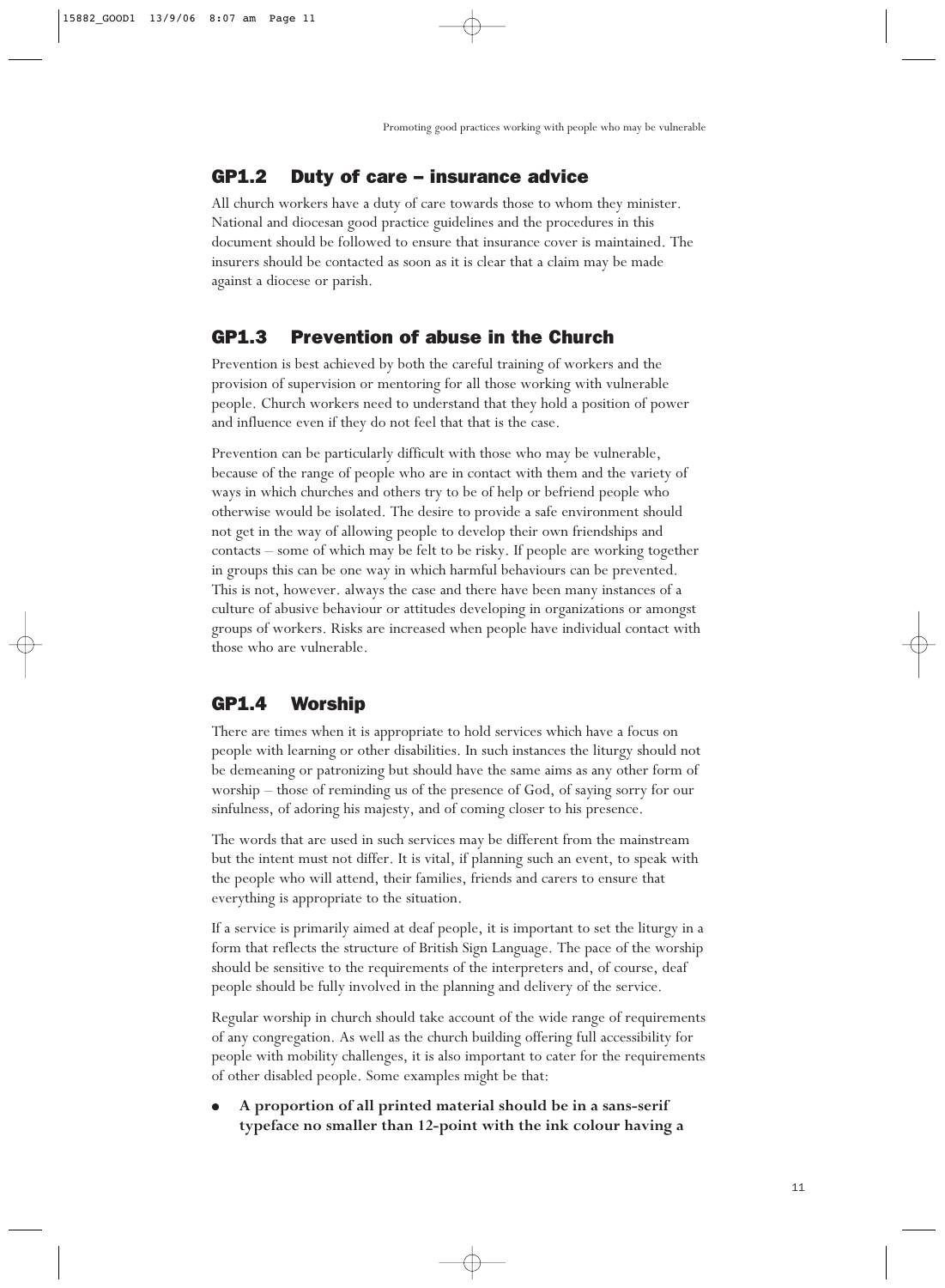**very good contrast with that of the paper. About 10 per cent of all printed items should be in large print: 18-point sans-serif type in black on lemon-yellow paper. It is not acceptable to simply enlarge an existing document to twice the size and regard this as 'large print'.**

- **If possible printed material should also be available by electronic means in advance of the service to allow a person with impaired vision to read the document on a computer and then save it in whichever form is most convenient.**
- **All projected images should be audio-described and anyone presenting material on a screen should keep their faces towards the audience to enable lip-reading. Similarly, speakers should not cover their lips.**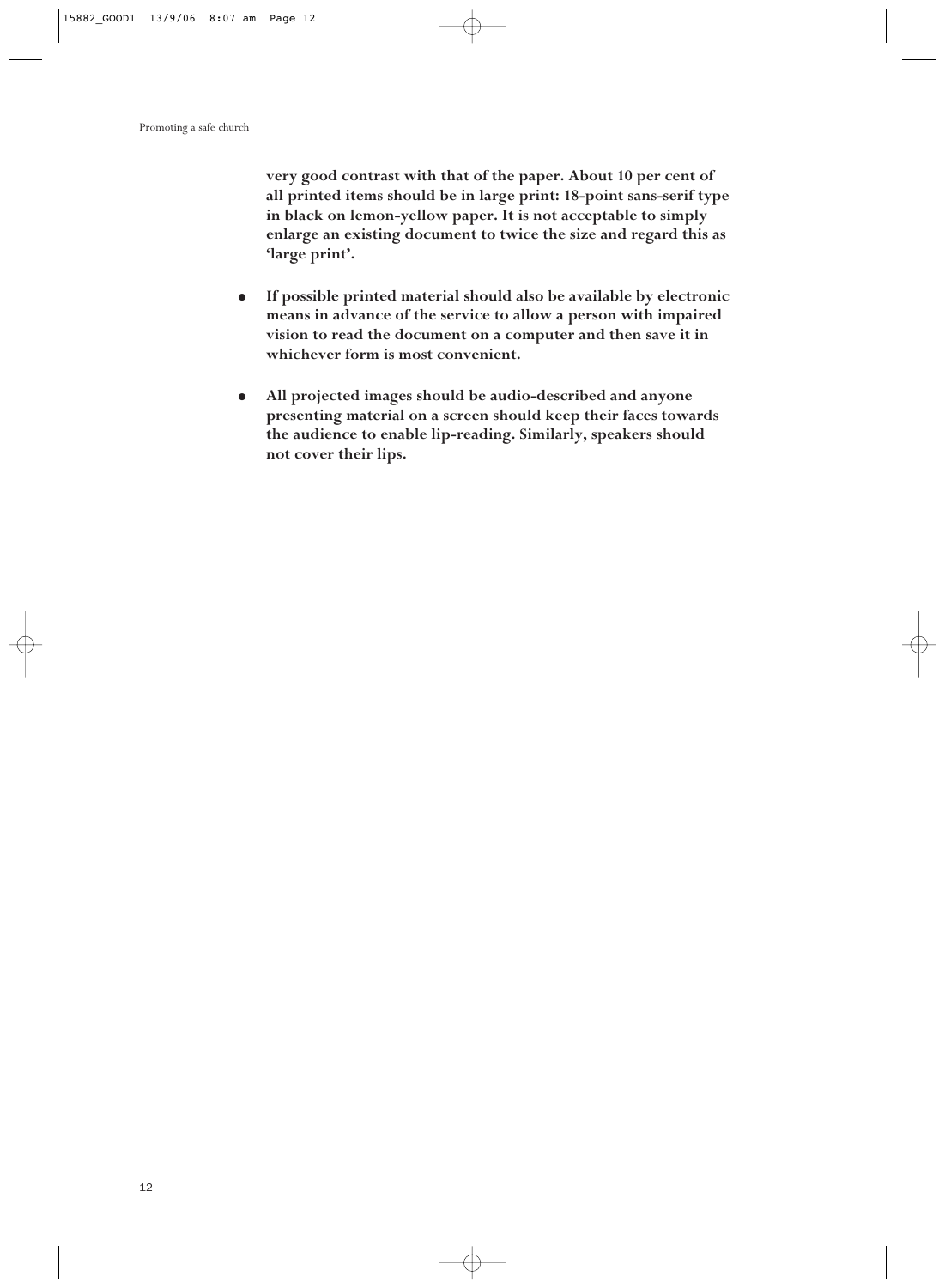*Good practice recommendations 2*

## Guidance for those in positions of trust or exercising pastoral ministry with vulnerable people

Many dioceses have produced helpful guidance on the professional conduct of clergy and lay people. The Convocations of York and Canterbury have also produced *Guidelines for the Professional Conduct of the Clergy*.

All those involved in pastoral ministry, whether paid or unpaid, clergy or lay, should be working within this or a similar set of guidelines. Following such guidelines should not only protect vulnerable people but also ensure that workers are not wrongly accused of abuse or misconduct.

## GP2.1 Pastoral relationships

Exercising any kind of ministry involves workers developing an understanding of themselves and how they relate to others, how they increase the well-being of others and how they ensure their own well-being and safety. People in positions of trust necessarily have power, although this may not be apparent to them, therefore respecting professional boundaries is particularly important. Many pastoral relationships can become intertwined with friendships and social contacts, making this guidance even more necessary.

- Church workers should exercise particular care when ministering to persons with whom they have a close personal friendship or family relationship.
- Church workers should be aware of the dangers of dependency in pastoral and professional relationships and seek advice or supervision when these concerns arise.
- Church workers who exercise a healing ministry should be trained in the theology and non-intrusive practice of that work.<sup>11</sup>
- Church workers should recognize their limits and not undertake any ministry that is beyond their competence or role (e.g. therapeutic counselling, deliverance ministry, counselling victims of abuse and domestic violence, or their perpetrators, or giving legal advice). In such instances the person should be referred to another person or agency with appropriate expertise.
- Church workers should avoid behaviour that could give the impression of inappropriate favouritism or the encouragement of inappropriate special relationships.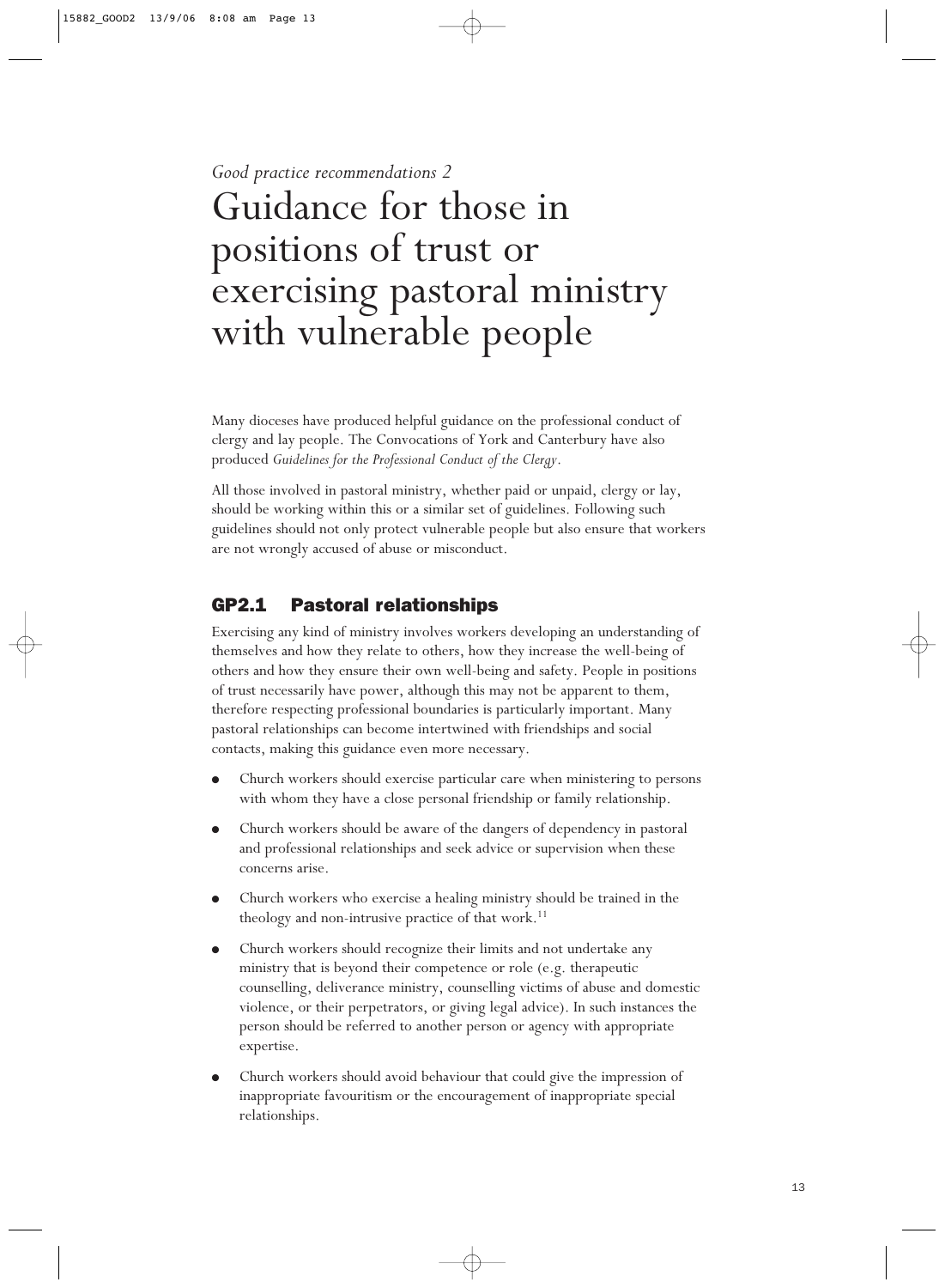- Church workers should treat those with whom they minister or visit with respect, encouraging self-determination, independence and choice.
- Care should be taken when helping with physical needs, washing and toileting, always respecting the choices of the individual concerned.
- Pastoral relationships may develop into romantic attachments and such situations should be handled sensitively. Workers need to recognize such a development and make it clear to both the person concerned and a supervisor or colleague. Alternative arrangements should be made for the ongoing pastoral care of the person concerned.
- Church workers should not undertake any pastoral ministry while they are under the influence of drink or non-prescribed drugs.

## GP2.2 Conversations and interviews in a ministry context

Formal interviews and informal conversations in a ministry context are pastoral encounters. Church workers should be aware of their language and behaviour. For example, innuendoes or compliments of a sexual nature are always inappropriate. When a person asks questions or seeks advice around topics of a sexual nature, the worker should be discerning about the motives and needs of the person and question their own ability to assist.

The church worker should consider in advance:

- the place of the meeting, arrangement of the furniture and lighting, the worker's dress;
- the balance of privacy for conversation with the opportunity for supervision (open doors or windows in doors, another person nearby);
- the physical distance between people determined by hospitality and respect, being aware that someone may have suffered abuse or harassment in the past;
- whether the circumstances suggest a professional or social interaction;
- the propriety or danger of visiting or being visited alone, especially in the evening;
- the personal safety and comfort of all participants;
- establishing at the outset the nature of the interview in respect to subject matter, confidentiality and duration;
- the appropriateness of initiating or receiving any physical contact, for example gestures of comfort, which may be unwanted or misinterpreted.

### GP2.3 Record keeping and privacy

Church workers should consider keeping a daily record of pastoral encounters to include date, time, place, subject and actions to be taken. The content of any encounter should only be recorded with the person's consent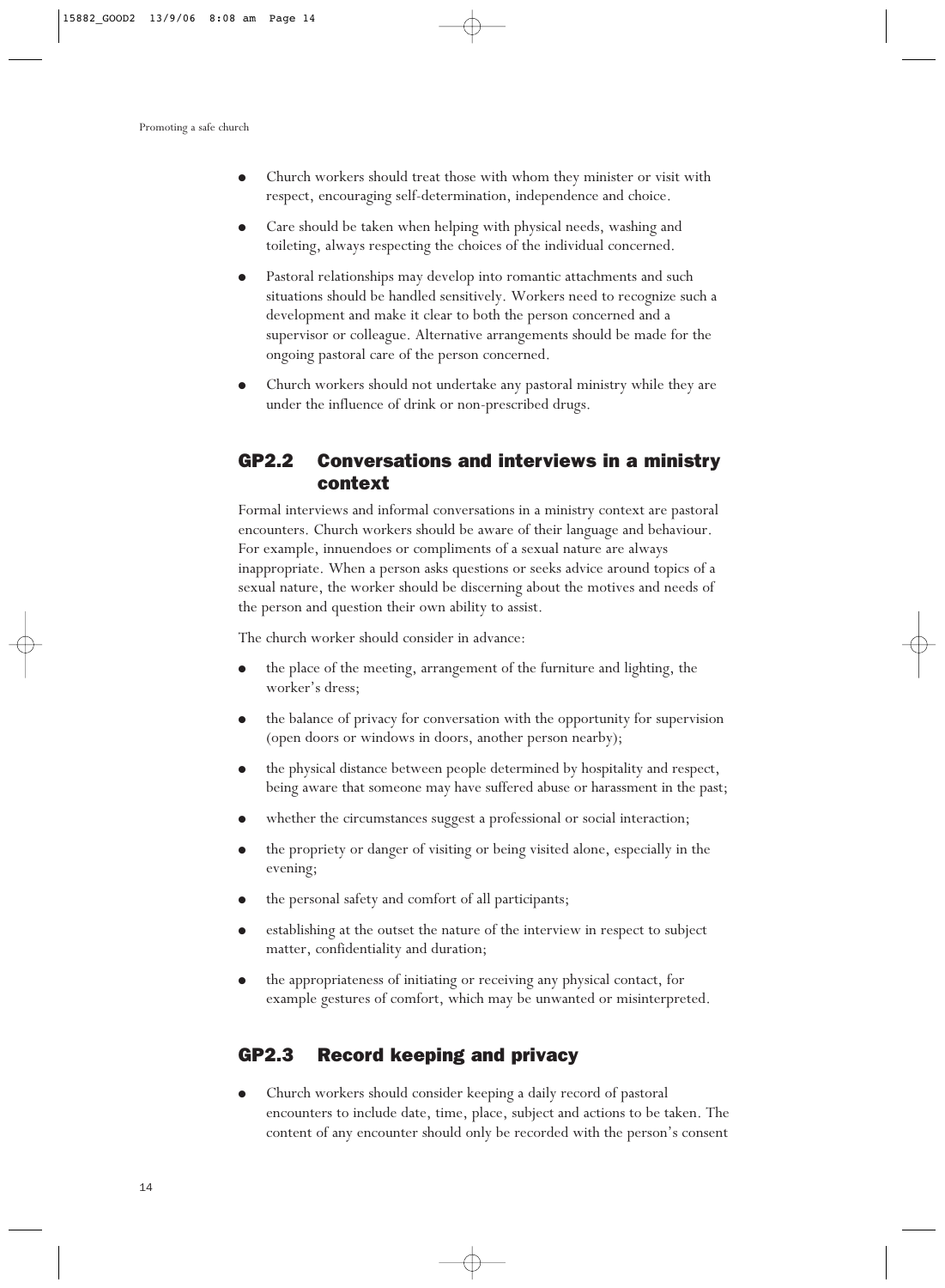unless it is a matter of child protection or might be a record of suspicion of abuse or mistreatment.

- Any record should be factual and avoid rumour or opinion.
- Records concerned with abuse should be kept indefinitely (at least 50 years).
- The publishing, sharing or keeping of personal data or images should follow the appropriate legislation. See Appendix 1.

## GP2.4 Working with colleagues

The standards maintained within a pastoral relationship are equally relevant in relationships with colleagues. Harassment or bullying should never be condoned. All workers need to be aware of the possibility of stress within the work place. The needs of family should be acknowledged and all who work together should acknowledge the boundaries between work and home, allowing sufficient time for relaxation and holidays. Everyone who works with vulnerable people should know to whom they are accountable and have a designated person with whom to discuss their work.

- Church workers should be aware of the responsibilities, function and style of other church workers and encourage cooperation and consultation between workers in the tasks they do.
- Colleagues should not be discriminated against, harassed, bullied or abused for any reason.
- Colleagues should not be penalized for following this guidance or for taking action regarding others and this guidance.
- When leaving office or relinquishing any task church workers should relinquish any pastoral relationship except with the agreement of any successor.
- Church workers should know to whom they are accountable and be regularly mentored by them or another person who can assist. Such mentoring is especially necessary for those undertaking a continuing individual pastoral ministry of counselling, or when their ministry takes them outside normal church work.
- Church workers should ensure that their tasks can be carried out by another if they are ill or otherwise unable to fulfil their responsibilities.

## GP2.5 Sexual conduct

The sexual conduct of church workers may have an impact on their ministry within the Church. It is never appropriate for workers to take advantage of their role and engage in sexual activity with anyone with whom they have a pastoral relationship. Workers should be aware of the power imbalance inherent in pastoral relationships.

- Church workers must not sexually abuse an adult or a child.
- Church workers must take responsibility for their words and actions if wishing to make physical contact with another adult (e.g. a hug may be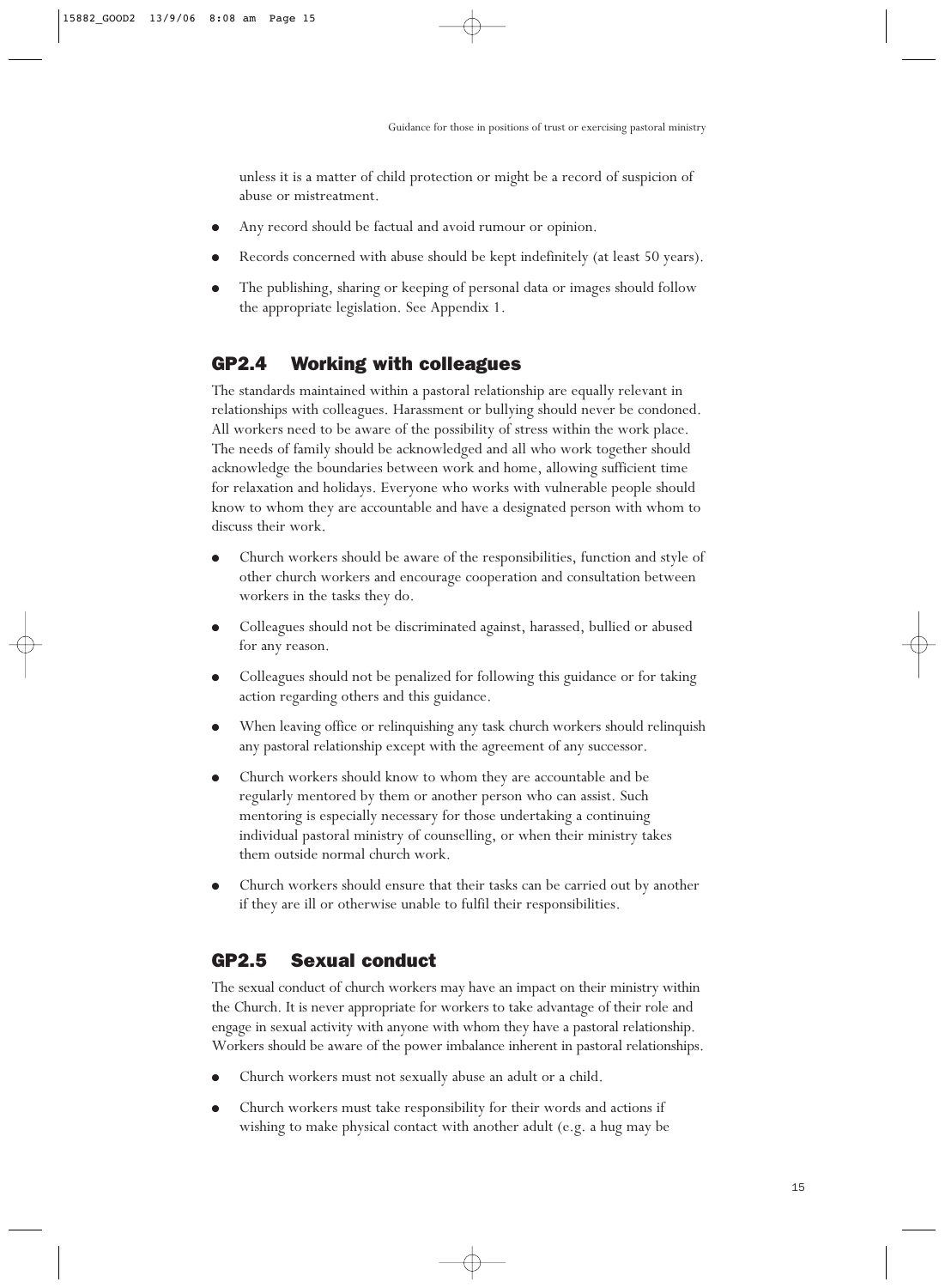misunderstood) or talk to them about sexual matters. This will include seeking permission, respecting the person's wishes, noticing and responding to non-verbal communication, refraining from such conduct if in doubt about the person's wishes.

- Church workers should follow the Church's discipline on sexual matters.
- Church workers must not view, possess or distribute sexual images of children and should refrain from viewing, possessing or distributing sexually exploitative images of adults.
- Church workers should avoid situations where they feel vulnerable to temptation or where their conduct may be misinterpreted.

### GP2.6 Financial integrity

Financial dealings can have an impact on the church and the community and must always be handled with integrity. Those with authority for such matters should maintain proper systems and not delegate that responsibility to anyone else.

- Church workers should not seek personal financial gain from their position beyond their salary or recognized allowances.
- Church workers should not be influenced by offers of money.
- Church workers should ensure that church and personal finances are kept apart and should avoid any conflict of interest.
- Money received by the church should be handled by two unrelated lay people.
- Any gifts received should be disclosed to a supervisor or colleague where it should be decided whether they could be accepted.
- Care should be taken not to canvass for church donations from those who may be vulnerable, e.g. the recently bereaved.

## GP2.7 Behaviour outside work and Christian ministry

In church ministry behaviour outside work can often impinge on that ministry. Church workers are expected to uphold Christian values throughout their lives.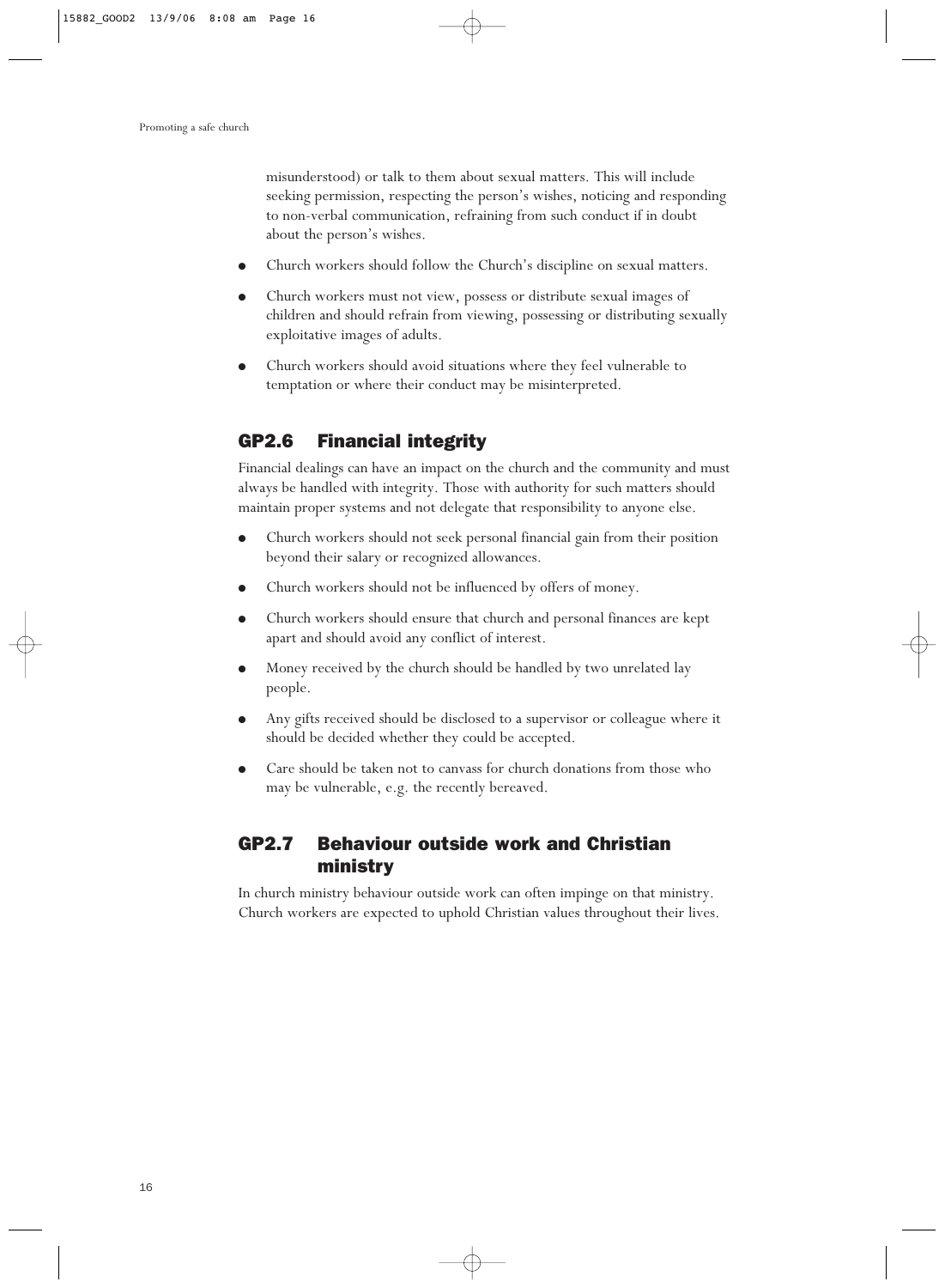*Good practice recommendations 3*

## Responding to disclosures by those who have experienced misuse of power, abuse or harassment

After experiencing abuse, at some time during the healing process many people will want to consider further action beyond personal acceptance of what has happened.

Such action may involve deciding to tell a trusted friend, partner, parent or perhaps a member of the clergy. However, some people have been further hurt when the friend, relative or church worker has not been able to cope with the disclosure and has responded inappropriately.

Seeking some kind of therapeutic help may be an option and it may be that within such help or discussions with friends consideration is given to what else needs to be done.

Abuse, which thrives on secrecy, loses some of its power to harm when this secrecy is broken. Nevertheless, whom to tell, when, and for what purpose needs careful thought. Being able to talk to a close friend or relative, who is able to hear, support and care, is for many people the most useful help in healing. For some this trusted relationship is with a counsellor, clergyperson or other professional.

At some point in the personal healing journey many survivors consider what they should do about the abuser. Some may wish to confront the abuser either personally or by letter, for others this is impossible, but they still may wish to ensure that the abuser is not in a position to harm others.

One of the consequences of speaking to others about the abuse is that they may have a responsibility to act. A family member may need to be sure that others in the family are safe. A friend may be aware that the abuser is involved with children or vulnerable people and be concerned for them. Organizations that work with children or vulnerable people will have policies with procedures that need to be followed if someone in the organization becomes aware of allegations of abuse.

For some it will be important that the person is brought to account for their actions through the criminal justice system, and if a criminal act has been committed this may be a necessary action that the church must take in order to protect others. Following an investigation, the alleged abuser may be charged and taken to court. It takes a lot of courage to give evidence in court and to accept the decision of the jury. Nevertheless many people feel relieved whatever the outcome that they have done their best and spoken out in public.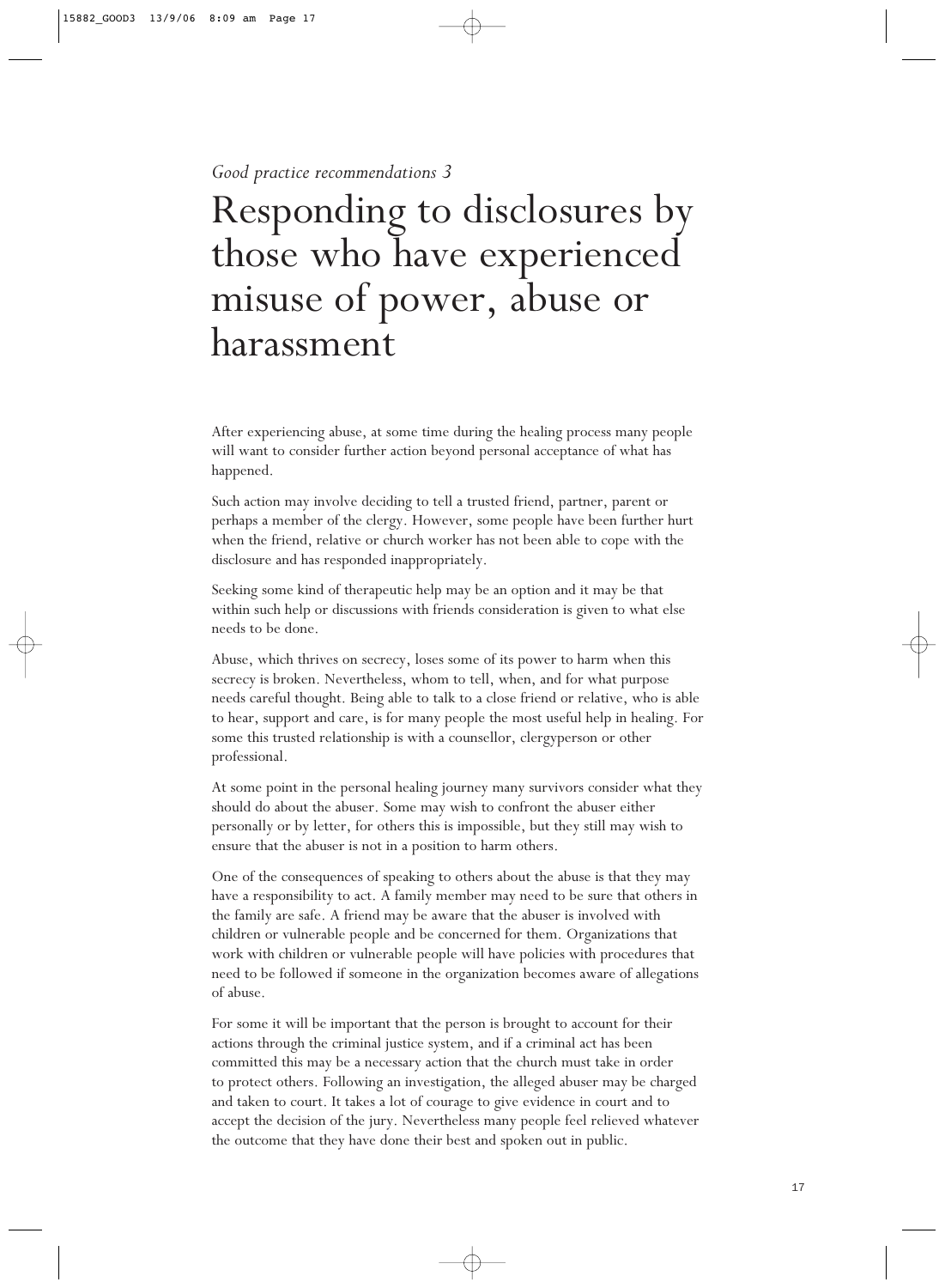If the alleged abuse has taken place within the church the survivor may wish to make this known to someone in authority and this should be facilitated even in cases where a formal complaint is not made. If a formal complaint is made written statements will be required. If the case comes to a tribunal evidence may need to be given in person. It is important that the survivor is supported throughout this process: deciding what to do, making the formal complaint and giving evidence if necessary.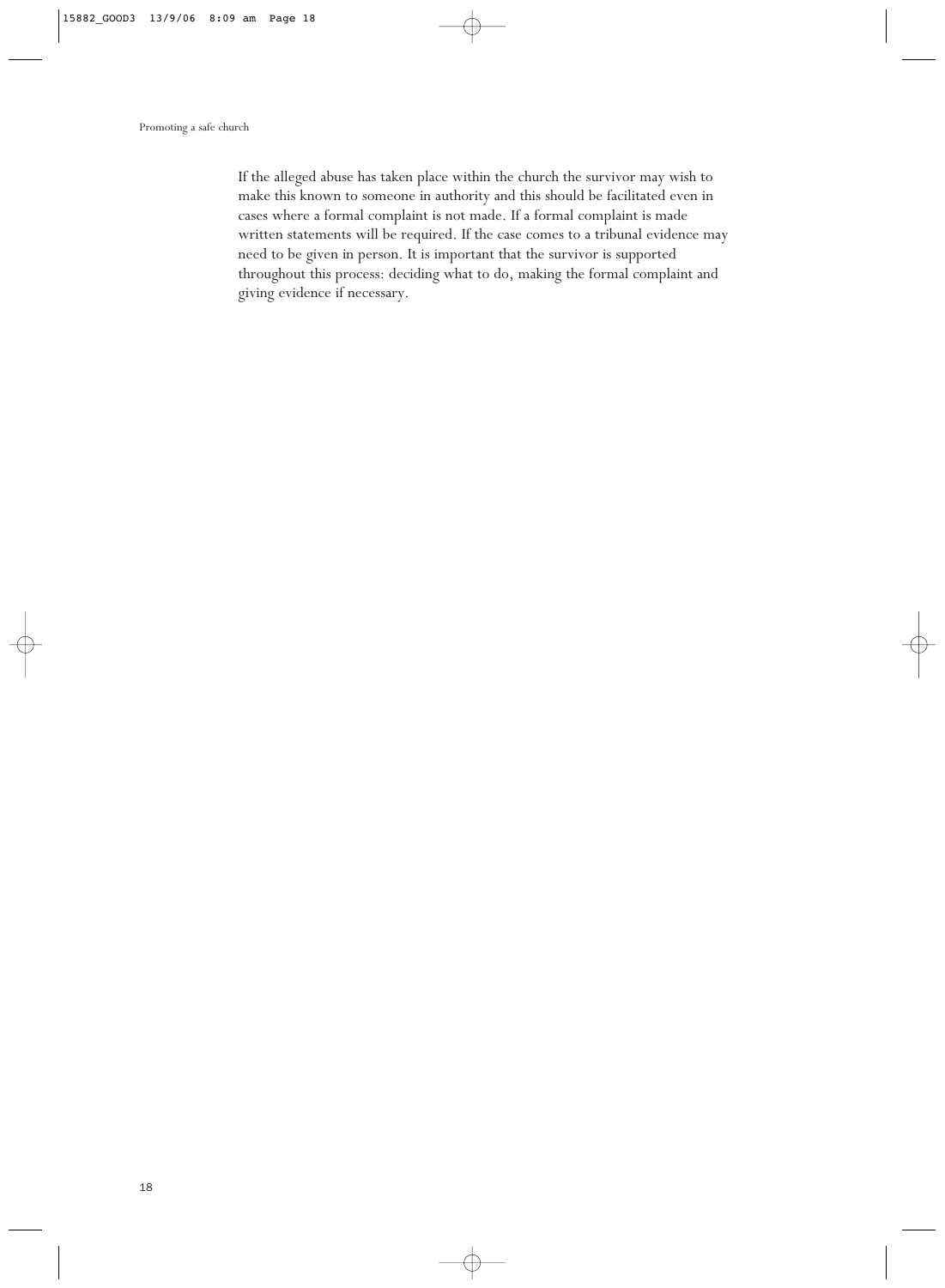*Good practice recommendations 4*

## Care of adult survivors of abuse in the Church<sup>12</sup>

Many adults in the Church may be suffering from the effects of abuse – abuse they suffered in childhood or as adults, abuse of different kinds. The Church has a responsibility to support those people who may feel very vulnerable and whose vulnerability may open them up to further abuse. Some abuse may seem trivial to an onlooker, but the severity of abuse needs to be seen in terms of how the victim responded to the abuse both at the time and later.

## GP4.1 Statistics

Although numbers vary, some reports show that about 1 in 4 girls, and 1 in 9 boys are abused in childhood.13 Key research in 21 countries found varying rates from 7 to 36 per cent of women and 3 to 29 per cent of men reporting they had been sexually abused as children.<sup>14</sup> One of the most rigorous UK studies found that 12 per cent of women and 8 per cent of men reported they had been sexually abused before the age of 16.<sup>15</sup> There is some evidence that there is considerable under-reporting from boys and men.

## GP4.2 Effects of abuse

Some survivors cope well with life and are able to live apparently 'normally'. Some, however, although they present a 'normal' face to the world, may well be suffering and sometimes be unable to say what their problem is – or even to know why they feel ill at ease and unable to feel a sense of peace and joy.

Some may show a range of symptoms such as:

- repeated bouts of depression;
- exhibiting anger and hostility or being unable to connect at all with feelings;
- behaving like a victim  $-$  low self-esteem and putting themselves down and constantly apologizing;
- inability to get close to people, or wanting to be inappropriately close;
- disturbed sleep, nightmares and so on;
- tending to 'space out' (cutting off from reality);
- exhibiting fears, phobias and anxiety;
- self-harming (this is a way of coping, not something done 'to get attention');
- tending to feel an inappropriate amount of guilt and shame;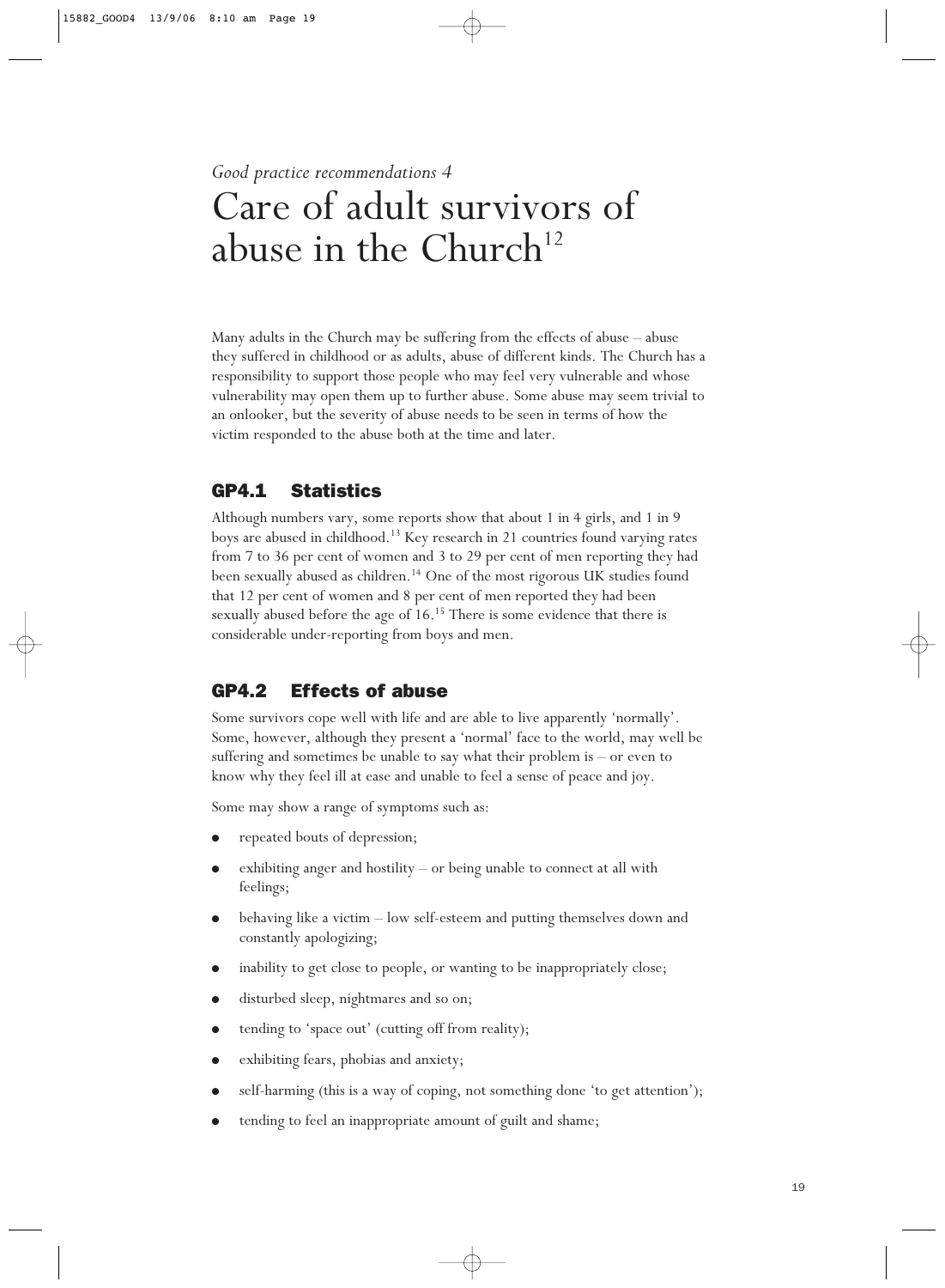- sometimes relying on smoking, drugs, alcohol or medication;
- experiencing hallucinations and/or 'flashbacks' of the abuse;
- sometimes moving from one abusive relationship to another.

### GP4.3 Loss of trust

Adults and children who are abused can lose trust in those around them, especially if the abuse was within the home. (Most abuse is carried out by people known to the victim.) The loss of trust will profoundly affect the life of the survivor. They may decide (often unconsciously) never to trust anyone ever again – and this is likely to affect their faith and relationships.

### GP4.4 Why didn't you say so at the time?

Many survivors say nothing about the abuse for many years. Some have buried their memories so deeply within themselves that they have 'forgotten' what happened – especially if the abuse happened when they were very young.

Memories may be 'triggered' in a range of ways, for example:

- hearing about abuse on television;
- being in another abusive situation such as finding difficulties with a domineering employer;
- being in a situation where they feel powerless;
- feeling vulnerable, ill, under stress, or suffering from burnout;
- the death of their abuser or of one of their carers;
- the birth of their own child.

Few victims can report their abuse close to the event and so often reported abuse is about events of years ago, leading to difficulties with finding any proof of what happened. It is often one person's word against another, and the likelihood of the survivor getting justice is slim. However, some cases do go to court, but the experience can be devastating for both children and adults and they are likely to need considerable support.

### GP4.5 Pastoral care of survivors

An adult (or indeed a child) disclosing abuse is in a vulnerable state. **Above all they need someone to listen to them – and also to believe them. They may need to be 'heard' in different contexts and over several years.**

If there is a complex pastoral situation when an adult discloses abuse (e.g. a young person in their twenties accusing a church worker of sexually abusing them), it would be appropriate to find some support for the different parties involved, such as another survivor to support the person making the allegations.

There is no quick fix for healing from abuse and it is crucial that survivors:

Are not pushed into forgiving too early. Forgiving their abuser/s is a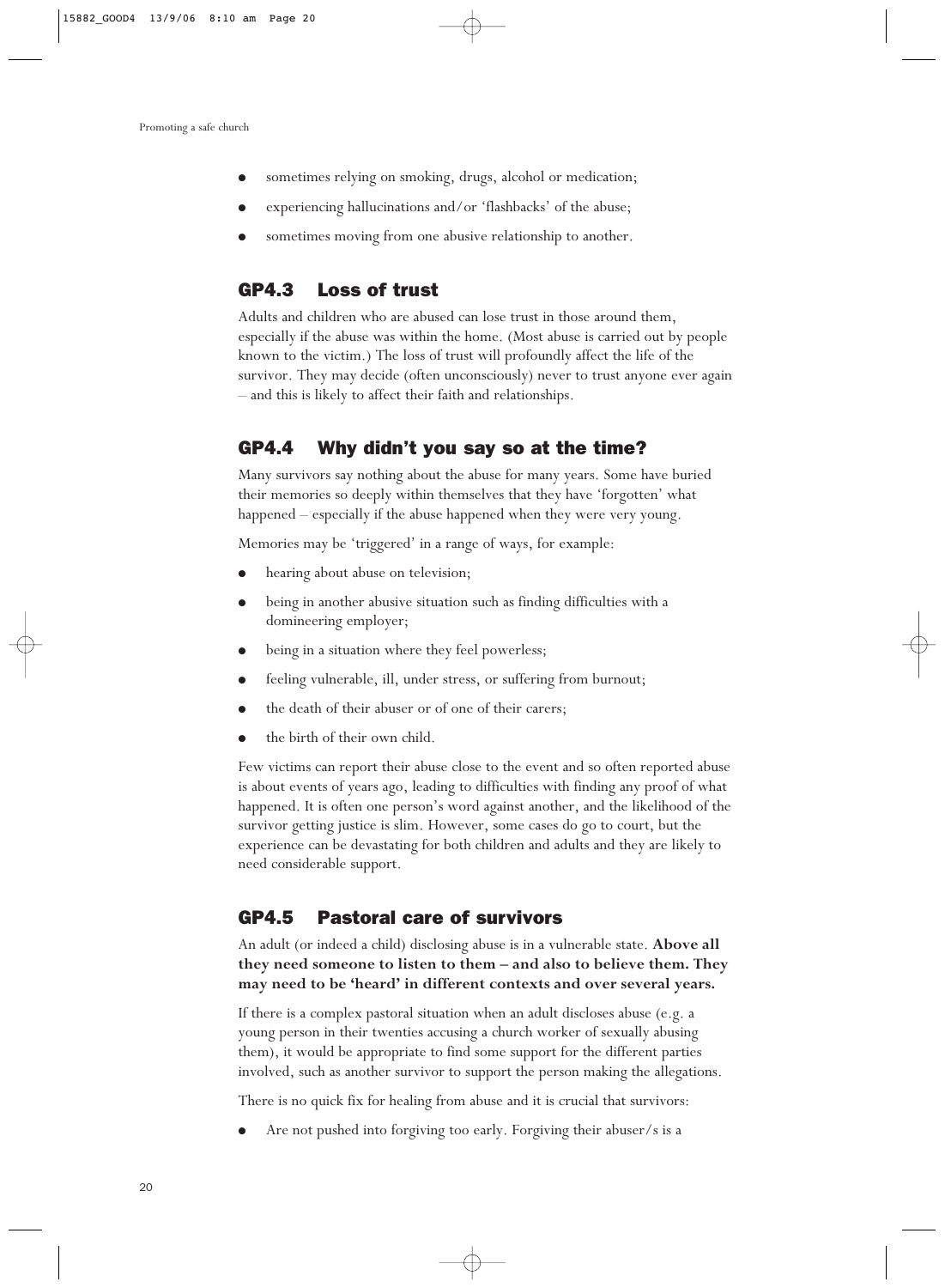complex process, and considerable damage can be done by treating forgiveness as something that they must do unreservedly and now.

- Are not put in a position of feeling even more guilty than they already do. Survivors tend to feel that the abuse was all their fault, particularly when there was more than one abuser.
- Are accepted as they are, however full of anger they may be. Anger can be seen as one step along the road to forgiveness – at least if they are angry they are starting to accept that the abuse seriously affected them and this can be a good starting point to move towards healing.
- Are given a sense that those within the church community who know about the abuse are 'with them' along the road to recovery. The journey can be very long and supporters are essential.

Survivors can benefit from professional counselling if that is available, but also joining a self-help group can provide the kind of long-term support needed. Survivors helping other survivors can be powerful and effective.

## GP4.6 Survivors and church

Many survivors have problems with attending church and it can be that some of those on the fringes of church communities include survivors.

There are some specific things that can be difficult:

- Saying the Lord's Prayer (believing that they must forgive immediately or God will reject them).
- Specific words can trigger unwanted feelings or images, such as 'Father', 'sin', 'let Jesus come into you', 'overshadow'.
- The Peace can frighten survivors because they often don't want to be touched, particularly hugged.
- The emphasis on sin can be so difficult that some survivors leave the Church altogether.
- Anointing and touch is very difficult for someone whose body boundaries have been violated.

Holy communion can be extremely problematic.

- Words such as 'blood' and 'body' can trigger memories of the abuse.
- Some can't cope with anyone behind them so queuing to get to the altar is difficult.
- Having to get physically close to others might lead to unwelcome smells, such as deodorant, aftershave or the smell of alcohol.
- It can be hurtful to kneel with a man standing over them delivering wine at crotch level.

Those who have been ritually or spiritually abused face particular difficulties. Triggers may include ritual symbols and equipment such as the altar, candles,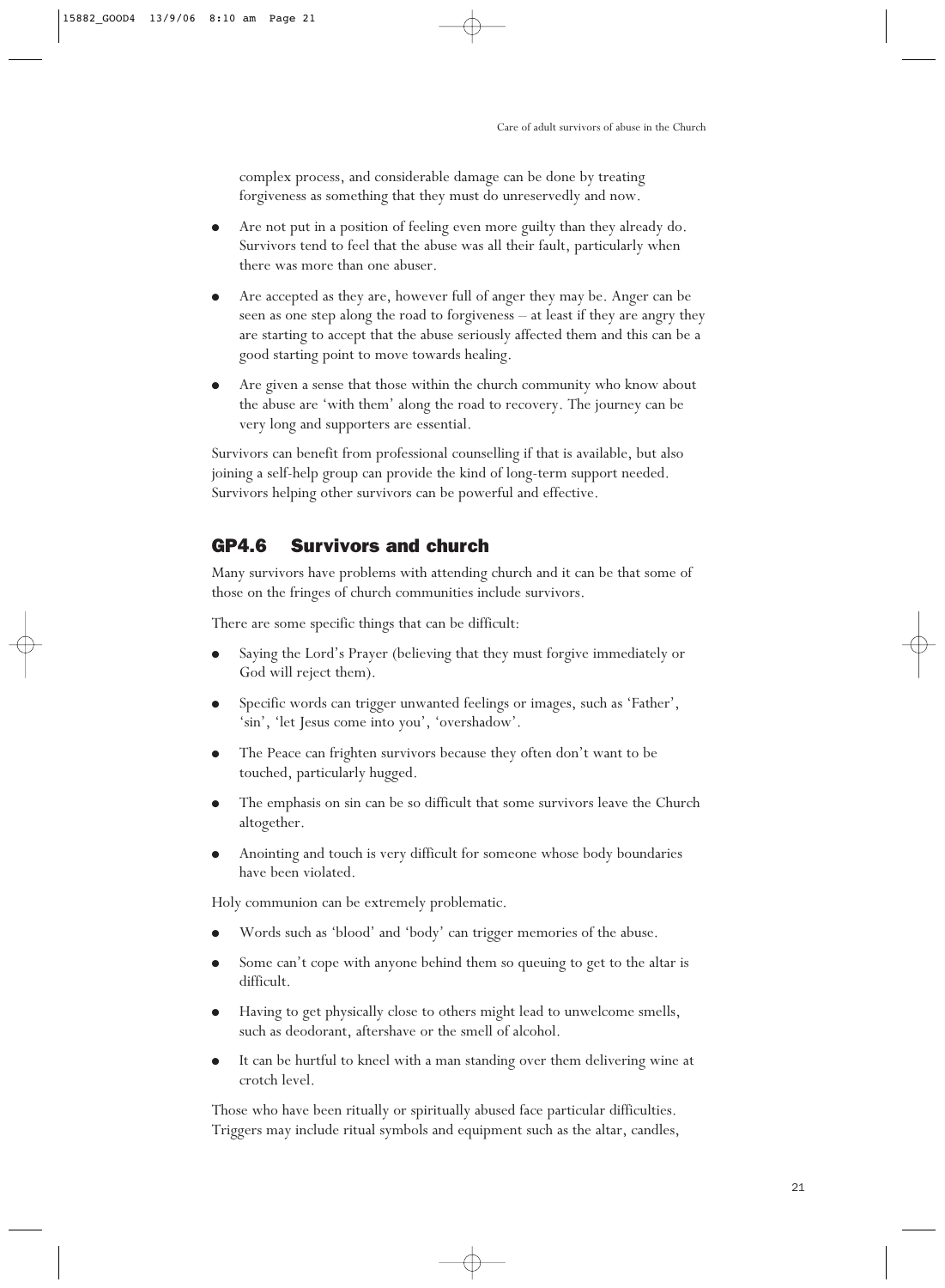chalice, crosses and crucifixes, the sacrificial lamb, etc. People abused by those in ministry may have been told it was ordained by God, a special service to those who serve the Lord, a blessing from God, Spirit-led, etc. Sensitivity, care and ideally informed input are needed to help people work through these issues to discover the liberating truth of the Gospel.<sup>16</sup>

The sense of pollution is frequently internalized. Some survivors even feel that if they go to church they will 'pollute' the service for others; such is their feeling of guilt and shame.

**It is important to recognize the vulnerability and possible 'childlike' state of survivors, especially when they are in crisis or the early stages of healing. They can be over-compliant and easily manipulated. Power abuse within pastoral care is a real danger here.**

### GP4.7 Inappropriate responses to survivors

There are examples of inappropriate responses to survivors in the report *Time for Action* (pp. 52 ff.) and these stories could be a basis for discussion about care of survivors with staff or PCC members.

It is inappropriate to

- tell a survivor it is her fault that she has lost her virginity;
- insist a survivor must forgive before he or she comes to communion;
- say to them, 'It was all so long ago, why don't you forgive and forget?';
- expect a survivor to move towards recovery without considerable support;
- tell a survivor that they cannot work with children or young people 'because abused people abuse others';
- have unrealistic expectations of healing such as 'We've prayed for you for over a year now so you must be better';
- try to arrange for the survivor to meet with the perpetrator or suggest reconciliation is a good thing – you could put someone in real danger;
- try to counsel survivors without having sufficient knowledge or awareness yourself of the dynamics and issues of abuse;
- use touch or anointing without clear boundaries and informed consent.

Survivors need time to work on their feelings and be able to accept that:

- it was not their fault;
- they haven't committed the unforgivable sin;
- they have no need to feel guilt and shame;
- God loves them unconditionally.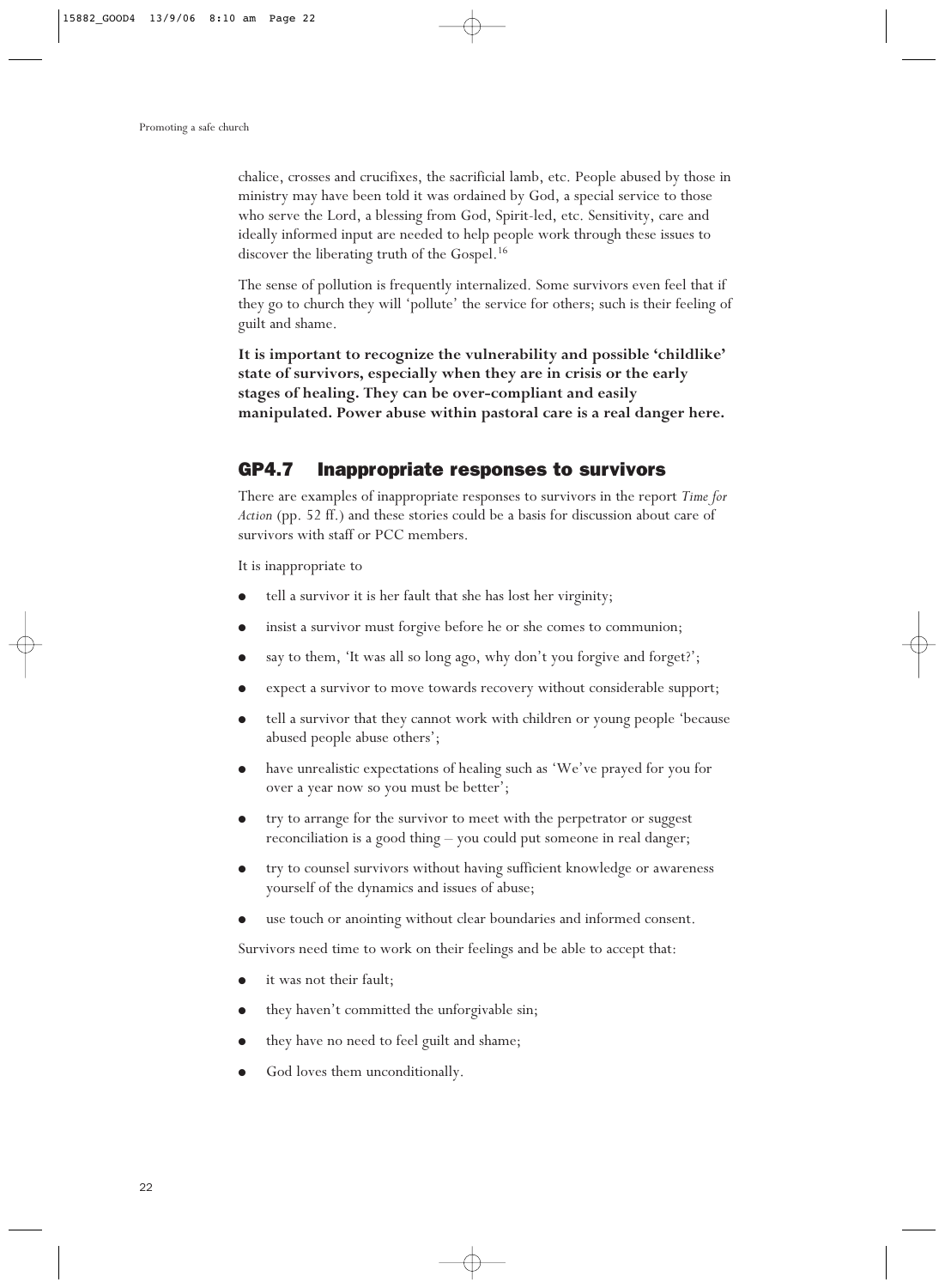*Procedure 1*

## Recruitment of paid employees and volunteers

## P1.1 Introduction

This procedure concerns the safe recruitment of paid employees and volunteers in parishes who are to work with children or those who may be vulnerable (including vetting by the Criminal Records Bureau).

- 1. The PCC should agree on ways in which new employees and volunteers who are to work with children or vulnerable people will be recruited and appointed, and who will be involved in the process. Agreement should be reached on who will be responsible for taking up references, seeking a confidential declaration, and validating the identity of applicants for CRB disclosures; these tasks can be completed by different people.
- 2. Leaders of groups should inform the person managing recruitment of possible new employees or volunteers at an early stage so that these procedures can be followed.
- 3. In general people should be involved in the life of the parish for at least six months before being asked to help with work with children or vulnerable people.
- 4. People may visit groups on an occasional basis where it would be unrealistic to recruit them using this procedure. It is important that they are not made responsible for a group or left in sole charge.
- 5. Young people between the ages of 14 and 16 assisting as helpers should be treated as 'visitors' to a group; care should be taken to support and supervise these young people.
- 6. Young people between the ages of 16 and 18 assisting as helpers should be appointed in the same way as adults, but with their parents' permission.

## P1.2 Managing the process

- 1. For any position, draw up a job description, which will include a statement of the tasks and responsibilities and to whom the person will be accountable.
- 2. Decide whether or not any new appointment requires a disclosure from the CRB. For disclosures at the standard or enhanced level there must be an expectation that the role will include regular contact with children or with vulnerable adults complying with the CRB definition, see below.
- 3. Ask all applicants to fill in an application form, which should include information about the policies required by the CRB. These policies should be made available to the applicant on request. The form will enable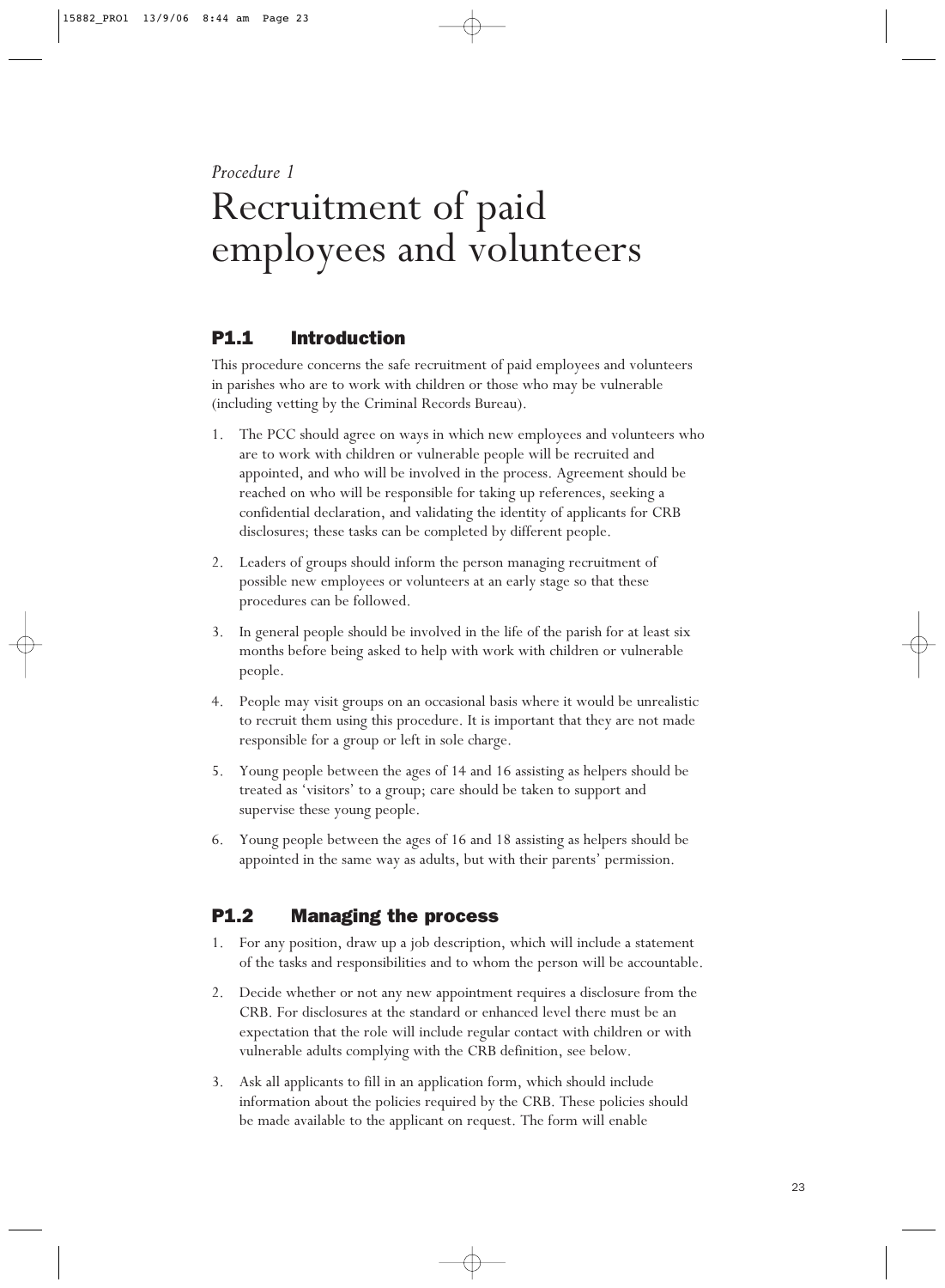applicants to show their qualifications and experience for the tasks or position offered.

- 4. Seek two references including at least one that can comment on a person's suitability to work with either children or vulnerable people. If possible, ensure that one reference is from outside the present congregation. Obtain a reference from the incumbent of any previous church.
- 5. Interview the candidates. Interviews for volunteers are likely to be relatively informal but still need to ensure that the volunteer and the task are compatible and that the volunteer has the necessary skills to carry it out.
- 6. Ask each successful applicant to complete a confidential self-declaration form. This gives the individual the opportunity to declare any convictions or allegations at an early stage. It should be made clear to the applicant to whom the form should be returned and who will see any confidential information it contains. Information contained on a declaration should be discussed with the diocesan child protection adviser or the person designated by the diocese to deal with these matters for vulnerable people. The manager of the recruitment procedure should be informed when a satisfactory confidential declaration has been obtained.
- 7. Complete the CRB process if applicable to the post. The diocese will have detailed procedures for this procedure.
- 8. If applicants have lived outside the UK it is the responsibility of the parish to satisfy themselves through references or equivalent CRB procedures that they are suitable people to be appointed.
- 9. Once all the checks have been completed and the person is appointed, any contract, probationary period or commissioning should be agreed. The person appointed should be asked to adhere to any diocesan policy for the protection of either children or vulnerable people, including a code of conduct. Post holders should be offered training and support to carry out their tasks.

## P1.3 The Criminal Records Bureau definition of a vulnerable adult

The CRB defines a vulnerable adult as:

A person aged eighteen or over who receives services of a type listed in paragraph 1) below and in consequence of a condition of a type listed in paragraph 2) below, has a disability of a type listed in 3) below:

#### **The services are:**

- a) Accommodation and nursing or personal care in a care home
- b) Personal care or support to live independently in his or her own home
- c) Any services provided by an independent hospital, independent clinic, independent medical agency or National Health Service body
- d) Social care services, or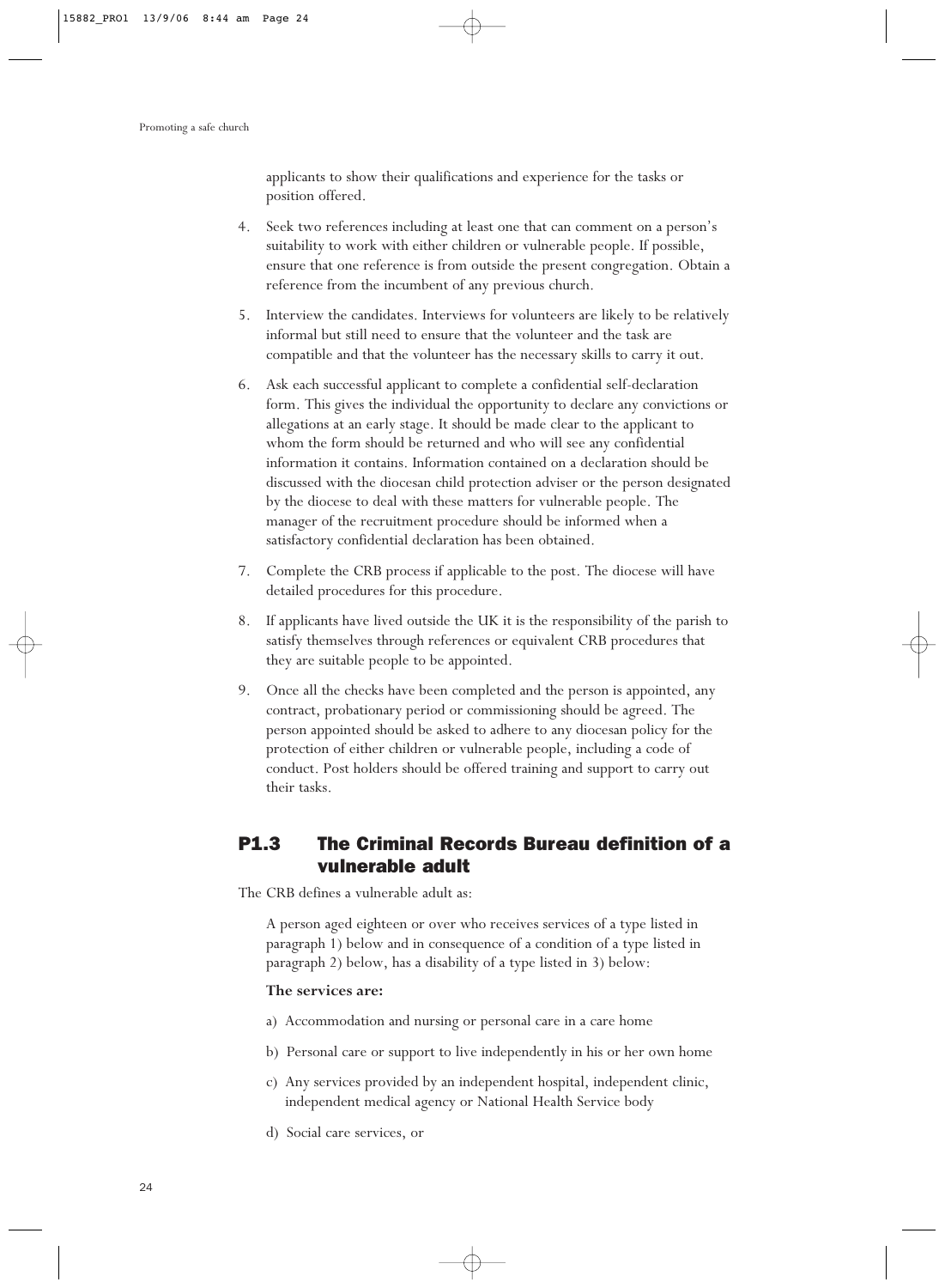e) Any services provided in an establishment catering for a person with learning disabilities.

#### **The conditions are:**

- A learning or physical disability
- A physical or mental illness, chronic or otherwise including an addiction to alcohol or drugs, or
- A reduction in physical or mental capacity

#### **The disabilities are:**

- A dependency upon others in the performance of, or a requirement for assistance in the performance of basic physical functions,
- Severe impairment in the ability to communicate with others, or
- Impairment in a person's ability to protect him/herself from assault, abuse or neglect.

Those who regularly care for, train, supervise or are in sole charge of vulnerable people as described by the above definition are the only ones who should obtain a CRB Enhanced Disclosure.

**Many people who work with adults will not be able to be checked. The extra check with the Protection of Vulnerable Adults (POVA) list17 is further restricted to those providing a service to vulnerable adults either in residential care, as a domiciliary agency or as an adult placement service.**

Therefore:

- People working in or regularly visiting care homes can apply for a disclosure plus POVA check through the care home if this is required by the home.
- People visiting vulnerable people (as defined by the CRB) in their homes can apply for a disclosure without a POVA check, that is, the counter-signatory should not tick either of the boxes adults or children in section Y of the application form.
- People working with adults but not with the most vulnerable should be carefully recruited and references taken up.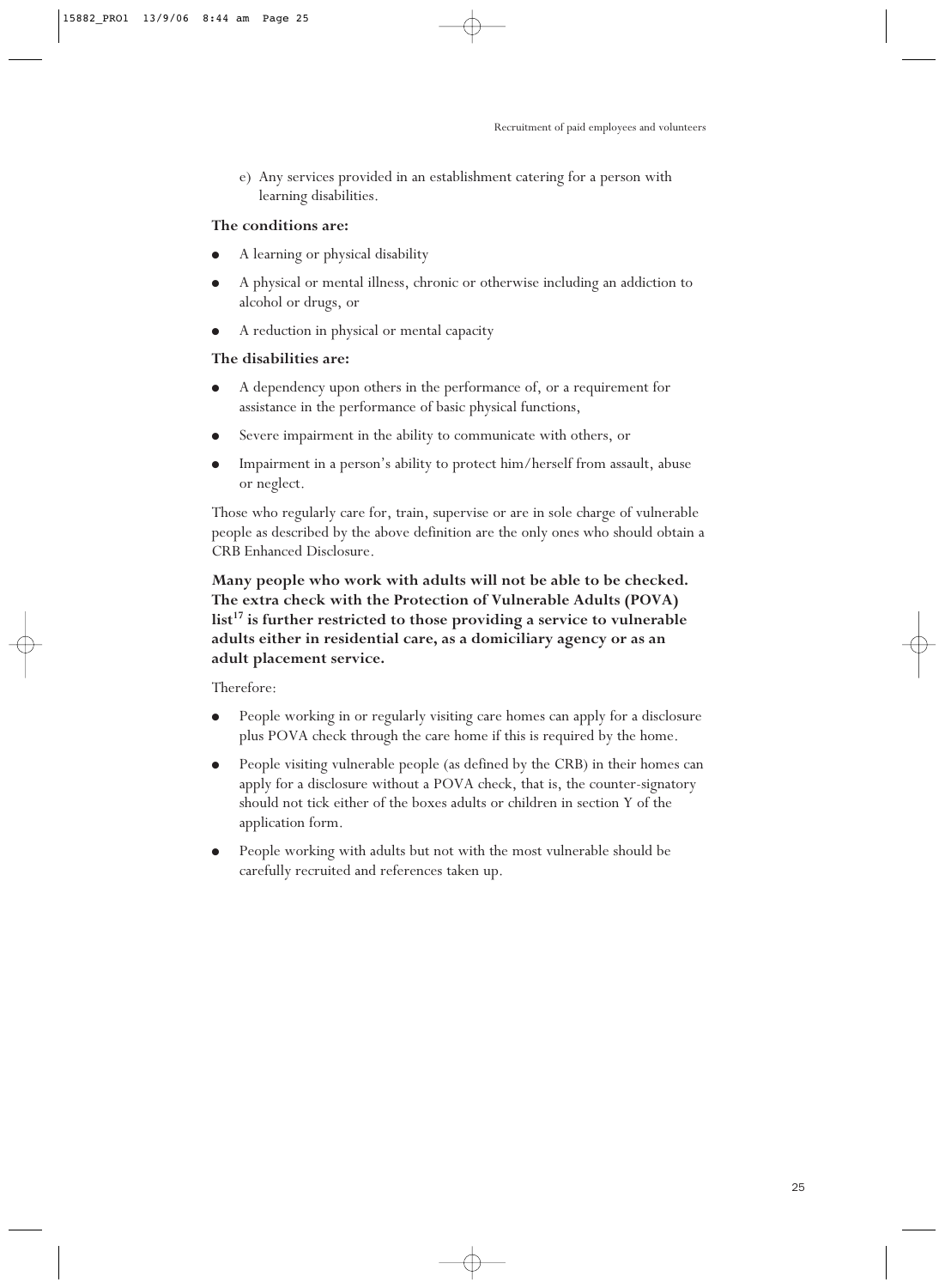### P1.4 Confidential Declaration form

*To be completed by those wishing to work with children or vulnerable people.* The Confidential Declaration form applies to beneficed clergy, those who hold the bishop's licence or permission to officiate, employees, ordinands and volunteers who are likely to be in regular contact with children or vulnerable people. This form is strictly confidential and, except under compulsion of law, will be seen only by those responsible for the appointment and, when appropriate, the diocesan/bishop's adviser for children and vulnerable people. All forms will be kept securely under the terms of the Data Protection Act 1998. If you answer yes to any question, please give details, on a separate sheet if necessary, giving the number of the question you are answering.

1. Have you ever been convicted of a criminal offence (including any spent convictions under the Rehabilitation of Offenders Act 1974)?

#### YES  $\Box$  NO  $\Box$

*Note: Declare all convictions, cautions, warnings or reprimands however old or whether you are at present under investigation by the police. Motoring offences that cannot be dealt with by a prison sentence need not be declared. Posts where the person is working or coming into regular contact with children or vulnerable adults are exempt from the 'Rehabilitation Act 1974'. Convictions obtained abroad must be declared as well as those from the UK.*

2. Have you ever been cautioned by the police, given a reprimand or warning or bound over to keep the peace?

 $YES \tN0 \tN0$ 

3. Are you at present under investigation by the police or an employer for any offence?

| <b>YES</b> | NΟ |  |
|------------|----|--|
|            |    |  |

4. Has your name been placed on the Protection of Children Act (POCA), List 99 or the Protection of Vulnerable Adults List (POVA), barring you from work with children or vulnerable people?



5. Have you ever been found by a court exercising civil jurisdiction (including matrimonial or family jurisdiction) to have caused significant harm\* to a child or vulnerable adult, or has any such court made an order against you on the basis of any finding or allegation that any child or vulnerable adult was at risk of significant harm from you?

| <b>YFS</b><br>. F.N | NO |  |
|---------------------|----|--|
|                     |    |  |

*Note: Declare any finding of fact by a civil court that your actions have significantly harmed a child or vulnerable adult. Declare any court orders made on this basis.*

6. Has your conduct ever caused or been likely to cause significant harm to a child or vulnerable adult, or put a child or vulnerable adult at risk of significant harm?

 $YES \tN0 \tN0$ 

*Note: Make any statement you wish regarding any incident you wish to declare.*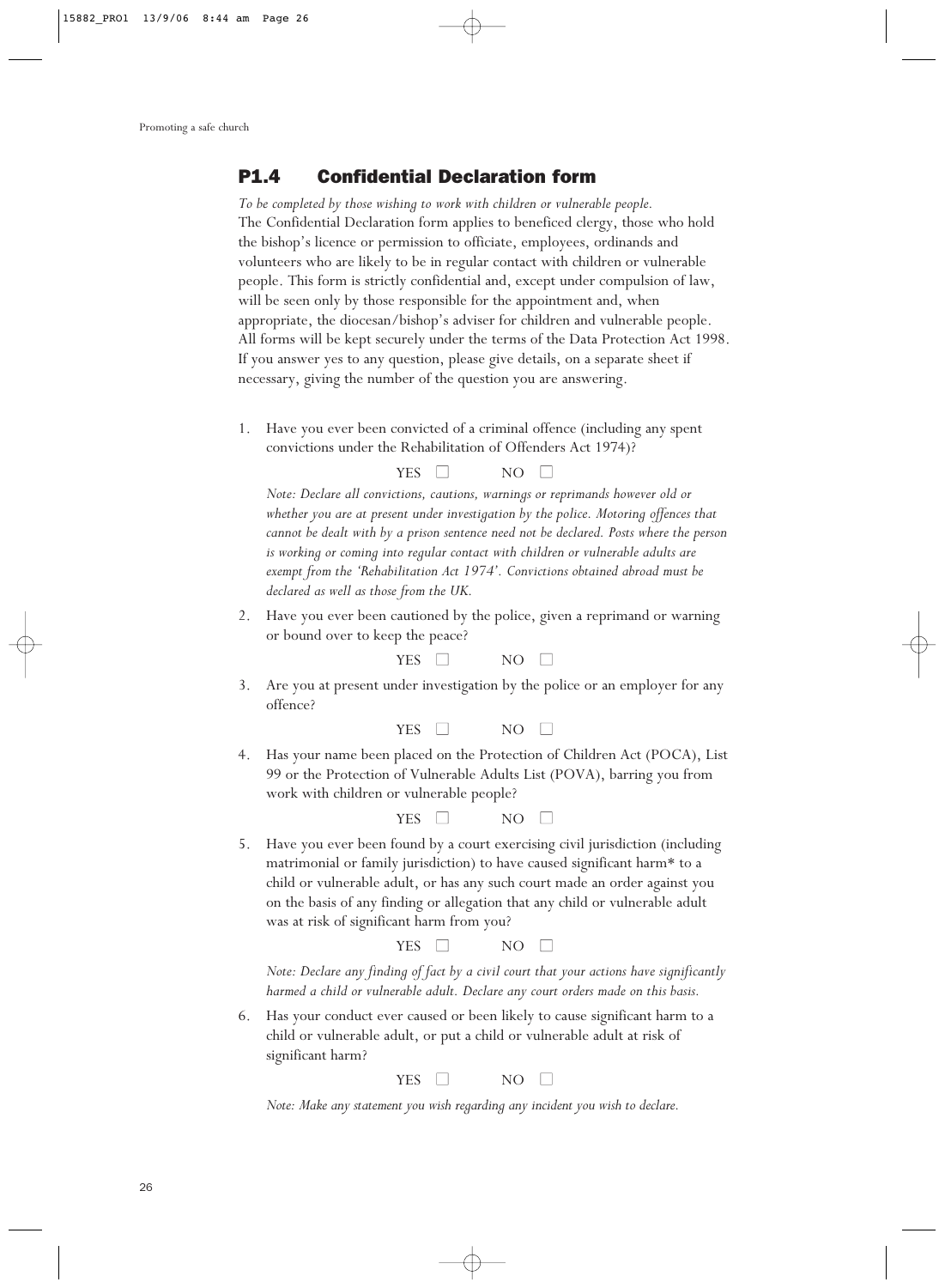7. To your knowledge, has it ever been alleged that your conduct has resulted in any of those things?

 $YES \tN0 \tN0$ 

If yes, please give details, including the date(s) and nature of the conduct, or alleged conduct, and whether you were dismissed, disciplined, moved to other work or resigned from any paid or voluntary work as a result.

*Note: Declare any complaints or allegations made against you, however long ago, that you have significantly harmed a child, young person or vulnerable adult. Any allegation or complaint investigated by the police, Children's Services, an employer or voluntary body must be declared. Checks will be made with the relevant authorities.*

8. Has a child in your care or for whom you have or had parental responsibility ever been removed from your care, been placed on the Child Protection Register or been the subject of a care order, a supervision order, a child assessment order or an emergency protection order under the Children Act 1989, or a similar order under other legislation?

| YES | NO. |  |
|-----|-----|--|
|     |     |  |

*Note: All these matters will be checked with the relevant authorities.*

9. Have you any health problem(s), which might affect your work with children or vulnerable adults?

| <b>VEC</b><br>NΟ<br>- F.N<br>T |
|--------------------------------|
|--------------------------------|

*Note: Declare in confidence any health issues that may affect your ability to work with children or adults. This question is primarily intended to help you if you subsequently need to withdraw from work e.g. because of a recurring health issue.*

\* Significant harm involves serious ill-treatment of any kind including neglect, physical, emotional or sexual abuse, or impairment of physical or mental health development. It will also include matters such as a sexual relationship with a young person or adult for whom you had pastoral responsibility.

#### Declaration

I declare that the above information (and that on the attached sheets \*\*) is accurate and complete to the best of my knowledge.

| ** Please delete if not applicable. Please return completed form to: |  |
|----------------------------------------------------------------------|--|

Before an appointment can be confirmed applicants may be required to provide an enhanced/standard disclosure from the Criminal Records Bureau – see incumbent or parish coordinator for details.

All information declared on this form will be carefully assessed to decide whether it is relevant to the post applied for and will only be used for the purpose of safeguarding children, young people or vulnerable adults.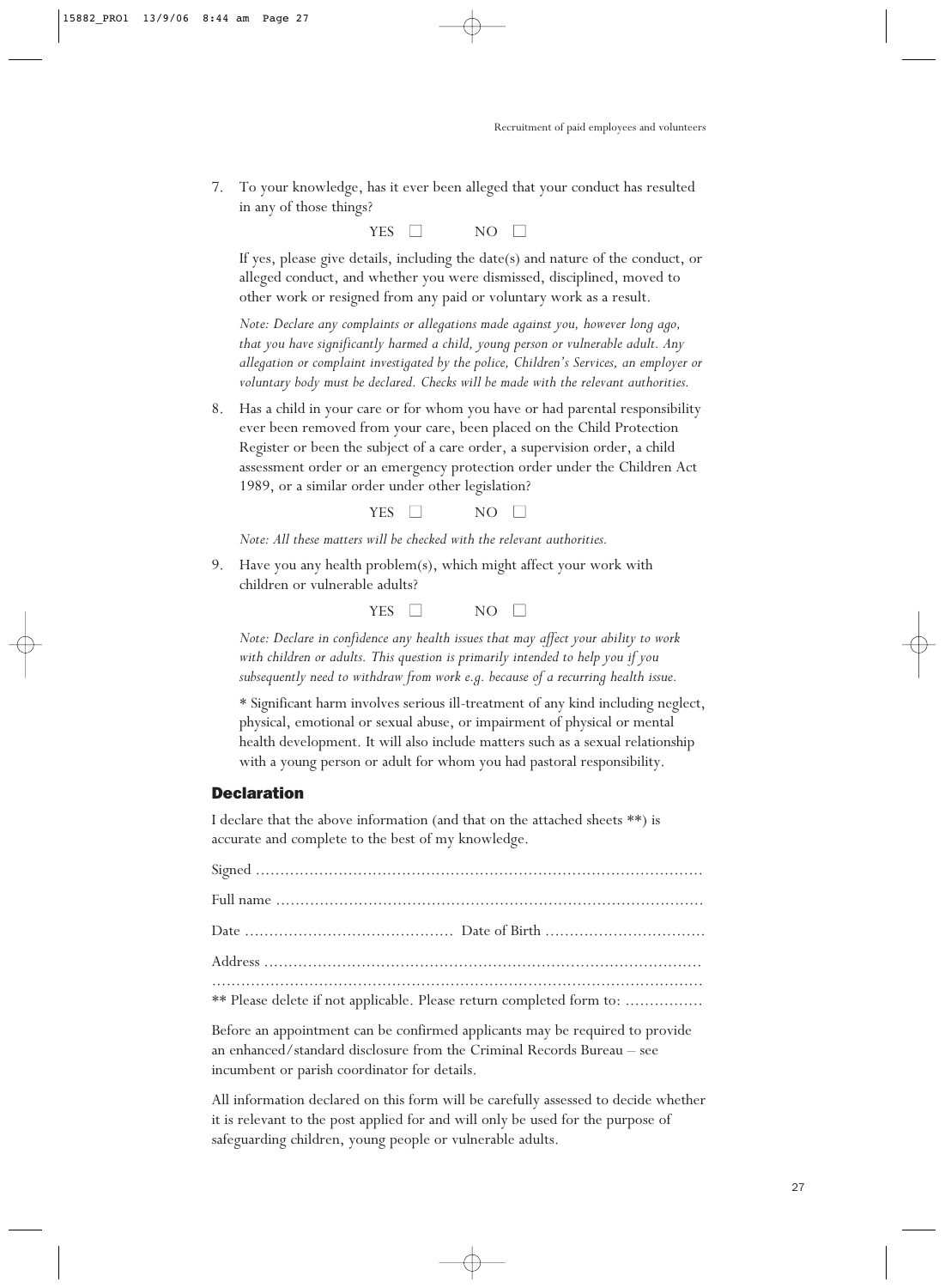## *Procedure 2* Reporting mistreatment

Many clergy and lay people will visit vulnerable people. If they suspect that someone is being mistreated in some way, they should always take responsibility for doing something about their concerns. Some vulnerable people will find it difficult to disclose abuse and may need help to tell their story to someone they trust. An independent interpreter should be used if there is any kind of communication challenge. Careful listening is most important, without 'leading' someone with suggestions or 'closed' questions that may confuse the story. If someone discloses abuse it is important to receive the information without making a judgement or making a comment that may lead the individual to believe his or her word is doubted.

Talking to a member of the clergy, social responsibility adviser, senior member of a voluntary organization or the social or health care services may help to clarify the issues. A referral to the local authority may be necessary.

Under no circumstances should anything be done that might be construed as an investigation of the allegation, as action of this nature may contaminate evidence should a formal investigation by either the police or local authority be instigated.

Many vulnerable people rely on their carers for support, shelter and care and therefore the reporting of mistreatment needs to be undertaken with sensitivity.

**The government guidance** *No Secrets* **places on local authorities the responsibility to provide a structure for the investigation of harm to vulnerable people. It is therefore important that serious concerns are referred to the designated person in the Adult Services Department (or similar) of the local authority.**

## P2.1 What degree of abuse justifies referral to the local authority? $18$

When deciding whether a referral is necessary it is helpful to consider the concept of 'significant harm' introduced in the Children Act 1989, which provides the threshold for the state to intervene to investigate possible abuse. The Act states that

harm should be taken to include not only ill treatment (including sexual abuse and forms of ill treatment which are not physical), but also the impairment of, or an avoidable deterioration in, physical, intellectual, emotional, social or behavioural development. In assessing the seriousness of abuse the following factors need to be considered:

- the **vulnerability** of the individual;
- the **nature and extent** of the abuse;
- the **intent** of the alleged offender;
- the **length of time** it has been occurring;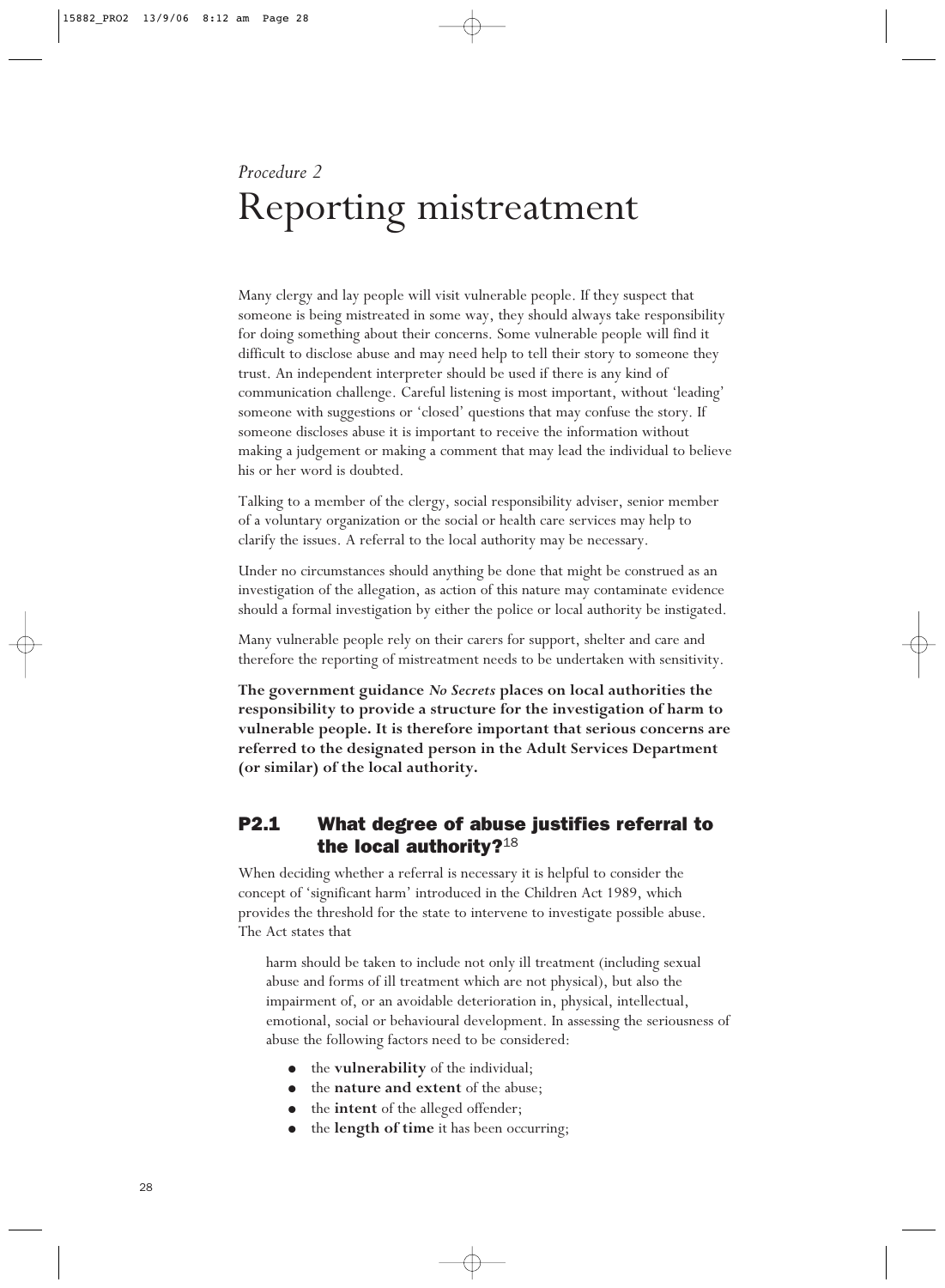- the **impact** on the individual;
- the risk of **repeated or increasingly serious** acts involving this or other vulnerable adults.

### P2.2 Allegations against church workers

Church workers themselves may be suspected of mistreatment of an adult or another worker. Workers may not be following a code of conduct for church workers, an example of which is set on page 13. (If the alleged abuse or mistreatment is of a child under the age of 18 years the procedures set out in *Protecting all God's children* must be followed.) If the abuse of adult appears to be a criminal offence the police must be informed and a referral must be made to the local authority. Consideration should be given to whether the worker should be suspended during any investigation.

With less serious matters such as inappropriate behaviour or attitude not amounting to abuse, the worker's immediate superior should approach the worker and discuss the concern with them with the aim of identifying ways of improving the situation. The worker should be informed that disciplinary proceedings might be brought if there is no improvement. People suffering from mistreatment may wish to make a complaint. Dioceses should have procedures in place to allow complaints to be made. A possible complaints procedure is provided in Procedure 4.

#### Record keeping

It is recognized that people may not make a complaint about abuse until many years after the event. It is therefore important in all circumstances where it has been considered that abuse might have taken place to make careful, factual records. It is recommended that records containing issues of child or adult abuse should be held for a minimum of 50 years. The people involved in such records should be informed that a record is being kept and if possible all parties should agree the record.

#### Duty of care – insurance advice

All church legal bodies, usually the parish, have a duty of care towards those to whom they minister. National and diocesan good practice guidelines and the procedures in this document should be followed to ensure that insurance cover is maintained. The insurers should be contacted as soon as it is clear that a claim may be made against a diocese or parish.

## P2.3 Matters to consider following an investigation

An investigation into harm of an adult may result in a criminal conviction, disciplinary penalties, dismissal or resignation from a voluntary or paid position. Support of all concerned will need to be continued throughout the incident. Sometimes in less serious cases the person concerned will need appropriate training and extra supervision in order to be able to continue in their position.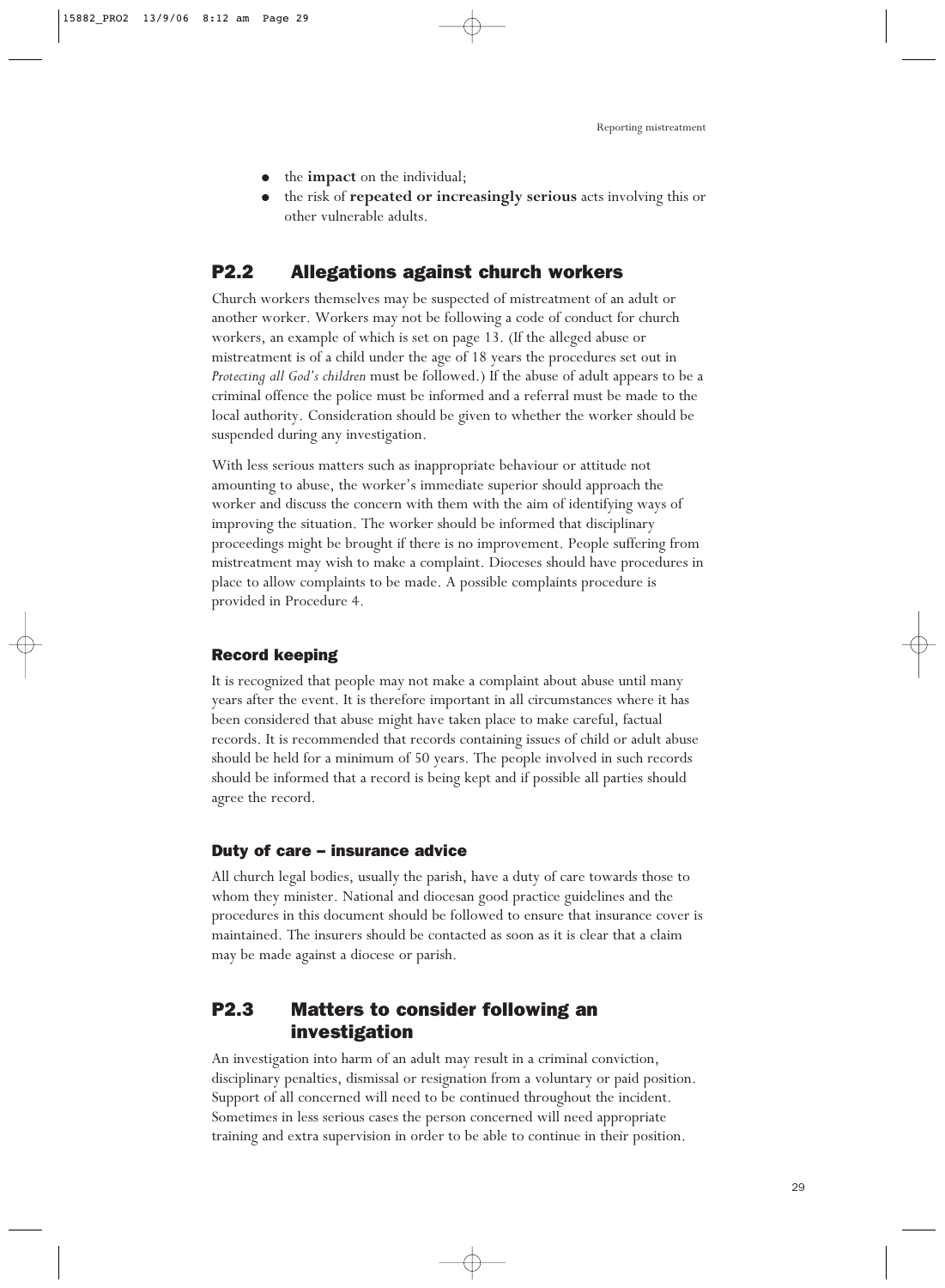Any abuse within the Church also creates second-order victims, those who experience a betrayal of the trust they have placed in those holding office of any kind. Members of congregations can, for example, feel let down and hurt when one of their leaders offends. Special care is required when a congregation is recovering from the effects of disclosure of abuse.

Great care will need to be taken if a person convicted of any relevant offence wishes to be employed or redeployed in a position working with the vulnerable, either adults or children. The diocesan procedures set up to deal with blemished CRB disclosures should be used to assess any relevance or risk.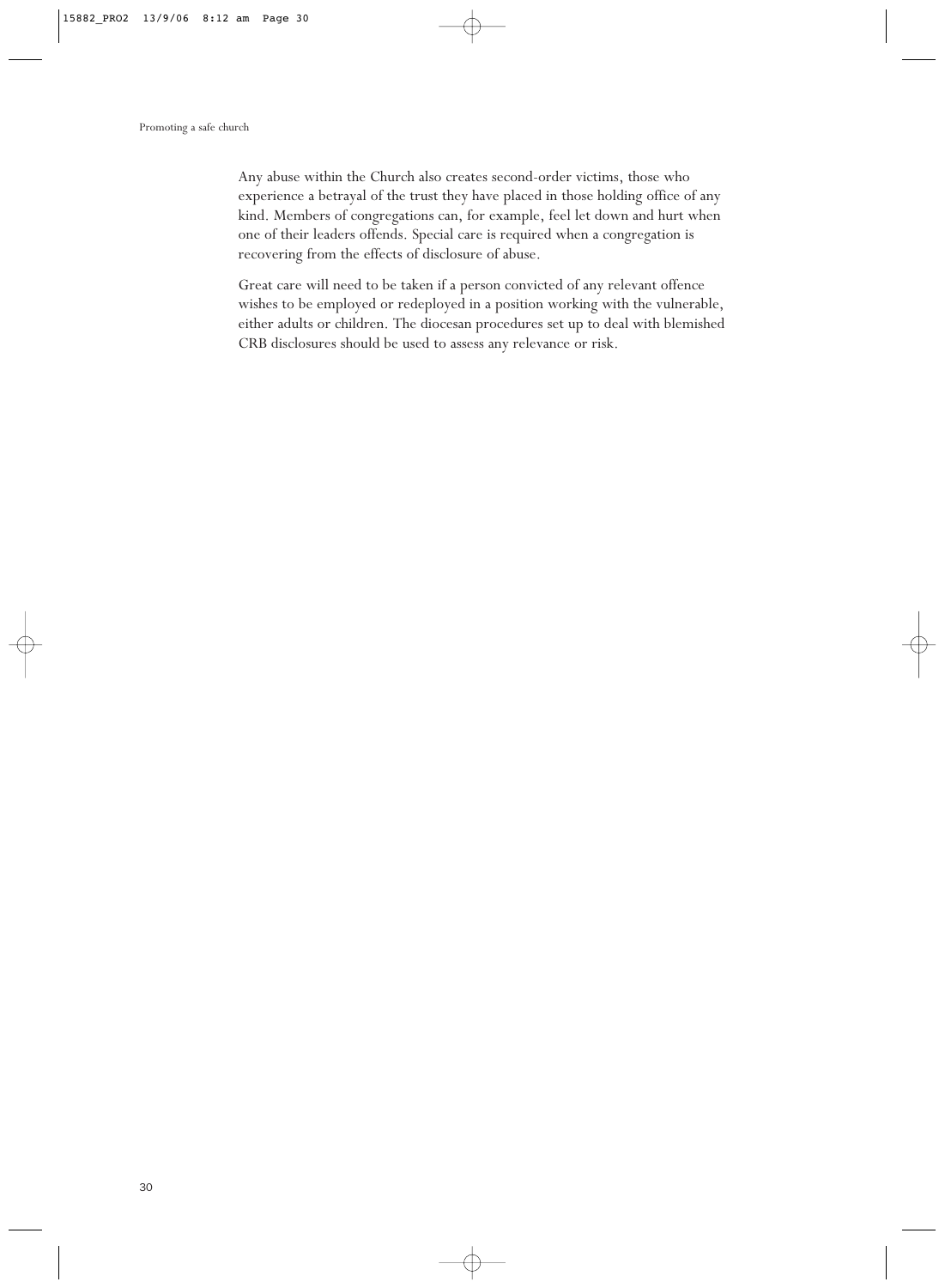#### *Procedure 3*

## Ministering to known  $offenders<sup>19</sup>$

Recent research has shown that a disproportionately large number of convicted offenders against children and vulnerable people attend churches. The figures range from 25 per cent upwards. It is therefore possible for many congregations to have offenders amongst their worshippers, some of whom will be known. Not all will have committed sexual offences; some will have been guilty of neglect, physical or emotional abuse. The Church's duty to minister to all imposes a particular responsibility to such people. This must not however compromise the safety of children and those adults who may be vulnerable.

Where an offender is known, befriended and helped by a group of volunteers to lead a fulfilled life without direct contact with children or vulnerable adults the chances of re-offending are diminished and the Church has thus an important role in preventing abuse.

- When it is known that a member of the congregation has been accused or convicted of abusing children, young or vulnerable people the diocesan child protection adviser or the person designated to give advice on vulnerable people must be consulted, so that a safe course of action can be agreed. Because of the compulsive nature of sexual abuse it is expected that an agreement will be entered into with the offender.
- A frank discussion should be held with the offender, explaining that a small group from the congregation will need to know the facts in order to create a safe place for him or her. If possible the membership of the group should be agreed. Those needing to know are likely to include the clergy, churchwardens, Child Protection or vulnerable person's coordinator and any befriending volunteers. Anybody coordinating activities for vulnerable groups will need to be informed so that they do not inadvertently ask the person to volunteer.
- Consider whether, with the offender's agreement, the congregation should be told.
- It must be made clear that no one else should be informed of the facts without the offender's knowledge. The highest levels of confidentiality should be maintained.
- The group should offer support and friendship as well as supervision. They should endeavour to keep open channels of communication.
- It will be necessary to establish clear boundaries for both the protection of the young or vulnerable people and to lessen the possibility of the adult being wrongly accused of abuse. Prepare an agreement which includes: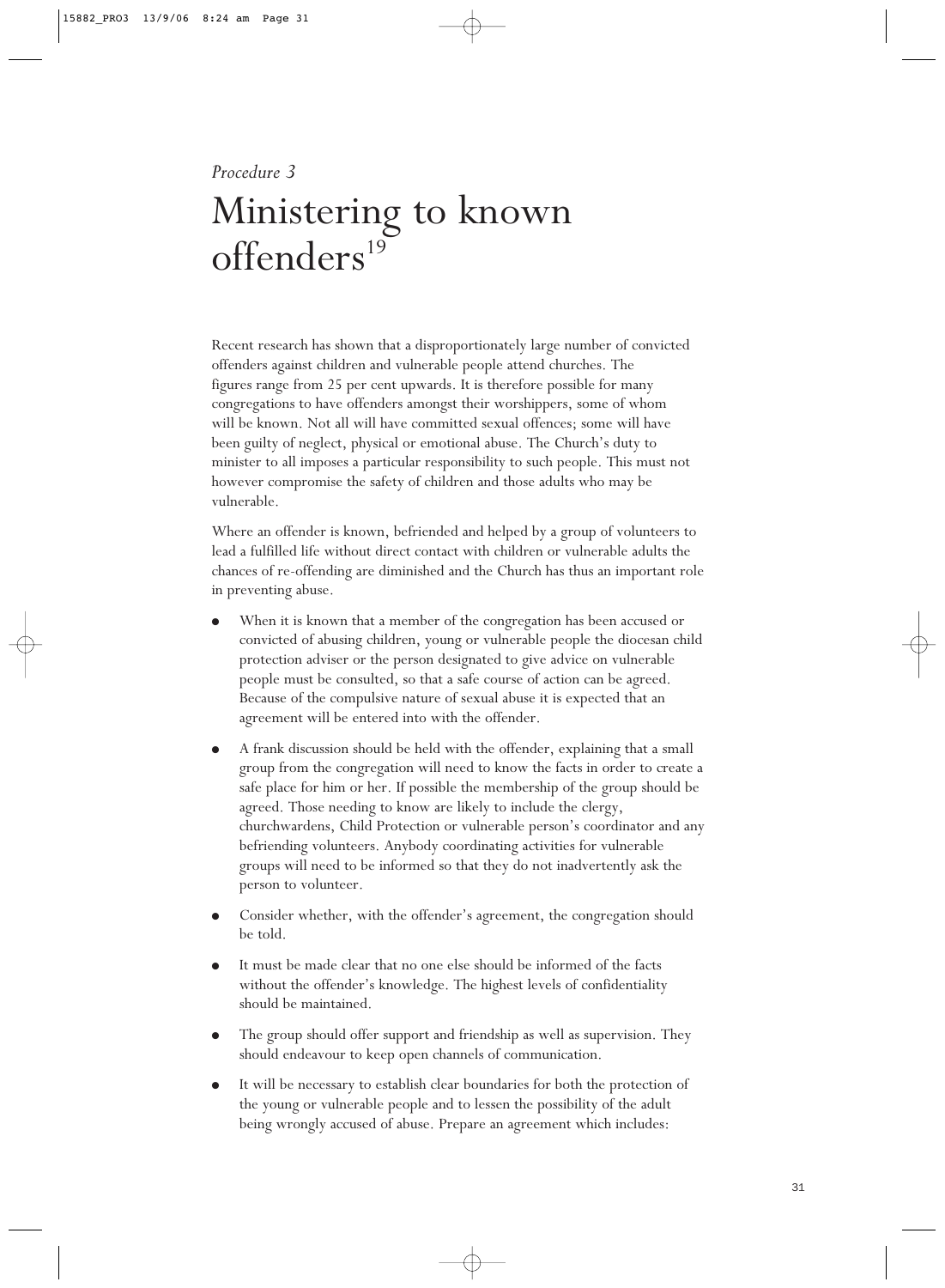- attending designated meetings only;
- sitting apart from children or vulnerable people;
- staying away from areas of the building where vulnerable groups meet;
- attending a house group where there are no children or vulnerable people;
- declining hospitality where there are children or vulnerable people;
- never being alone with children or vulnerable people;
- never working with children or vulnerable people.
- Ask the offender to sign the agreement.
- Enforce the agreement  $-$  do not allow manipulation.
- Provide close support and pastoral care.
- Review the agreement at regular intervals.
- Ban the offender from church if the agreement is broken and tell other churches or the probation officer. If the person cannot be banned because they live in the parish, the advice of the diocesan registrar should be sought and a high level of supervision maintained.

In some cases offences only come to light after many years. In such situations great sensitivity will be required. It must, however, be remembered that there may still be a substantial risk to children or vulnerable people.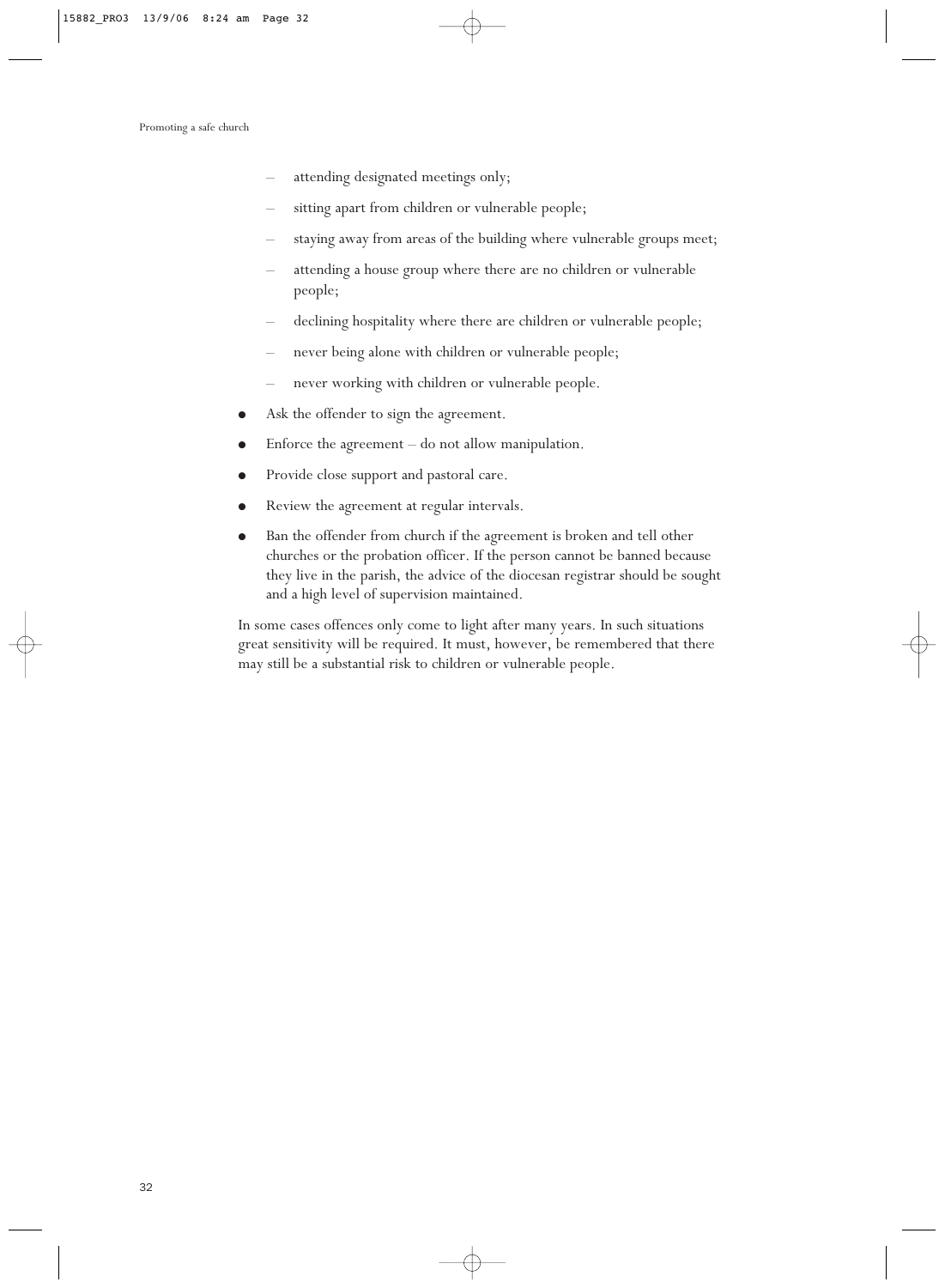## *Procedure 4* Handling complaints against church workers

The cost to someone of making a complaint may be very high. It is important, therefore, that the church takes complaints very seriously. Complaints should be dealt with promptly and transparently. Careful records should be kept.

## P4.1 Informal mediation

Experience has shown that many concerns can be resolved informally and locally. Such a situation might involve the person making the allegations discussing their concerns with a line manager, a member of the clergy or someone else in a position of authority, for example a churchwarden. The informal route should always be tried first. It should be clear in each parish to whom someone should go with a complaint.

At this early stage it will be important for someone to listen carefully to the complainant to determine how he or she wishes to proceed. It will also be important to try to ascertain whether a criminal offence has been committed. If an offence is suspected the complainant should be given the opportunity to make a statement to the police. If it appears that a criminal offence might have been committed the alleged offender should not be spoken to without police agreement.

## P4.2 Clergy and those holding the bishop's licence

Complaints against clergy and lay ministers holding the bishop's licence should be referred to the bishop, either directly or through the archdeacon or warden of Readers as appropriate. If the complainant wishes to make a formal complaint against a member of the clergy under the Clergy Discipline Measure  $2003$ ,<sup>20</sup> the procedure is fully explained in the Code of Practice to the Measure.

## P4.3 Employees

Since 1 October 2004, employers have been required<sup>21</sup> by law to comply with minimum dismissal and disciplinary procedures, which in most cases will involve a three-stage process:

1. The employer notifies the employee in writing of the alleged disciplinary matter and invites the employee to attend a meeting. The employee must be told the basis of the complaint and given a reasonable time to respond, and no action (except suspension) may be taken until the meeting has been held.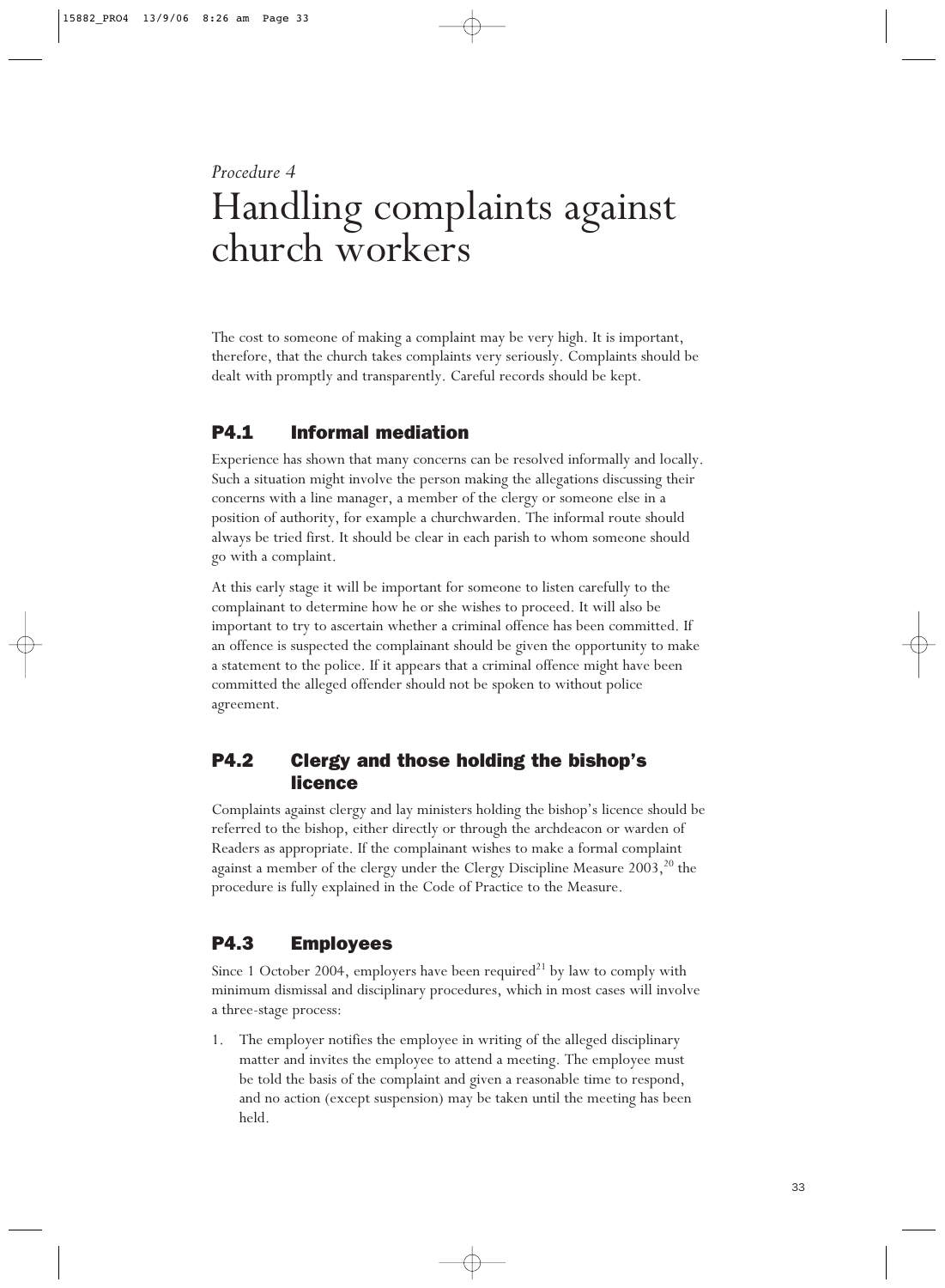- 2. The employee must take all reasonable steps to attend the meeting, at which he or she is entitled to be accompanied. The employer must notify the employee of the decision taken and of the right to appeal.
- 3. If the employee notifies the employer that he or she wishes to appeal, a further meeting must be held, but any disciplinary action does not have to be postponed in the meantime. The employee must take all reasonable steps to attend the appeal meeting and is, again, entitled to be accompanied. The employer must notify the employee of the decision made.

It is essential that these procedures be followed, as failure to do so will automatically render any dismissal unfair if a claim is brought in an employment tribunal. Legal advice should be sought as appropriate.

### P4.4 Volunteers

When an allegation is made against a volunteer it may be possible to resolve the concern informally, if it is not of a serious nature. For complaints of more substance, it would be good practice to follow a process similar to the statutory procedure for employees set out above. However, if a complaint is referred to the local authority or the police, consideration should be given to whether the volunteer is suspended from duty until the outcome of those investigations is known. If the investigations are inconclusive or if concerns remain, the incumbent, PCC or other body responsible for appointing the volunteer will need to consider carefully whether the suspension should be lifted, and, if so, on what conditions. Professional advice (e.g. from the diocesan registrar or diocesan risk assessment panel) should be sought as appropriate.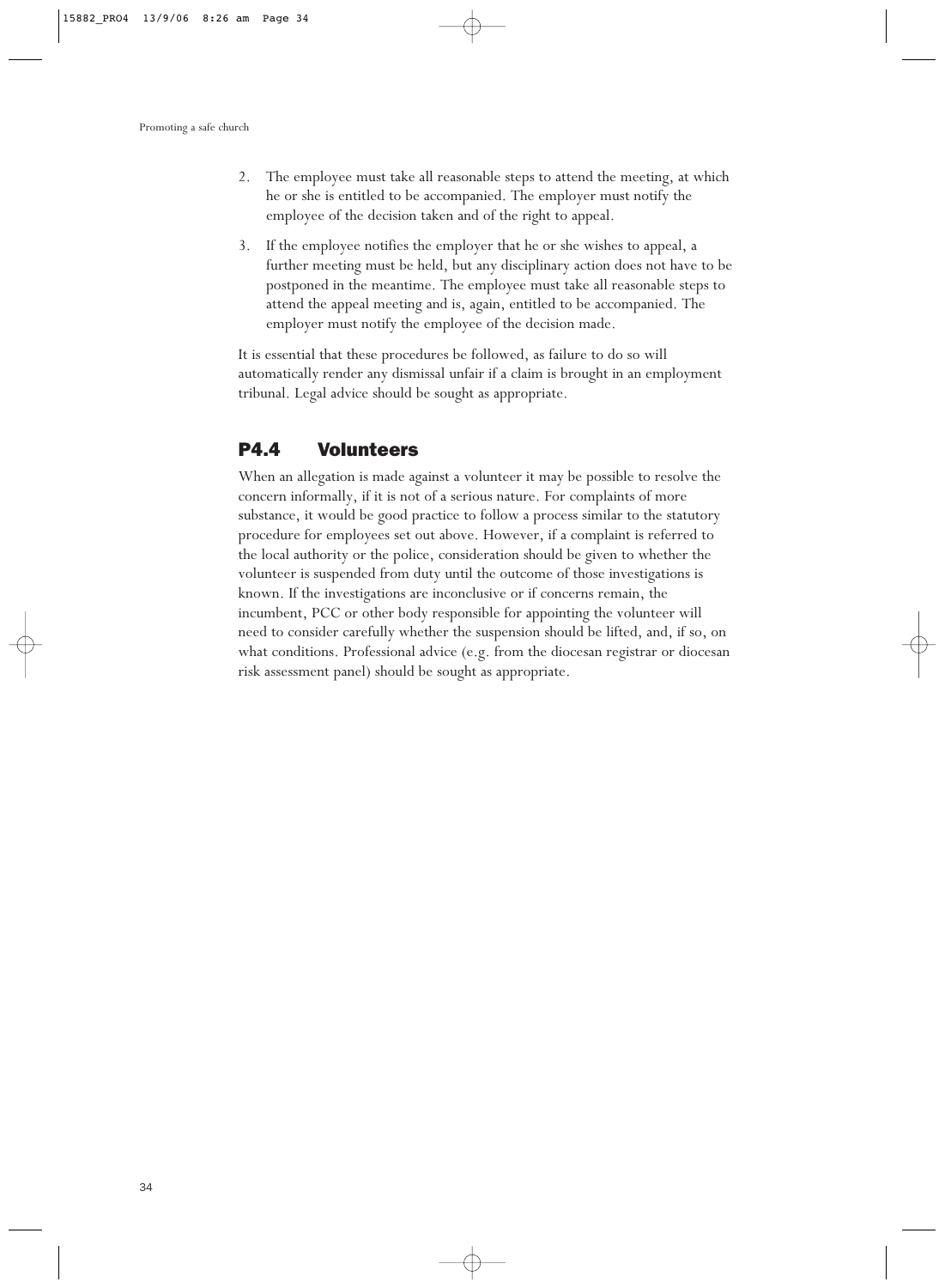## *Appendix 1* Confidentiality and information sharing

## A1.1 General duty of confidentiality

Both law and sound morals impose a general duty not to pass on information which has been received in the clear expectation that it will be treated as confidential. That duty is not absolute, however, and the courts will not intervene to restrain disclosure where (a) the information relates to a crime or other serious misconduct and (b) disclosure is in the public interest. **Thus, where a vulnerable person is judged to be at risk of significant harm or an adult is likely to harm themselves or others, usually it will be legally possible, appropriate and highly desirable to disclose relevant information to the public authorities for the sake of protecting that vulnerable person.**

If such information has been received in confidence, the person giving the information should in the first instance be encouraged to disclose it to the authorities him or herself. Alternatively, the person receiving the disclosure should ask permission to pass the information on. If this request is denied it might still be possible to pass the information to a statutory body. Government guidance relating to child protection issued in 2003 gives helpful advice, which is also relevant in the context of the protection of vulnerable adults. The guidance states:

#### Disclosure in the absence of consent $^{22}$

The law recognises that disclosure of confidential information without consent or a court order may be justified in the public interest to prevent harm to others.

The key factor in deciding whether to disclose confidential information is proportionality: is the proposed disclosure a proportionate response to the need to protect the welfare of the child? The amount of confidential information disclosed, and the number of people to whom it is disclosed, should be no more than is strictly necessary to meet the public interest in protecting the health and well-being of a child. The more sensitive the information is, the greater the child-focused need must be to justify disclosure and the greater the need to ensure that only those professionals who have to be informed receive the material.

## A1.2 Confession

It is possible that relevant information may be disclosed in the particular context of sacramental confession. Canon law constrains a priest from disclosing details of any crime or offence which is revealed in the course of formal confession;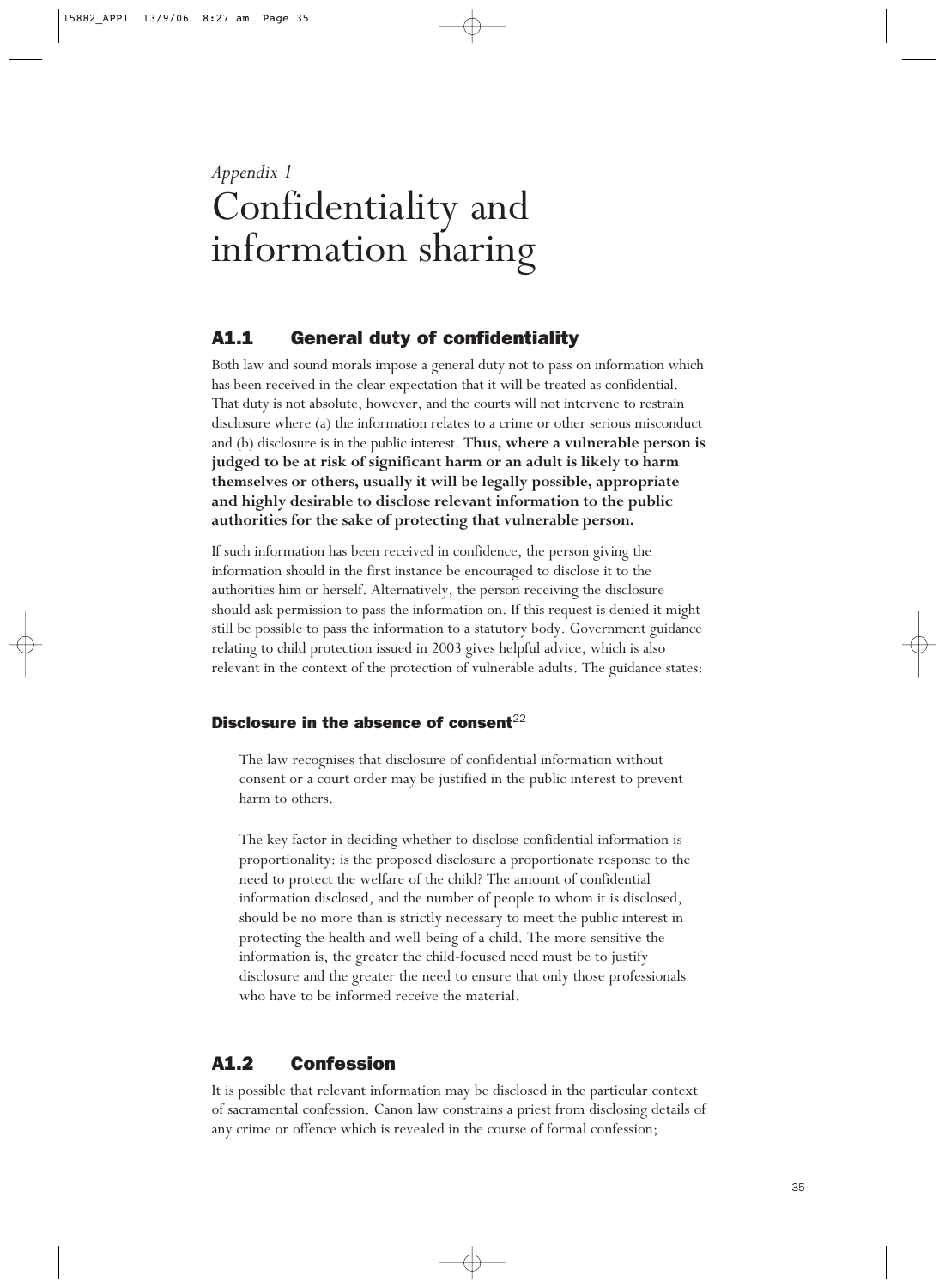however, there is some doubt as to whether this absolute privilege is consistent with the civil law.<sup>23</sup> Where a penitent's own behaviour is at issue, the priest should not only urge the person to report it to the police or local authority, but may judge it necessary to withhold absolution until this evidence of repentance has been demonstrated.

It is in everyone's interest to recognize the distinction between what is heard in formal confession (however this might take place), which is made for the quieting of conscience and intended to lead to absolution, and disclosures made in pastoral situations. For this reason, it is helpful if confessions are normally heard at advertised times or by other arrangement or in some way differentiated from a general pastoral conversation or a meeting for spiritual direction.

### A1.3 Relevant legislation

Legislation designed to safeguard the private lives of individuals has been framed to take account of the overriding need to protect the wider community against crime and serious misconduct. Nevertheless, it is important to be aware of the legal obligations which apply to those who hold sensitive information about others.

## A1.4 Data protection

Information which relates to an individual's physical or mental health, sexual life or to the commission or alleged commission of an offence is treated as sensitive personal data for the purposes of the Data Protection Act 1998. The Act restricts the use of such information, including its disclosure to third parties, without the explicit consent of the individual concerned. This presents particular difficulties where a vulnerable person is unable to give such consent by reason of mental or physical impairment. However, there is a useful provision which permits the processing of sensitive personal data where the individual cannot give consent, providing that the processing is necessary for the provision of confidential counselling, advice, support or any other service.<sup>24</sup> There is also an exemption that permits disclosure of personal information to the police where that disclosure is made for the purposes of preventing or detecting crime.<sup>25</sup>

## A1.5 Human rights

The Human Rights Act 1998 incorporated into UK law the European Convention on Human Rights, so that it is now unlawful for a public authority to act in contravention of a Convention right.

What constitutes a 'public authority' for the purposes of the 1998 Act is a developing area of the law. The most recent judicial opinion<sup>26</sup> suggests that (except in cases such as the conduct of a marriage where the minister can be said to be exercising a governmental function in a broad sense) a person carrying out duties within the Church of England which are simply part of the mission of the Church (such as pastoral care) is not acting as a public authority. However, this is an area on which advice should be sought from the diocesan registrar in any particular case.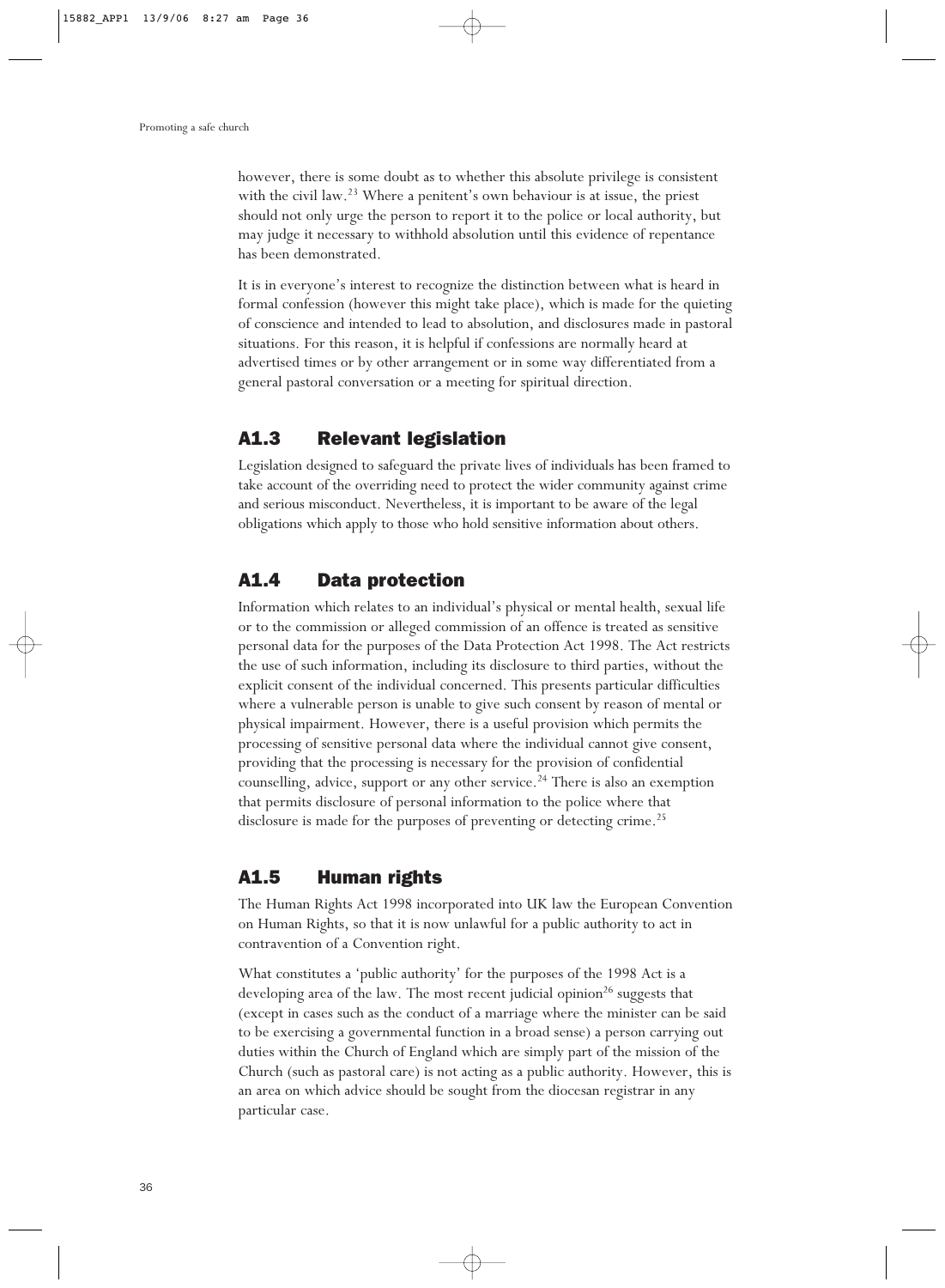Article 8 of the Convention provides that everyone has the right to respect for his private and family life, his home and his correspondence, and that a public authority may only interfere with this right where such interference is lawful and necessary for certain purposes. The most relevant of those in the context of the protection of adults are the prevention of disorder or crime, the protection of health or morals and the protection of the rights and freedoms of others. In any circumstances where Article 8 applies to a public body, there is a judgement to be made as to whether, on balance, an interference with that right by a public authority can be justified. Where allegations of abuse are concerned, the potential harm that might result from not reporting such allegations will be a relevant factor.

### A1.6 Freedom of information

No church body is a public authority for the purpose of the Freedom of Information Act 2000, and so the Act does not have any direct impact upon the church's activities. However, those sharing information with public authorities (such as local government departments and agencies) should be aware that those bodies are subject to the Act. However, information held by a public authority in connection with investigations and legal proceedings is generally exempt from public disclosure under the Act.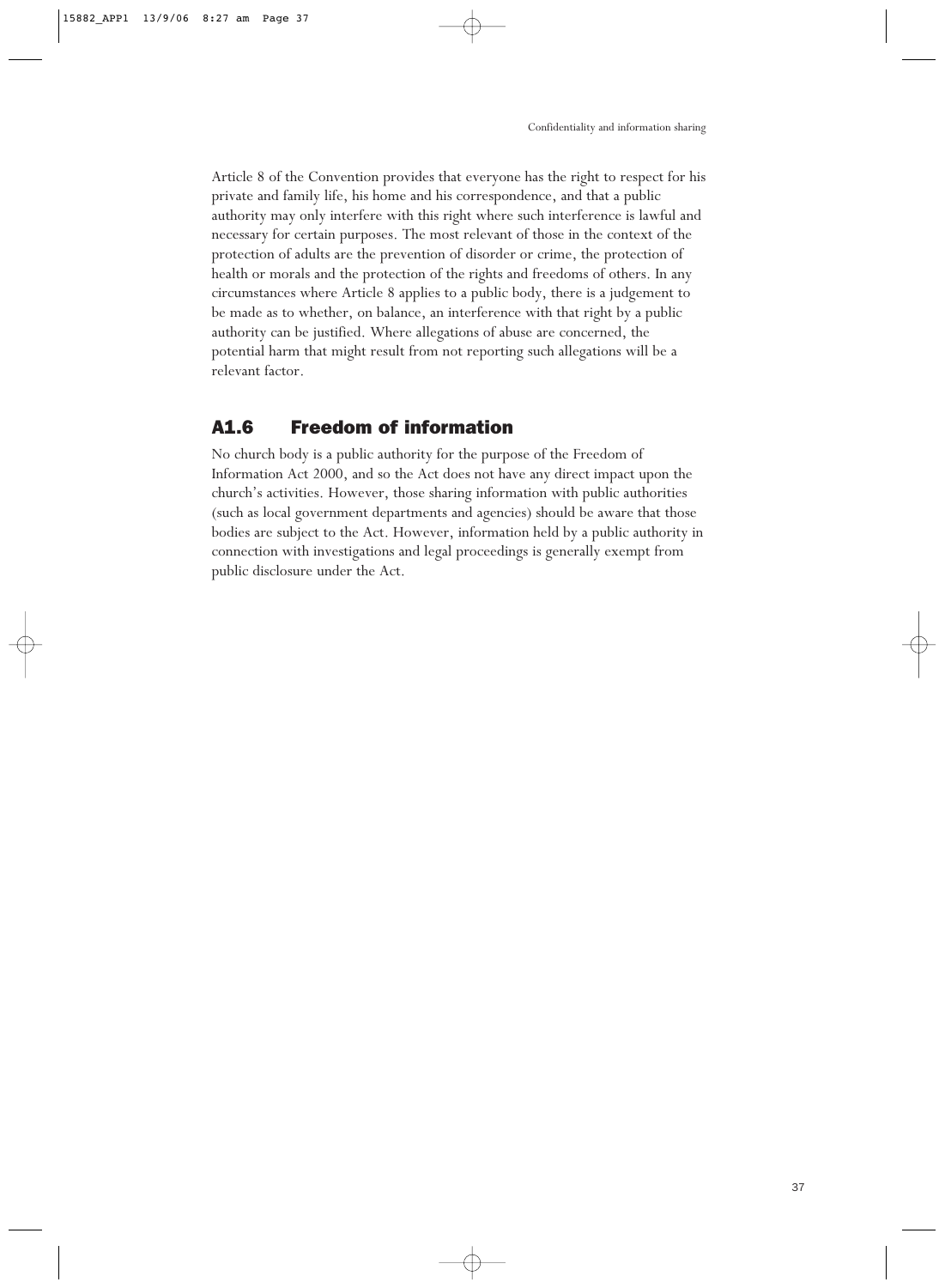## *Appendix 2* What is mistreatment, abuse or harm?

**Mistreatment** is defined in *No Secrets* as 'a violation of an individual's human and civil rights by any other person or persons'. It is any misuse of a pastoral or managerial relationship, from the most serious to less severe behaviour, which lies at its root. Mistreatment covers **abuse, bullying** and **harassment**. These categories are not watertight and can merge into one another. **Harm** is what results from mistreatment or abuse.

Abuse may be perpetrated by an individual or a group. It may be accepted or exacerbated by the culture of an institution, in which case it is described as institutional abuse. Abuse concerns the misuse of power where control and/or authority can manifest as a criminal offence.

Harassment, bullying and exploitation, discrimination and oppression are other types of behaviour which are not acceptable within church ministry.

Abuse can take place in the person's home, day centre, family home, community setting and in public places (including churches and ancillary buildings).

Domestic abuse is widespread in our society and the Church needs to respond supportively to those experiencing such abuse. See the Church of England's report *Responding to domestic abuse* (2006).

A carer might be being physically or emotionally harmed by the person they are looking after.

All those who work in regular, face-to-face contact or have responsibilities for adults or are in positions of trust should be aware of the potential for the misuse and abuse of power. Training in good practice and awareness of adult abuse and the proper recruitment of those who work in any recognized ministry on behalf of the Church is therefore essential.

The possibility of vulnerable people being harmed is not confined to their lives outside of the Church. Church workers need to be vigilant to protect vulnerable people from harm whilst they are attending worship or other meetings or activities or being visited by someone from the congregation. There is a specific range of issues that need to be addressed about church buildings, to ensure they are safe and accessible. In addition the Church has a responsibility and duty of care to ensure that all those who are closely involved with vulnerable people are behaving in safe and appropriate ways. Of course many people will be good friends of people who have impairments – it is not appropriate to try to 'legislate' their friendship, only their responsibilities when acting on behalf of the Church. All church workers have a responsibility to treat all those they minister to with respect.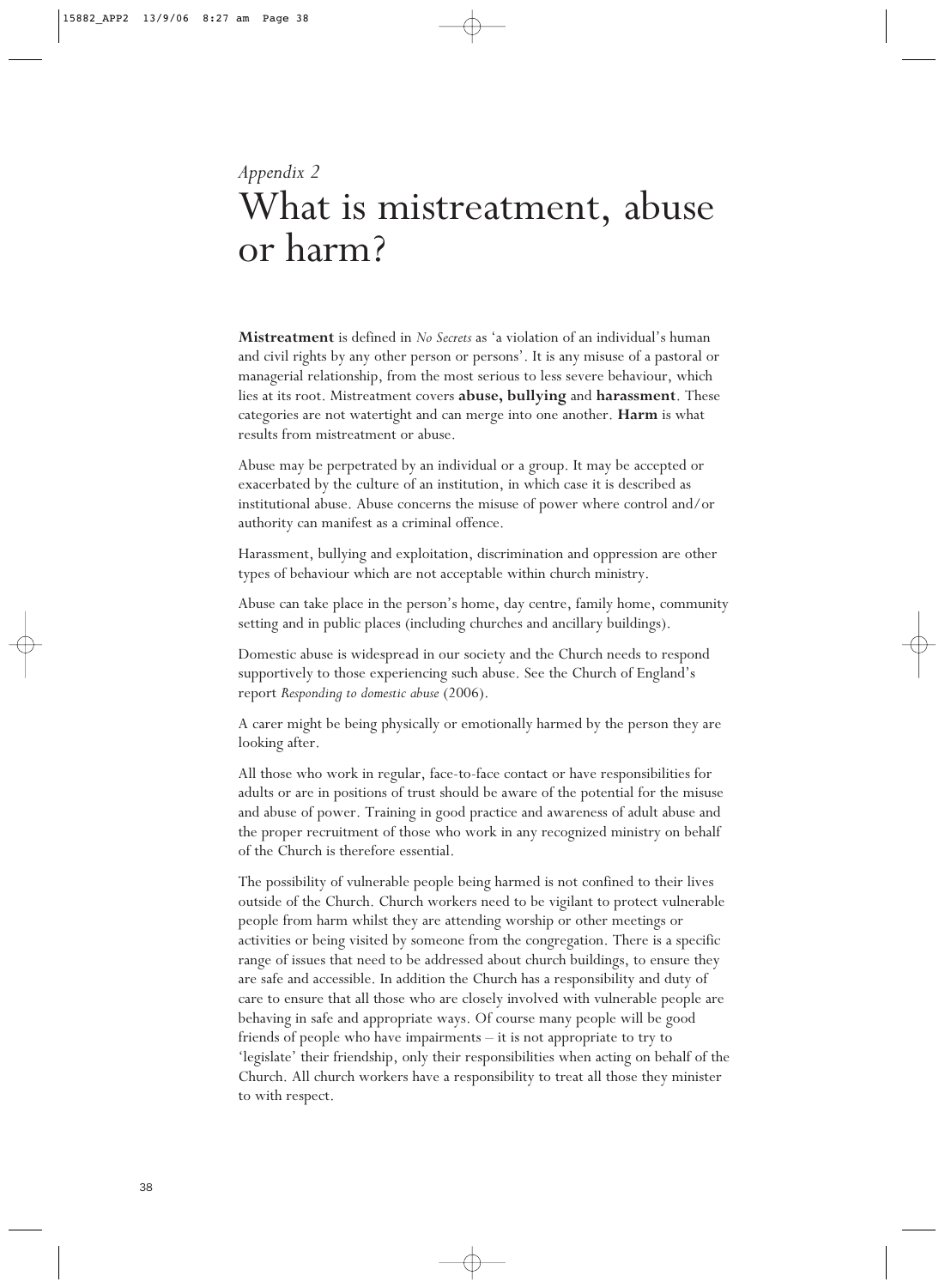## A2.1 Why does mistreatment or abuse happen? $^{27}$

Abuse occurs for many reasons and the causes are not fully understood. The following risk factors have been identified as being associated with physical and psychological abuse (one or more may be present in any abusive situation):

- Social isolation as those who are abused usually have fewer social contacts than those who are not abused.
- There is a history of a poor-quality long-term relationship between the abused and the abuser.
- A pattern of family violence exists. The person who abuses may have been abused when younger.
- The person who abuses is dependent upon the person they abuse for accommodation, financial or emotional support.
- The person who abuses has a history of mental health problems or a personality disorder or a substance addiction.
- In care settings abuse may be a symptom of a poorly run establishment. It appears that it is most likely to occur when staff are inadequately trained, poorly supervised, have little support from management or work in isolation.

## A2.2 Different forms of abuse

#### Spiritual aspects of abuse

Churches need to be sensitive so that they do not, in their pastoral care, attempt to 'force' religious values or ideas onto people, particularly those who may be vulnerable to such practices. Within faith communities harm can be caused by the inappropriate use of religious belief or practice; this can include the misuse of the authority of leadership or penitential discipline, oppressive teaching, or intrusive healing and deliverance ministries, which may result in vulnerable people experiencing physical, emotional or sexual harm. If such inappropriate behaviour becomes harmful it should be referred for investigation in the usual way. Careful supervision and mentoring of those entrusted with the pastoral care of adults should help to prevent harm occurring in this way. Other forms of spiritual abuse include the denial to vulnerable people of the right to faith or the opportunity to grow in the knowledge and love of God.

#### Physical abuse

The ill-treatment of an adult, which may or may not cause physical injury, is regarded as physical abuse. Instances might include hitting, slapping, pushing, kicking, inappropriate restraint, withholding or misuse of medication, squeezing, biting, suffocating, poisoning, drowning or killing. It could include racially or religiously motivated attacks.

A requirement for someone to work in an unsafe environment can be construed as physical abuse.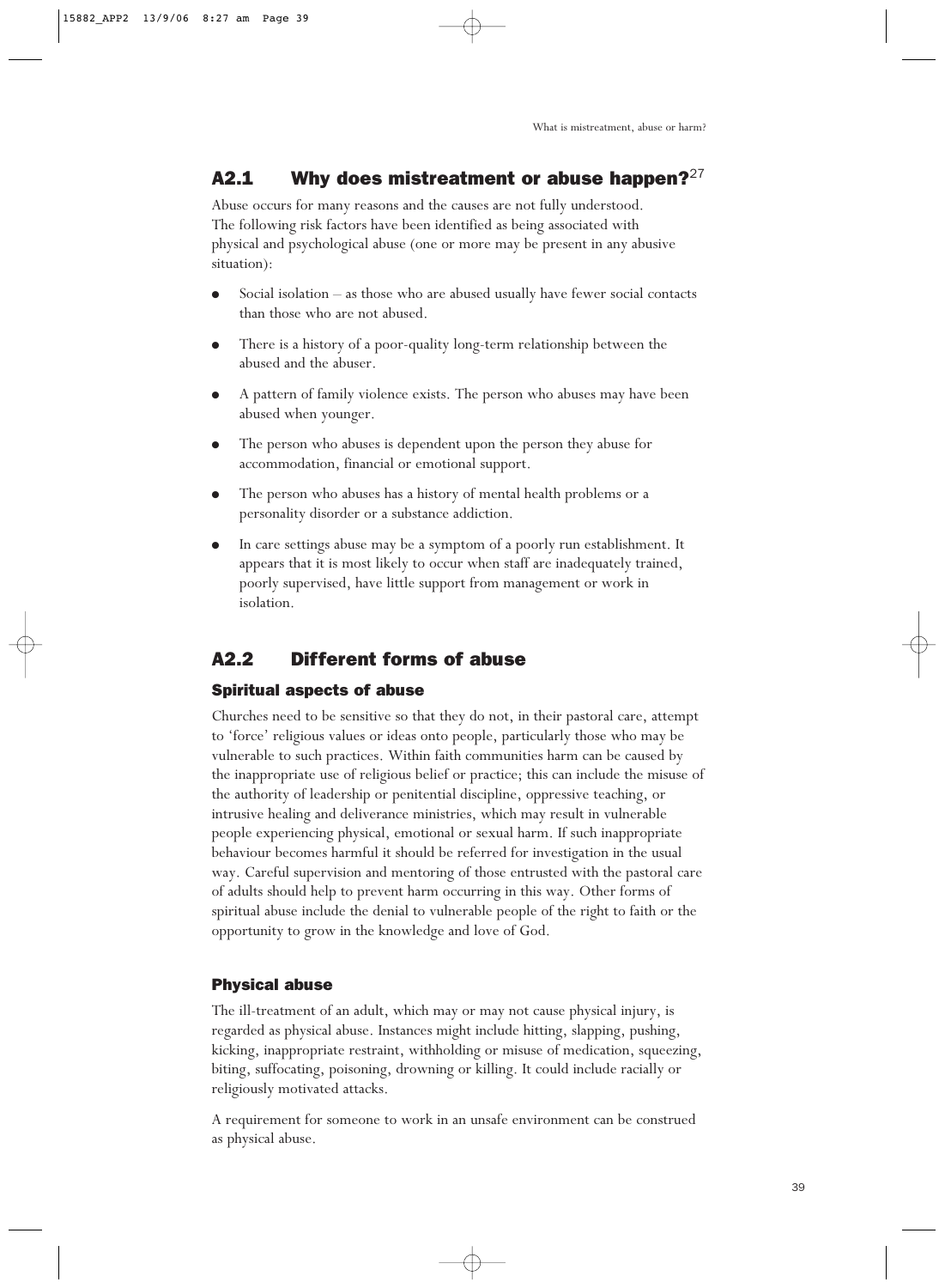#### Possible indicators of physical abuse: $^{28}$

- cuts, lacerations, puncture wounds, open wounds, bruising, welts, discolouration, black eyes, burns, broken bones and skull fractures;
- untreated injuries in various stages of healing or not properly treated;
- poor skin condition or poor skin hygiene;
- dehydration and/or malnourishment without an illness-related cause, loss of weight, soiled clothing or bedding;
- broken eyeglasses or frames, physical signs of being subjected to punishment, or signs of being restrained;
- inappropriate use of medication, overdosing or under dosing;
- the adult telling you they have been hit, slapped or mistreated.

#### Emotional or psychological abuse

The use of threats or fear or the power of the carer's or other adult's position to negate the vulnerable person's independent wishes. Such behaviour can create very real emotional or psychological stress. Bullying, sexual and racial harassment would also come into this category if physical harm were not used. It includes lack of privacy or choice, denial of dignity, deprivation of social contact or deliberate isolation, making someone feel worthless, lack of love or affection, threats, verbal abuse, humiliation, blaming, controlling, pressurizing, coercion, fear, ignoring the person.

Other behaviours which may take place within a working relationship include public or unreasonable criticism, insults and shouting, ignoring a person's wishes or point of view, setting unreasonable work targets, removing areas of responsibility, undervaluing a person's efforts.

Harassment may include name calling, victimization and ostracism, unwanted sexual attention, stalking, compromising invitations or gifts, the display of images that are racially or sexually offensive, the suggestion that sexual favours might further promotion prospects.

#### Possible indicators of emotional/psychological abuse:

- feelings of helplessness;
- hesitation in talking openly;
- implausible stories;
- confusion or disorientation;
- anger without an apparent cause;
- sudden changes in behaviour;
- the person becoming emotionally upset or agitated;
- unusual behaviour (sucking, biting or rocking);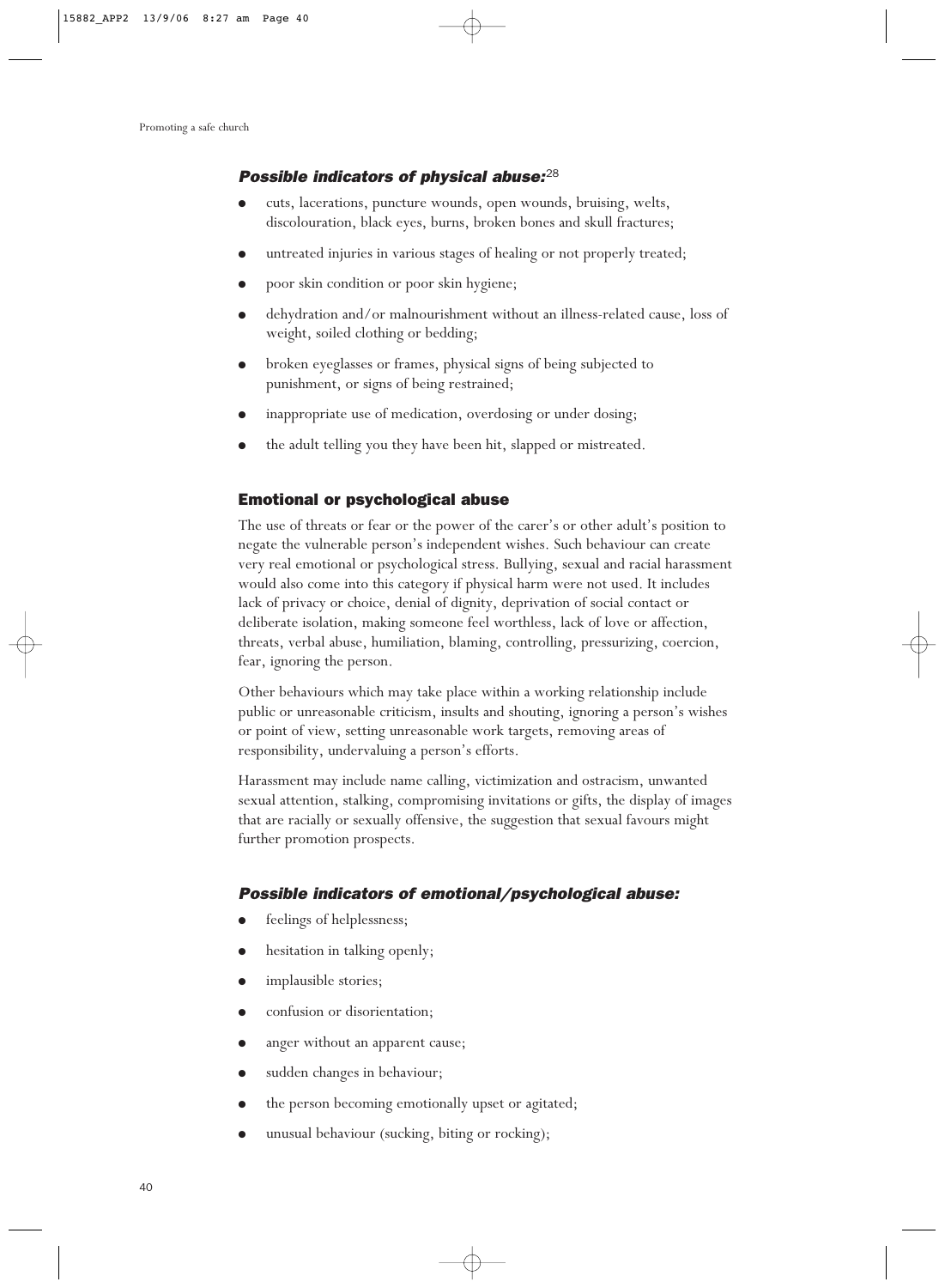- unexplained fear;
- denial of a situation;
- the person becoming extremely withdrawn and non-communicative or nonresponsive;
- the adult telling you they are being verbally or emotionally abused.

#### Financial or legal abuse

The wilful extortion or manipulation of the vulnerable person's legal or civil rights must be construed as abuse. Such activity may include misappropriation of monies or goods, the misuse of finances, property or possessions, or withholding money, the exploitation of a person's resources or embezzlement. Such abuse may involve the use of a position of authority or friendship to persuade a person to make gifts, to leave legacies or change a will.

#### Possible indicators of financial abuse:

- signatures on cheques etc. that do not resemble the adult's signature or which are signed when the adult cannot write;
- any sudden changes in bank accounts including unexplained withdrawals of large sums of money;
- the inclusion of additional names on an adult's bank account;
- abrupt changes to or creation of wills;
- the sudden appearance of previously uninvolved relatives claiming their rights to a vulnerable person's affairs or possessions;
- the unexplained sudden transfer of assets to a family member or someone outside the family;
- numerous unpaid bills, overdue rent, when someone is supposed to be paying the bills for the vulnerable person;
- unusual concern from someone that an excessive amount of money is being expended on the care of the vulnerable person;
- lack of amenities, such as TV, personal grooming items, appropriate clothing, that the vulnerable person should be able to afford;
- the unexplained disappearance of funds or valuable possessions such as art, silverware or jewellery;
- deliberate isolation of a vulnerable person from friends and family resulting in the caregiver alone having total control.

#### Neglect

Neglectful behaviour is any pattern of activity by another person, which seriously impairs an individual. Neglect can include: failure to intervene in situations where there is danger to a vulnerable person or to others, particularly when a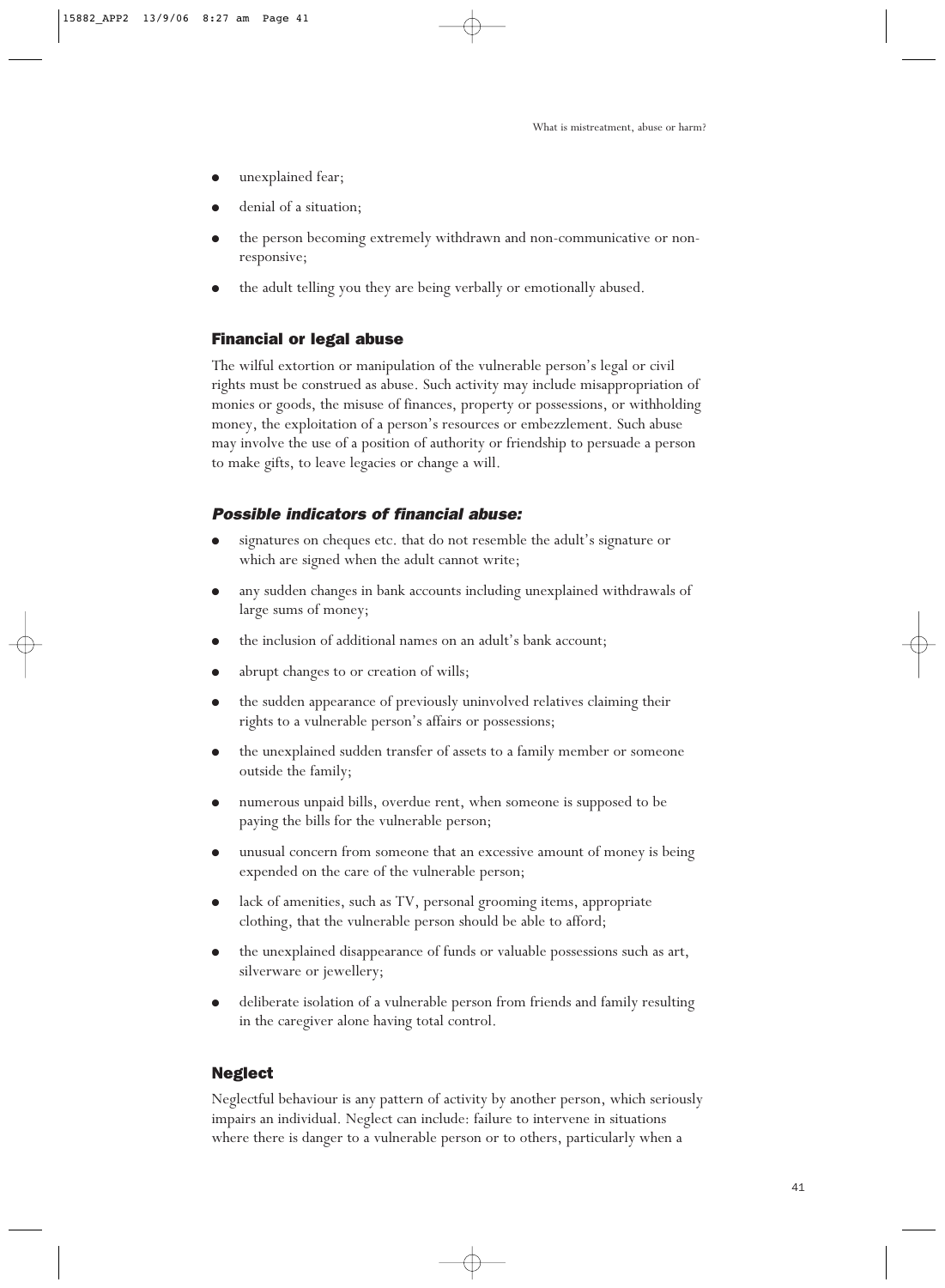person lacks the mental capacity to assess risk, not giving personal care, deliberately withholding visual or hearing aids, withholding food, drink, light and clothing, restricting access to medical services, denying social, religious or cultural contacts, denying contact with family, lack of appropriate supervision.

#### Possible indicators of neglect:

- dirt, faecal or urine smell, or other health and safety hazards in the vulnerable person's living environment;
- rashes, sores, lice on the vulnerable person;
- inadequate clothing;
- untreated medical condition;
- poor personal hygiene;
- over or under medication;
- lack of assistance with eating or drinking;
- unsanitary and unclean conditions.

#### Sexual abuse

A sexual act carried out without the informed consent of the other individual is abuse. Such behaviour includes contact and non-contact abuse. The issue of informed consent is a fraught one and would need to be carefully investigated. No one should enter into a sexual relationship with someone for whom they have pastoral responsibility or have a position of trust.

Non-contact abuse may include sexual remarks and suggestions, introduction to indecent material, indecent exposure.

Contact abuse may include rape, indecent assault, being forced to touch another person, sexual intercourse or being pressurized into consenting to sexual acts.

#### Possible indicators of sexual abuse:

- bruises around the breasts or genital areas;
- unexplained venereal disease or genital infections;
- unexplained vaginal or anal bleeding;
- torn, stained or bloody underclothing;
- the vulnerable person telling you they have been sexually assaulted or raped.

#### Other indications that abuse may be occurring:

- the vulnerable person may not be allowed to speak for themselves, or see others, without the caregiver (suspected abuser) being present;
- attitudes of indifference or anger towards the vulnerable person;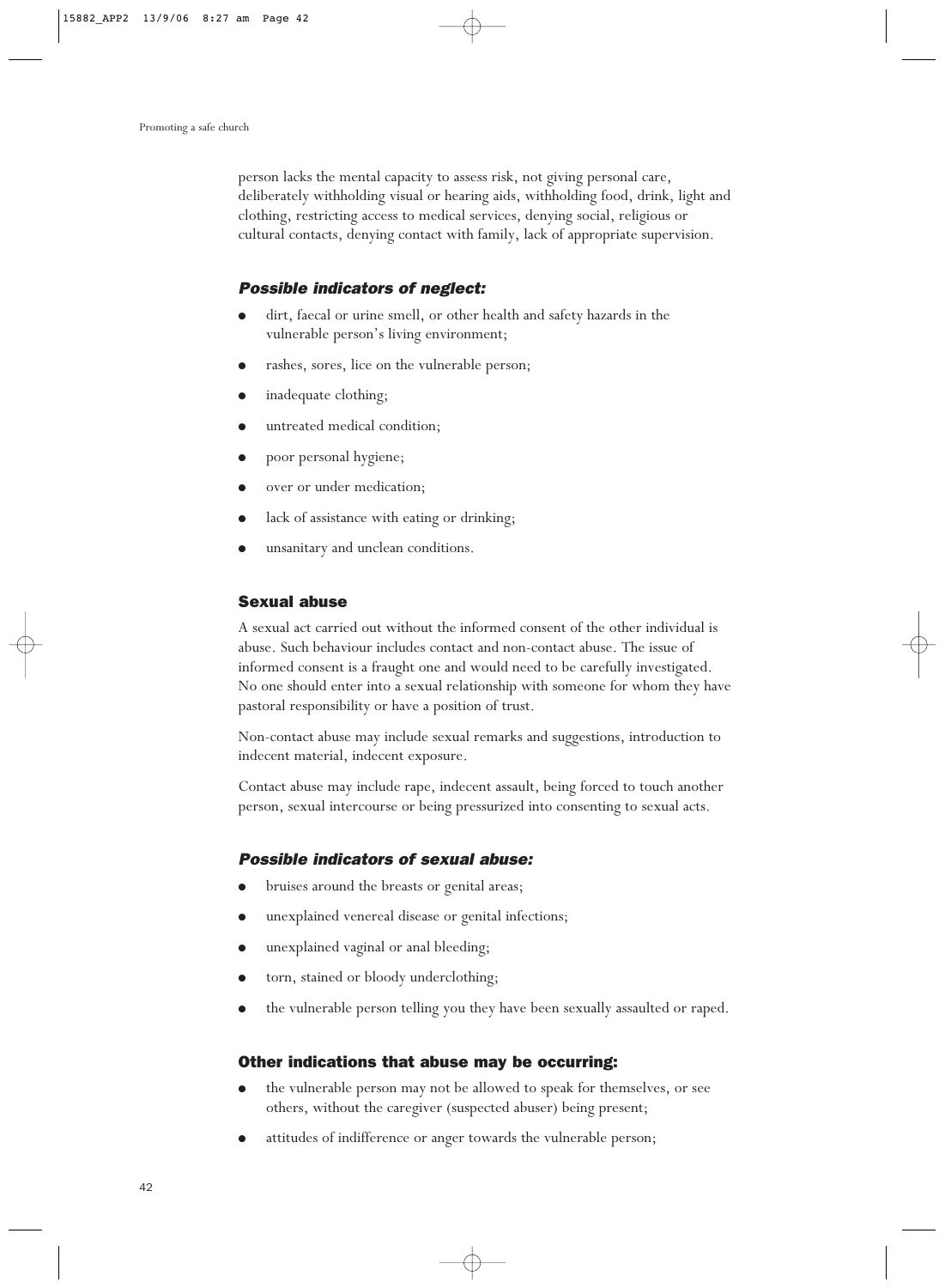- family member or caregiver blames the vulnerable person (e.g. accusation that incontinence is a deliberate act);
- aggressive behaviour (threats, insults, harassment) by the caregiver towards the vulnerable person;
- previous history of abuse of others on the part of the caregiver;
- inappropriate display of affection by the caregiver;
- flirtations, coyness, etc., which might be possible indicators of an inappropriate sexual relationship;
- social isolation of the family or restriction of activity of the vulnerable person by the caregiver;
- conflicting accounts of incidents by the family, supporters or the vulnerable person;
- inappropriate or unwarranted defensiveness by the caregiver;
- indications of unusual confinement (closed off in a room, tied to furniture, change in routine or activity);
- obvious absence of assistance or attendance.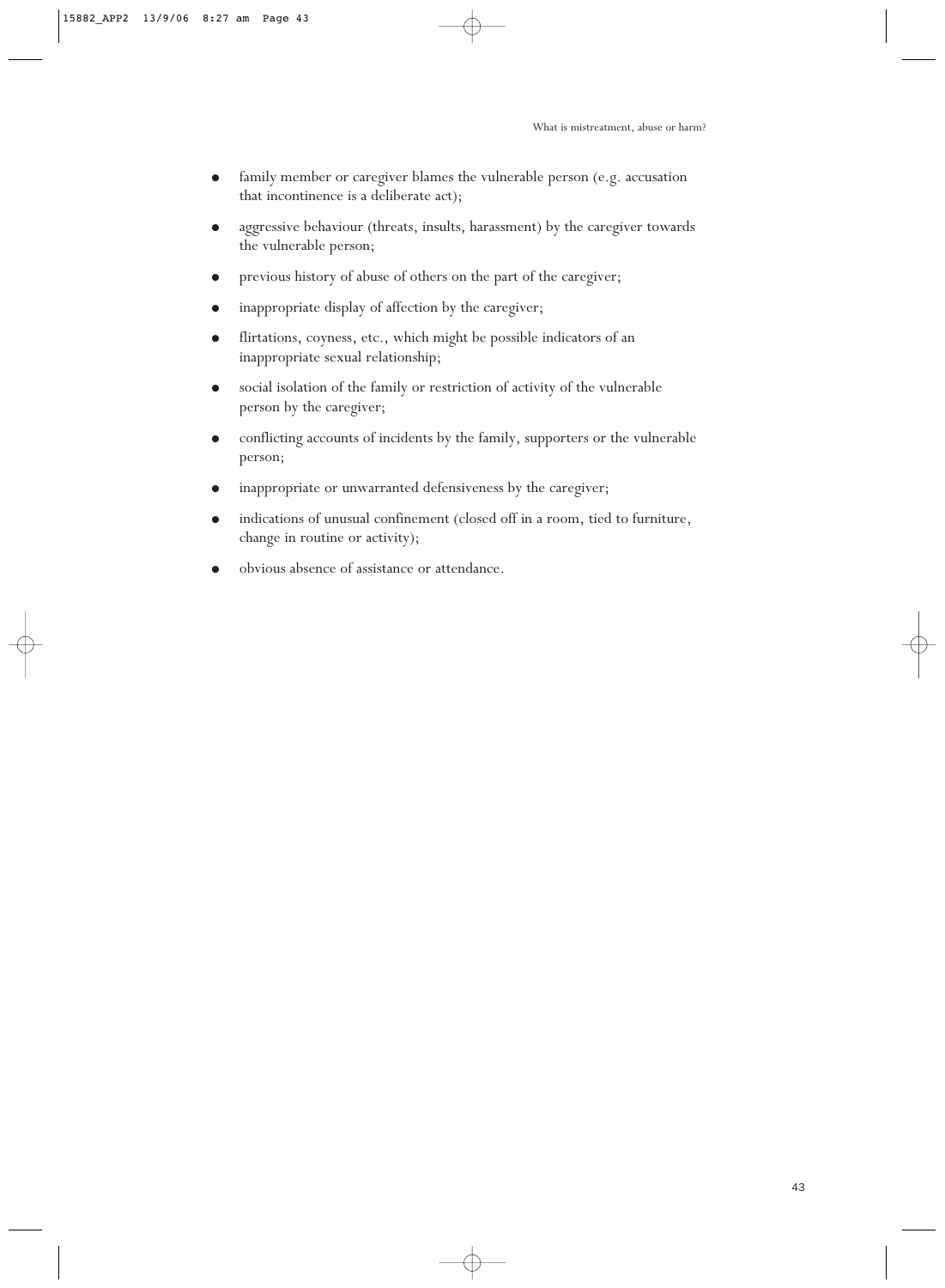## *Appendix 3* Examples of good and bad practice – for discussion

Most people will have no difficulty accepting the core values of independence, choice, inclusivity, privacy and respect necessary for good practice. However it is sometimes difficult to think how they might be put into practice. The following table gives some examples of good and bad practice to start discussion.<sup>29</sup>

| <b>Positive Practice</b>                                                                                                                                                                                                                                                                    | <b>Bad Practice</b>                                                                                                                                                                                                                                                                        |
|---------------------------------------------------------------------------------------------------------------------------------------------------------------------------------------------------------------------------------------------------------------------------------------------|--------------------------------------------------------------------------------------------------------------------------------------------------------------------------------------------------------------------------------------------------------------------------------------------|
| Being careful of our language. Always<br>use positive language, for example, a<br>person has a physical, mental or<br>learning disability.                                                                                                                                                  | Maintaining a 'them' and 'us' divide in<br>our attitudes, speech and actions. By<br>not speaking to vulnerable adults as<br>one would other adults or by only<br>talking about 'them' without using<br>individuals' names. Avoid using<br>'handicapped' or 'retarded', for<br>example.     |
| Treat vulnerable adults with the same<br>respect as you would when speaking<br>to or about anyone else. Always refer<br>to them by name, e.g. 'We must<br>remember to save a seat so Bill can<br>join in.'                                                                                  | By not speaking to or about<br>vulnerable adults as one would other<br>adults. Grouping people together as<br>if they are all the same removes their<br>individuality.                                                                                                                     |
| Use proper sign language for the deaf<br>and for those with learning difficulties.                                                                                                                                                                                                          | Using action songs as a substitute for<br>signing is wrong. The 'actions' are<br>not necessarily intelligible to deaf<br>people or those with learning<br>difficulties. They may be fun but<br>actions don't use the words; they are<br>also fine for children or as an aid to<br>worship. |
| Make sure everyone can get to where<br>the coffee is served and that they<br>receive the necessary books or papers<br>on arrival at church. Clear access to<br>enable independence is always the<br>preferred option, but remember to be<br>available to offer help should it be<br>needed. | Assuming that the person with a<br>disability has no need of books, etc.<br>Assuming that all disabled people<br>have to be served and cannot help<br>themselves or express a choice or<br>preference.                                                                                     |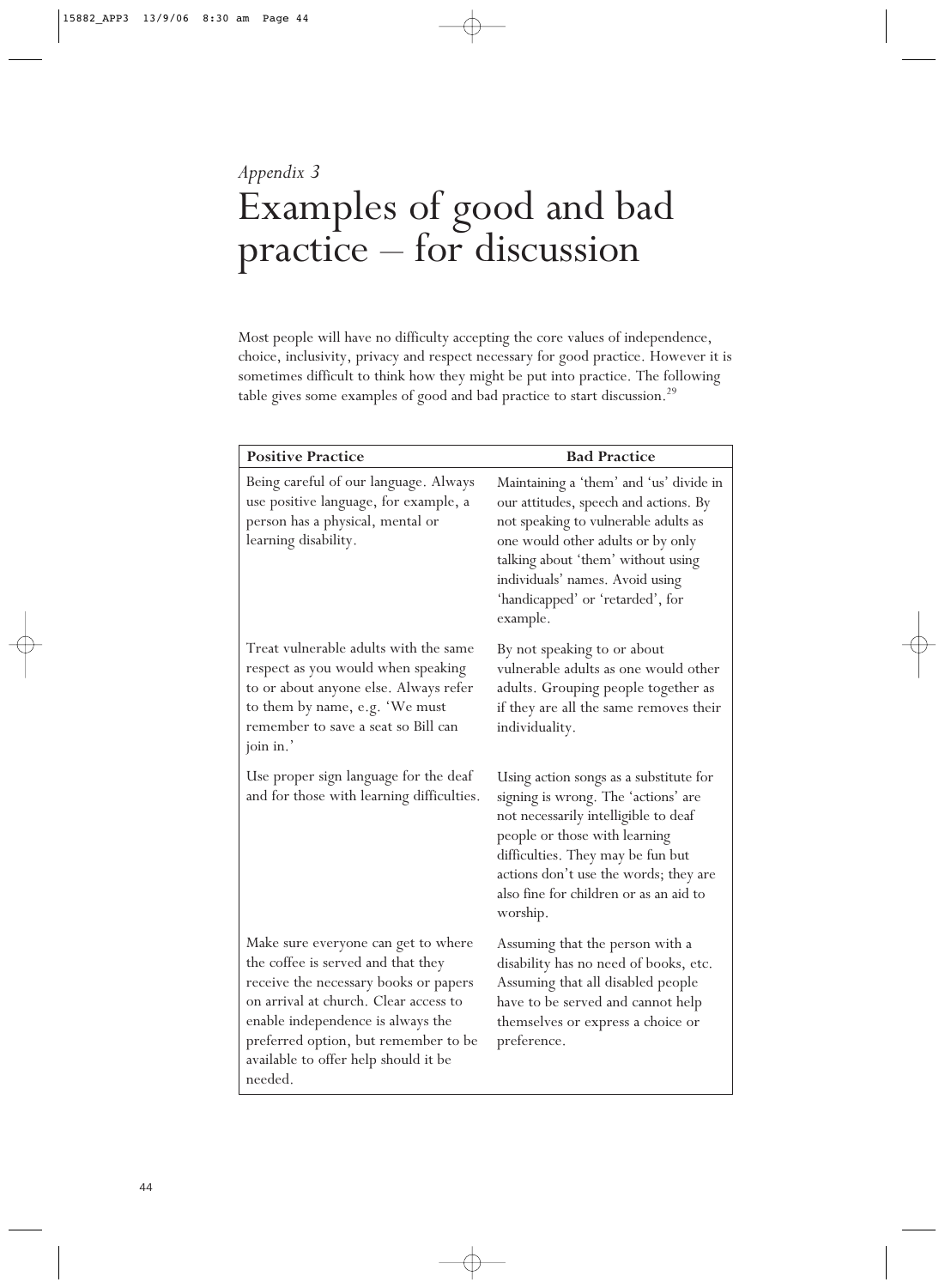Giving the same respect as to others. Always knocking on the door before entering a room or home. Asking permission to join them; respecting their home and possessions.

Respecting differences – be it in appearance, ability or ideas.

Make sure that everyone has access to all the projected words, pictures and presentations by offering seating with a clear 'sight line' by, for example, offering seats near the front (if they are wanted). Have more than one screen for OHPs or PowerPoint presentations and ensure that the images are not adversely affected by light, or provide written copies.

Have a proper conversation using appropriate language. Ask about interests and hobbies.

Vulnerable adults sometimes welcome physical contact, but remember to ask first. Not withholding physical contact because someone has a disability.

Touching or moving personal possessions without permission. Many people rely on familiarity as navigational aids around their homes. Tidying up without permission.

Attempting to change someone's appearance to a more acceptable style. Assuming that odd or challenging behaviour is a sign of demon possession. Piling on the guilt by expressing views about sickness, disability or behaviour being marks of sin or demon possession. Imposing 'ministry' on vulnerable adults without their informed permission. Assuming that everyone shares your Christian values.

Ignoring or excluding people from everyday events or special occasions either by not inviting them or by not making communication possible. Ignoring people that are below your eye-level by only talking to their companions who may be on your eye-level. Standing whilst talking to someone in a wheelchair assumes you are talking down to them (even if you aren't) and makes two-way communication difficult.

Using euphemisms, irony and some jokes with some vulnerable adults can sometimes be misunderstood and your true meaning will not be grasped or it may be felt to be offensive. Just because someone has a disability it doesn't mean they can't hold an adult conversation with you – it's important not to talk in childish language.

Hugging people without asking can cause distress; people who have disabilities have preferences too. Leaving a disabled person out of 'hugging' or handshakes can be very rejecting and hurtful.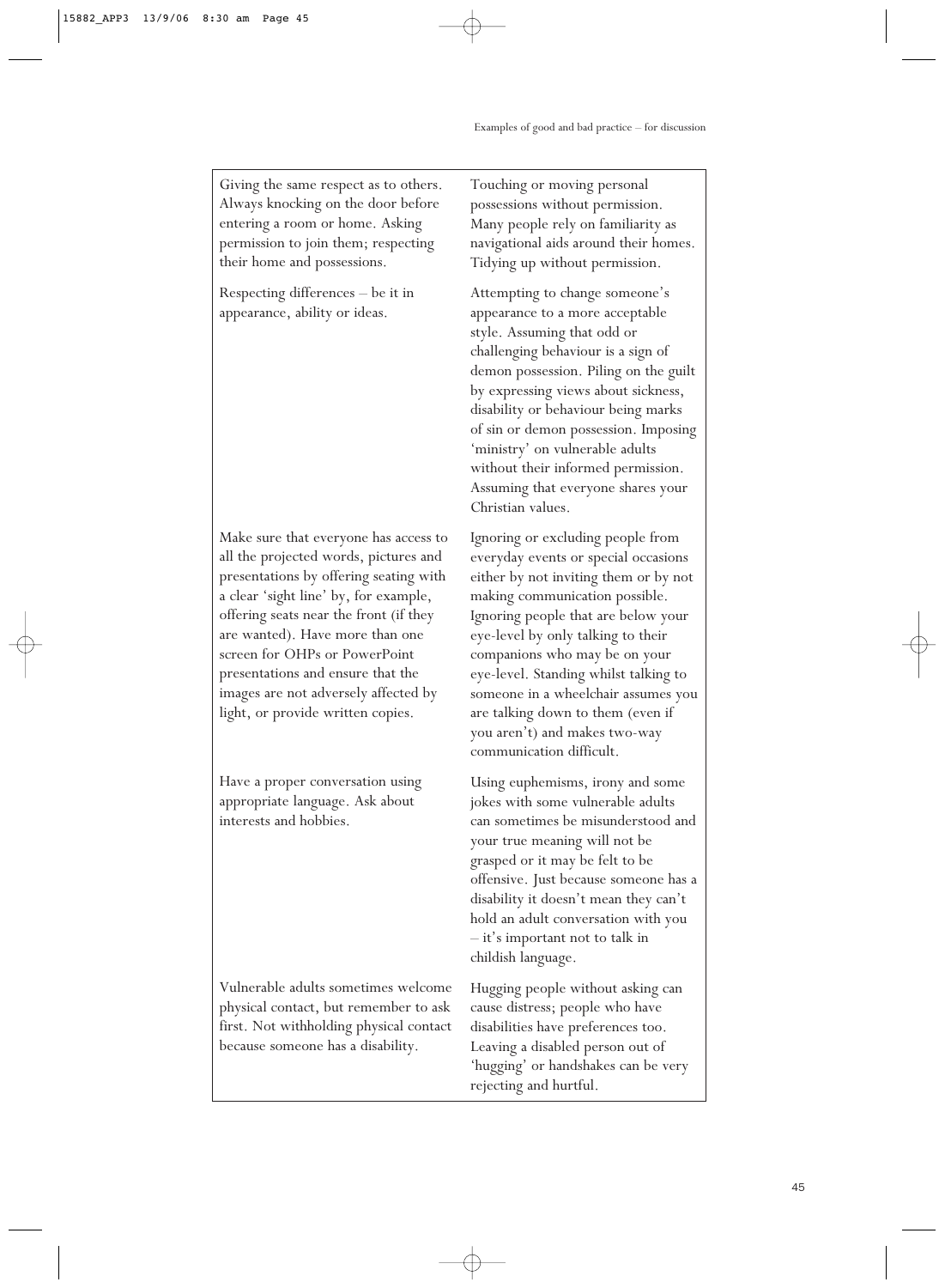on return home).

Check the building for accessibility. This doesn't only mean doors, steps and toilets, but also includes sight lines, lighting, acoustics, etc. Respect for dignity and feelings. Ask about personal preferences, forms of address and how much help might be needed. Remember the needs of carers for breaks and short times apart (they may want to go to the shops or the person cared for may welcome the chance to go shopping without their carer – it gives something different to talk about Failing to see that we all have similar needs. Excluding vulnerable adults from events like funerals because, in your opinion, it may be upsetting. Assuming that help is needed all the time with everything. Being insensitive or neglectful of the emotional needs of carers. Judging how they spend their time or money.

46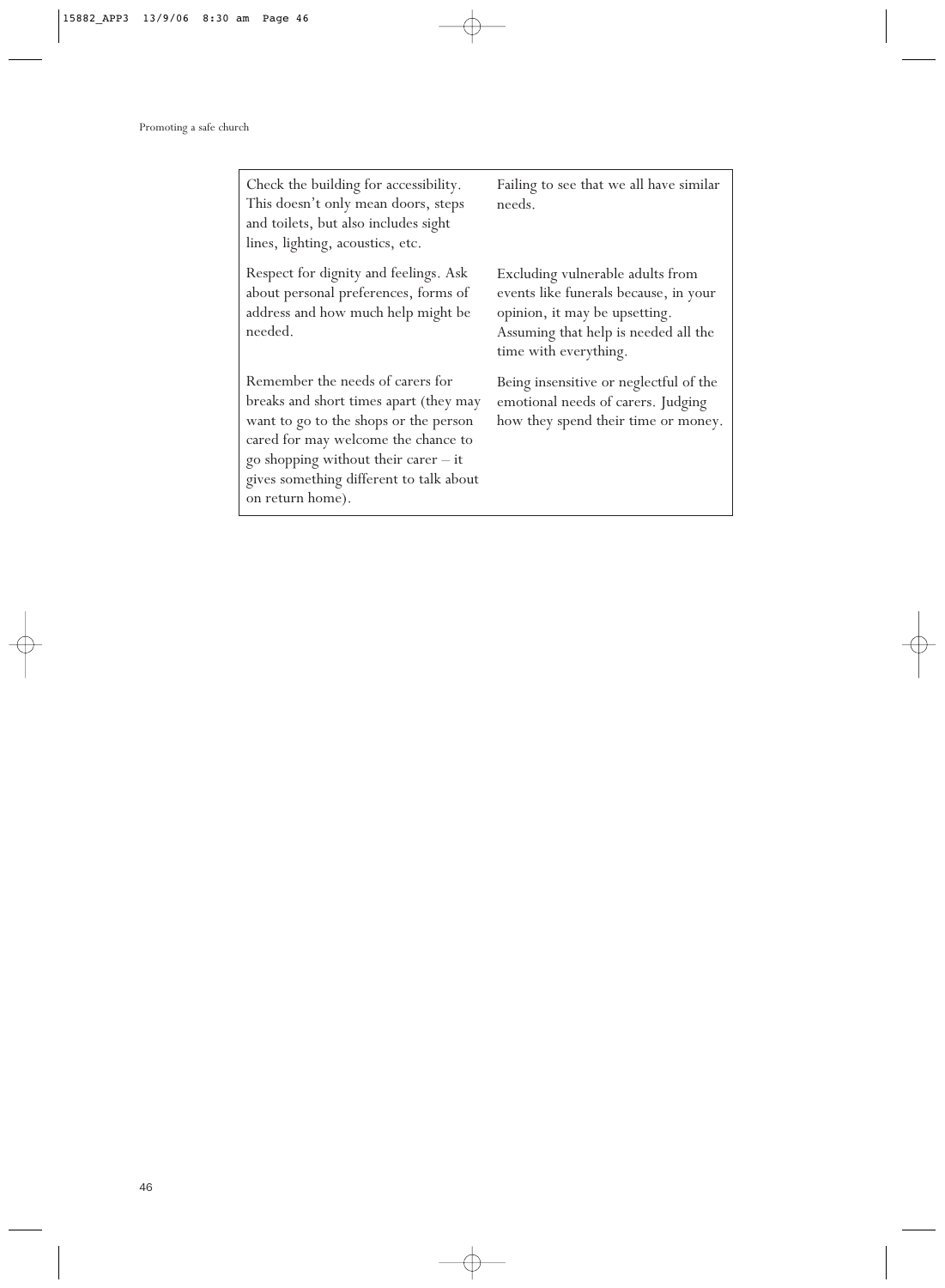## Resources

### Resources for people who may be vulnerable

#### Useful organizations

#### **Action on Elder Abuse**

Tel. 080 8808 8141 http://www.elderabuse.org.uk Support, helpline and training materials.

#### **Age Concern England**

Astral House 1268 London Road London SW16 4ER http://www.ageconcern.org.uk A national organization offering advice and information about issues concerning older people. There are also local groups offering support and advocacy services.

#### **Alzheimer's Society**

Alzheimer's Society Gordon House 10 Greencoat Place London SW1P 1PH http://www.alzheimers.org.uk A national organization, concerned with people who have dementia, with local groups and a web site providing support to families and training.

#### **Church Action on Disability**

(CHAD) CHAD PO Box 10918 Birmingham B14 7YD Tel. 0807 243 0678 http://www.chaduk.org

#### **Help the Aged**

207–221 Pentonville Road London N1 9VZ Tel. 020 7278 1114 http://www.helptheaged.org.uk A national organization offering advice and advocacy.

#### **MENCAP** (Royal Mencap Society)

123 Golden Lane London EC1Y 0RT http://www.mencap.org.uk A national organization providing services for people with learning disabilities. They also provide local groups and a web site offering support and social activities to families, adults and children.

**MIND** (The national association for Mental Health) 15–19 Broadway London E15 4BQ Tel. 020 8519 2122 http://www.mind.org.uk A national organization, web site and local groups offering support to families and sometimes direct services.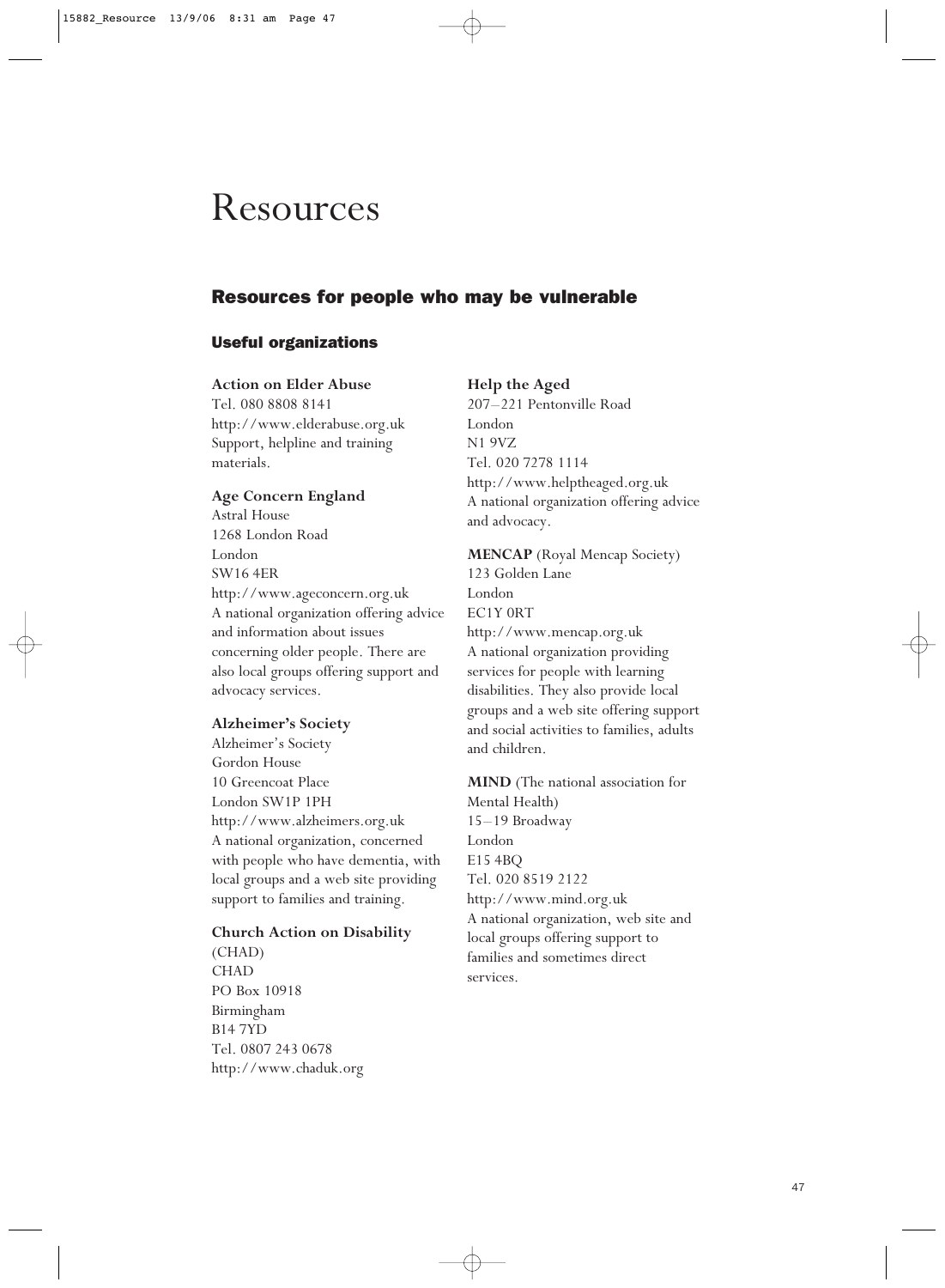#### **Royal National Institute for the Blind** (RNIB)

105 Judd Street London WC1H 9NE http://www.rnib.org.uk A national organization focusing on the needs of blind and partially sighted people. They offer advice, aids and equipment.

#### **Royal National Institute for Deaf People** (RNID)

19–23 Featherstone Street London EC1Y 8SL http://www.rnid.org.uk A national organization raising awareness of deafness, hearing loss and tinnitus. They also train and provide interpreters.

#### **Scope**

PO Box 833 Milton Keynes MK12 5NY htpp://www.scope.org.uk The main national organization for those with cerebral palsy, offering advice and information which can also be helpful for those with other physical disabilities.

#### **The Shaftesbury Society**

Shaftesbury Society 16 Kinston Road London SW19 1JZ http://www.shaftesburysociety.org.uk An interdenominational body working with disabled people to help achieve social inclusion, empowerment and justice.

#### **Through the Roof**

PO Box 353 Epsom Surrey KT18 5WS http://www.throughtheroof.org A Christian body which aims to equip and train churches to become more inclusive of disabled people by encouraging and equipping disabled people for leadership in the church, providing support and fellowship to disabled people. This is also the contact point for the **Churches for All** consortium – a campaign to encourage churches to provide greater access for disabled people.

#### A selection of useful books and web sites

Baptist Union of Great Britain, *Safe to Belong*, 2006. A policy on vulnerable adults, workbook and training materials. Available from BUGB, 129 Broadway, Didcot, Oxfordshire OX11 8RT.

The **BBC web site** has a special section on disability issues http://www.bbc.co.uk/ouch/

Hammond, Gaynor, and Treetops, Jackie, *The Wells of Life: moments of worship with people with dementia* (pub. 2004). Obtainable from Faith in Elderly People Leeds, c/o Gaynor Hammond, 29 Silverdale Avenue, Guiseley, Leeds LS20 8BD.

Jewel, Albert (ed.), *Older People and the Church*, Methodist Publishing House, 2001.

Litchfield, Kate, *Tend my Flock*, Canterbury Press, forthcoming (2006).

*No Secrets*, Department of Health, 2000. Available from Department of Health, PO Box 777, London SE1 6XH or from http://www.dh.gov.uk/scg/nosecrets.htm.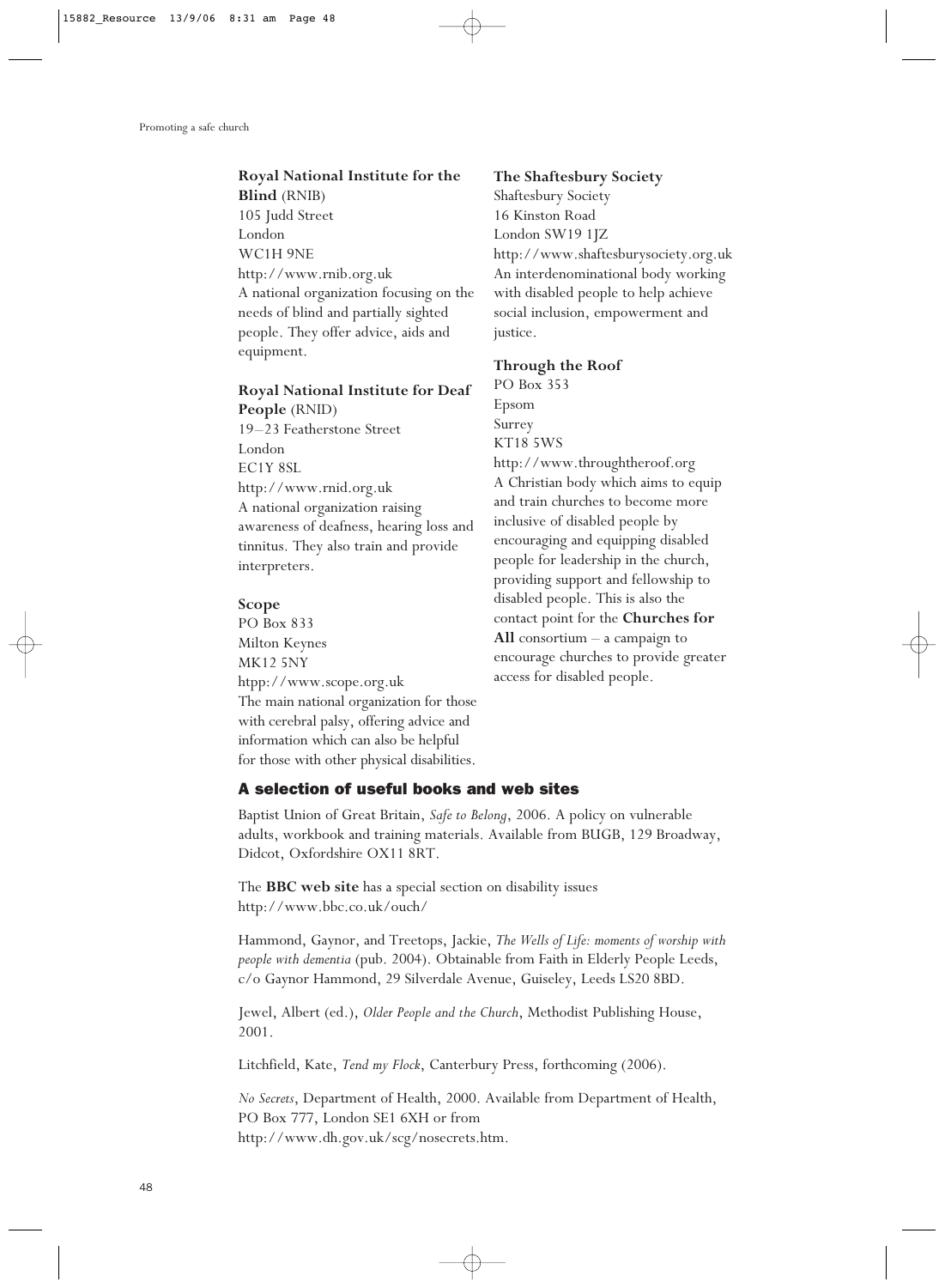*Promoting Mental Health*. A resource for spiritual and pastoral care (published by the Church of England Archbishops' Council), this has useful material for guidance on worshipping with and receiving people with mental health problems in the Church. It has an extensive resources section: http://www.mentality.org.uk/ParishResource.pdf

Restall, Mark, *Volunteers and the Law*, Volunteering England, 2005.

Volunteering England also have a helpful web site: http://www.volunteeringengland.org

*Safeguarding Adults: a national framework of standards for good practice and outcomes in adult protection work*, ADSS, 2005.

#### Training materials

Training materials can be obtained from your local authority, Action for Elder Abuse and the Baptist Church of Great Britain amongst others.

#### Resources for adult survivors of abuse

#### Useful organizations

#### **Women's Aid**

24-hour National Helpline: Tel. 08457 023468 http://www.womensaid.org.uk

#### **Respond**

3rd Floor 24–32 Stephenson Way London NW1 2HD Tel. 0808 808 0700 http://www.respond.org.uk Support for those with learning difficulties who have been abused.

#### **Survivors UK**

2 Leathermarket Street London SE1 3HN http://www.survivors.org.uk Support for male survivors.

#### **NAPAC**

Tel. 0800 085 3330 http://www.napac.org.uk Telephone helpline for adults abused as children.

**Minister and clergy sexual abuse survivors (MACSAS)** PO Box 46933 London E8 1XA Support for people sexually abused by those in ministry.

#### **Christian Survivors of Sexual Abuse (CSSA)**

C/o 38 Sydenham Villa Road Cheltenham Glos. GL52 6DZ Support, self-help groups, retreats, worship.

#### **S:Vox**

C/o St James Church 236 Mitcham Lane, London SW16 6NT http://www.svox.org.uk Support and self-help for survivors of all kinds of abuse.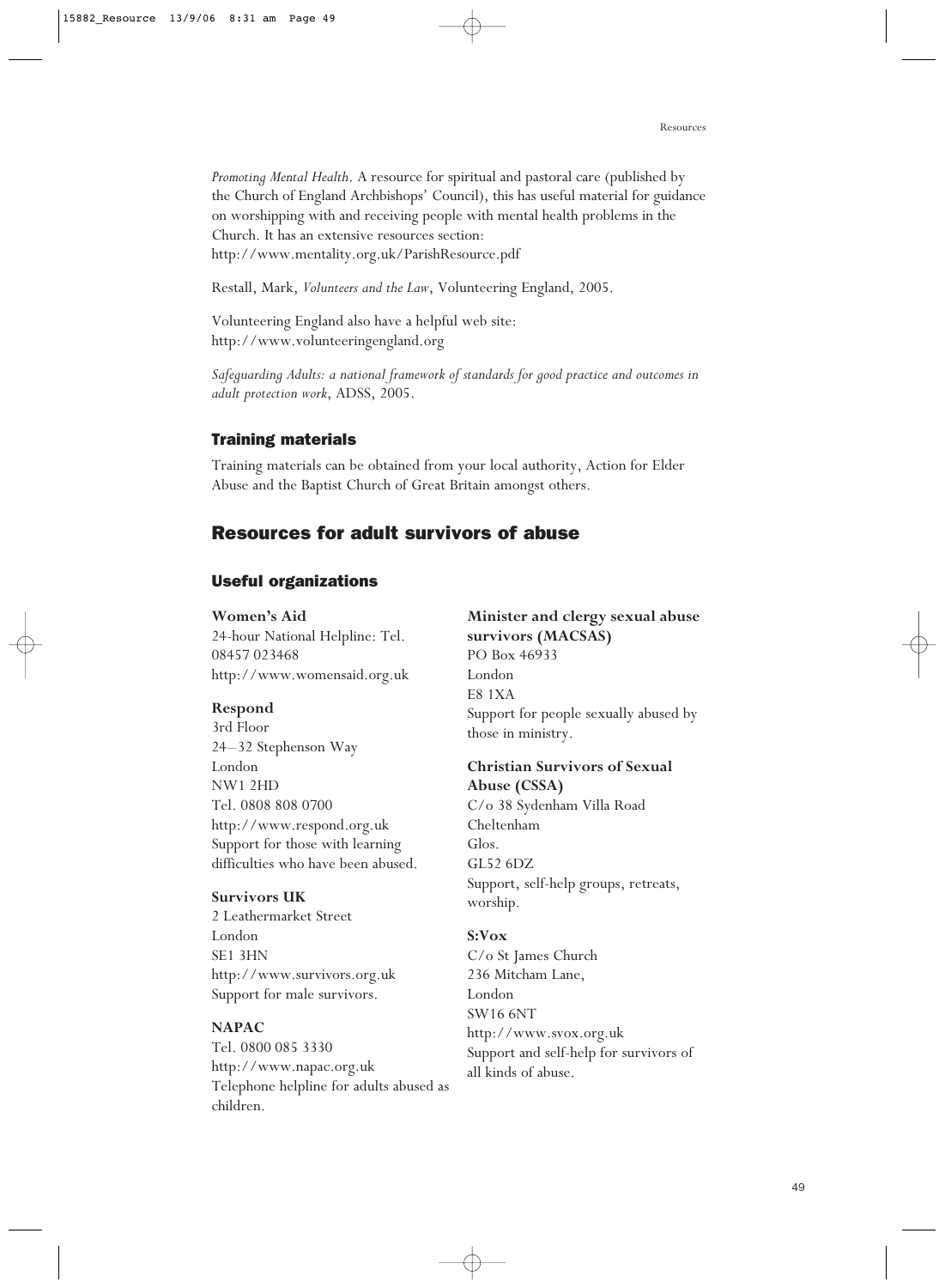#### A selection of recent books and web sites

Ainsclough, Carolyn, and Toon, Kay, *Breaking Free* workbook, Sheldon Press, 2000.

Atkinson, Sue, *Breaking the Chains of Abuse*, Lion Hudson, 2006.

Chevous, Jane, *From Silence to Sanctuary*, SPCK, 2004. (Includes a comprehensive resources section.)

Kelly, Robert A., and Maxted, Fay, *The Survivor's Guide*, Rugby RoSA, 2005. Includes a resources section. Available from the Survivors Trust.

*Time for Action: sexual abuse, the Churches and a new dawn for survivors*, 2002. Churches Together in Britain and Ireland, 31 Great Smith Street, London SW1P 3BN.

#### **http://www.dabsbooks.co.uk**

A book service offering resources related to childhood abuse.

For information, contacts and advice about spiritual abuse, as well as other forms of bullying, it is worth looking at **http://www.bullyonline.org** This site has links to other sites that are specific to spiritual abuse, counselling resources, etc.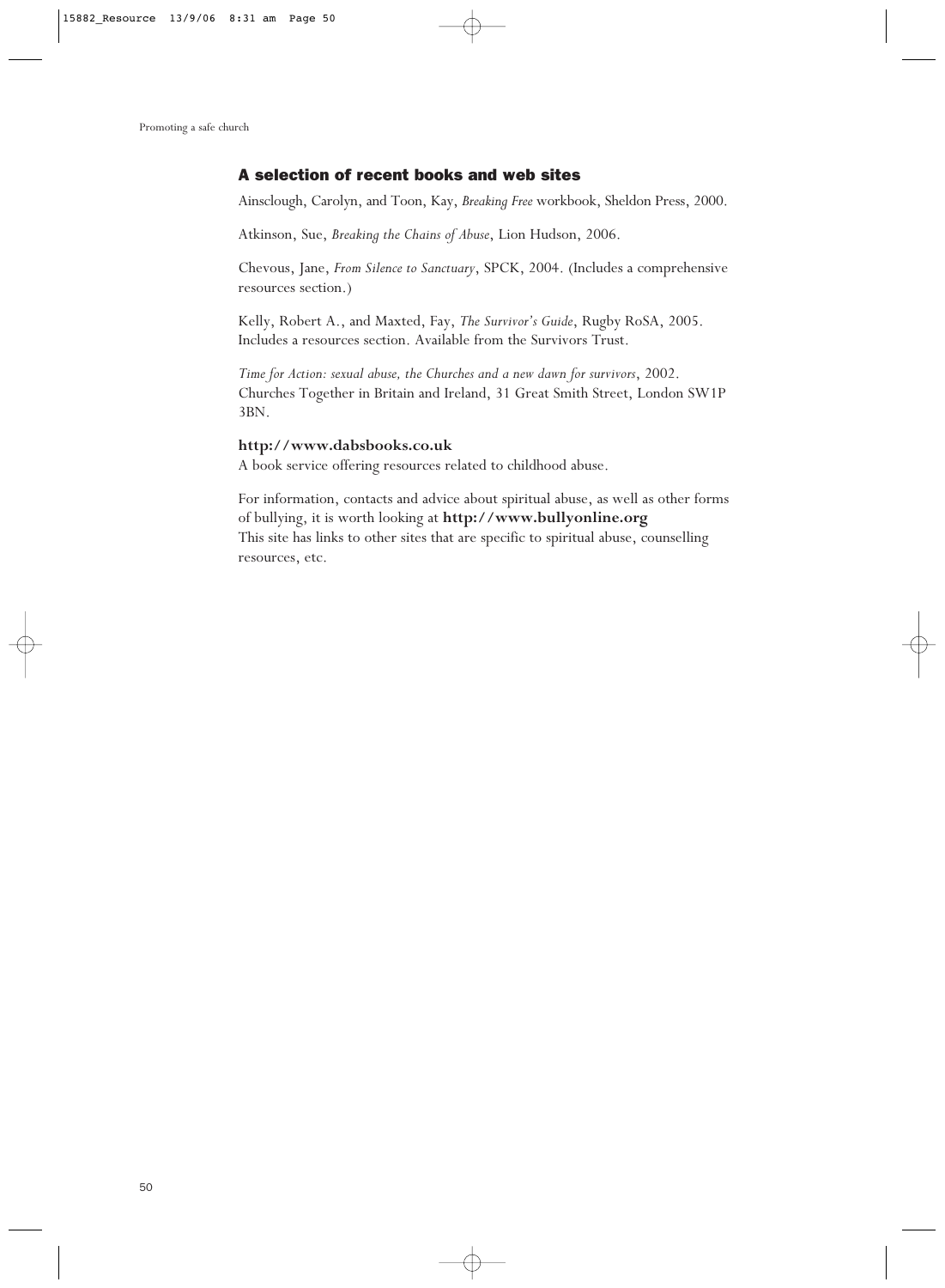## Notes

- 1 The Care Standards Act 2000 provides minimum standards for the residential, domiciliary or other services for vulnerable people. It includes vetting arrangements for those working with certain vulnerable people. *No Secrets* (Department of Health, 2000) is the accompanying government guidance. *Safeguarding Adults: a national framework of standards for good practice and outcomes in adult protection work* (ADSS, 2005) updates and expands *No Secrets*.
- 2 See The Children Act 1989.
- 3 See Section P2.1 for information on significant harm.
- 4 See Section P1.3 for the CRB definition.
- 5 See *Safeguarding Adults* (2005), p. 5.
- 6 See Appendix 2.2 for examples of mistreatment and abuse.
- 7 With thanks to the Rt Revd Dr David Atkinson, Bishop of Thetford.
- 8 The Human Rights Act 1998 includes Article 2 'The right to life', Article 3 'Freedom from torture' (including humiliating and degrading treatment) and Article 8 'The right to family life' (one that sustains the individual).
- 9 Local authorities have for the most part separated children's and adult services. Titles may vary from place to place.
- 10 See Section P2.1 What degree of abuse justifies referral to the local authority?
- 11 See the Church of England report *Time to Heal* (2000) for guidelines of good practice.
- 12 With thanks to members of the Church of England Survivors Consultation Group for this contribution.
- 13 See http://www.rapecrisis.co.uk.
- 14 D. Finkelhor, 'The international epidemiology of child sexual abuse', *Child Abuse and Neglect* 18, 1994, pp. 409–417.
- 15 A. W. Baker and S. P. Duncan, 'Child sexual abuse: A study of prevalence in Great Britain', *Child Abuse and Neglect* 9, 1985, pp. 457–67.
- 16 M. A. Chrnalogar, *Twisted Scriptures: breaking free from churches that abuse*, Zondervan, 2000.
- 17 This may soon be called the adults barred list. It is a register of those barred by the Department of Health from working with vulnerable adults.
- 18 *No Secrets* (2000), section 2.18, p. 12.
- 19 Some of this material was originally provided by The Churches Child Protection Advisory Service and the Lucy Faithfull Foundation.
- 20 The procedure is fully explained on the Clergy Discipline web site: http://www.cofe.anglican.org/about/churchlawlegis/clergydiscipline
- 21 Employment Act 2002 (Dispute Resolution) Regulations 2004.
- 22 *What to do if you're worried a child is being abused*, Department of Health, 2003, Appendix 3, sections 10 and 11.
- 23 This, and other issues relating to confidentiality, are given detailed consideration by the Legal Advisory Commission in its opinion entitled 'The Clergy and Confidentiality' (May 2002), to be published in the forthcoming edition of *Legal Opinions concerning the Church of England.*
- 24 Data Protection (Processing Sensitive Personal Data) Order 2000. Schedule para. 4.
- 25 Data Protection Act 1998 s29(1).
- 26 The judgement of the House of Lords in *Parochial Church Council of Aston Cantlow and Wilmcote with Billesley, Warwickshire v Wallbank and another* delivered on 26 June 2003.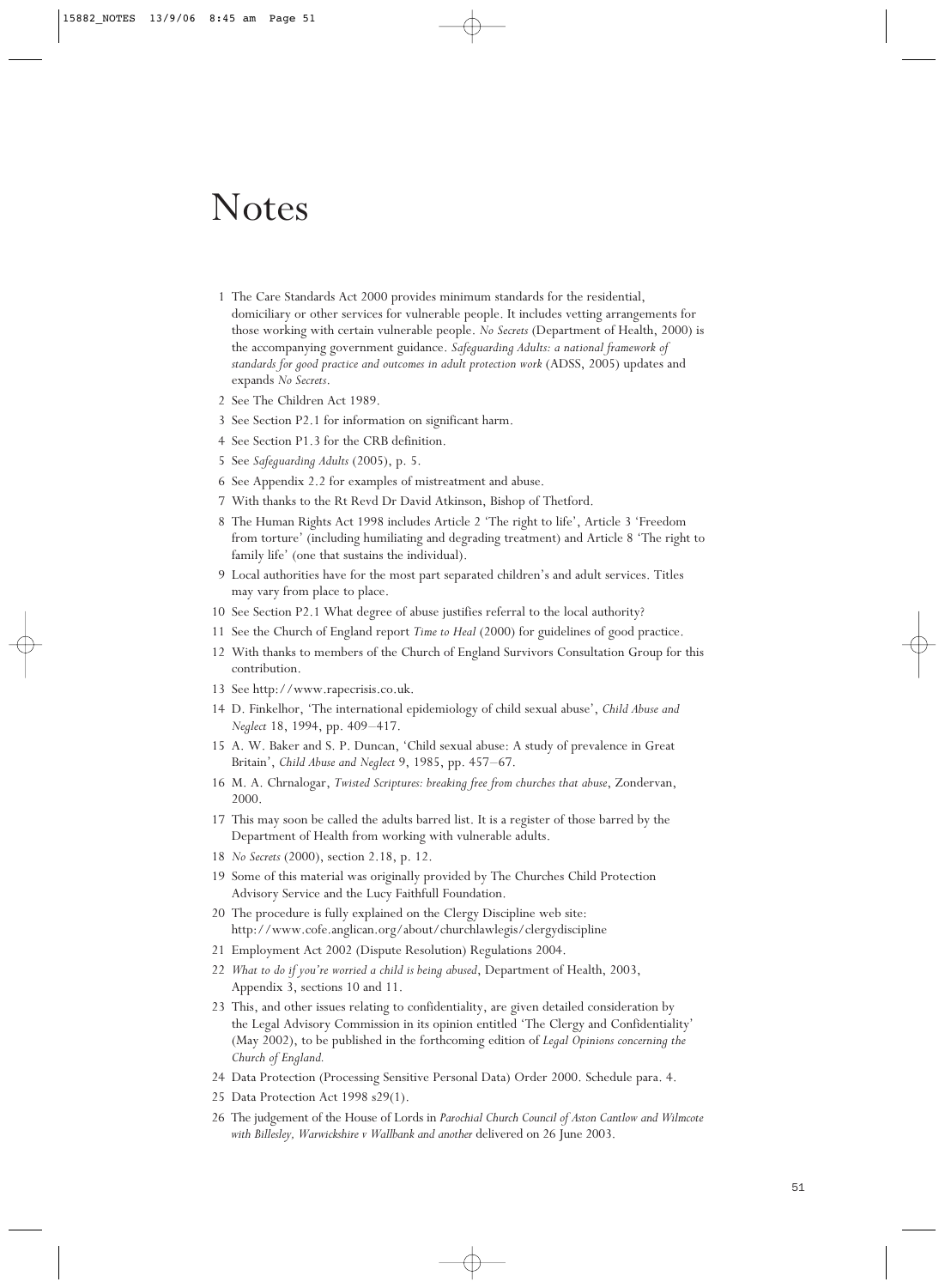- 27 Taken with thanks from the Church of England report, *Responding to Domestic Abuse*, Church House Publishing, 2006.
- 28 Amended from work on elder abuse by James Woodward.
- 29 Taken from material in *Safe to Belong*, with grateful thanks to the Baptist Union of Great Britain.